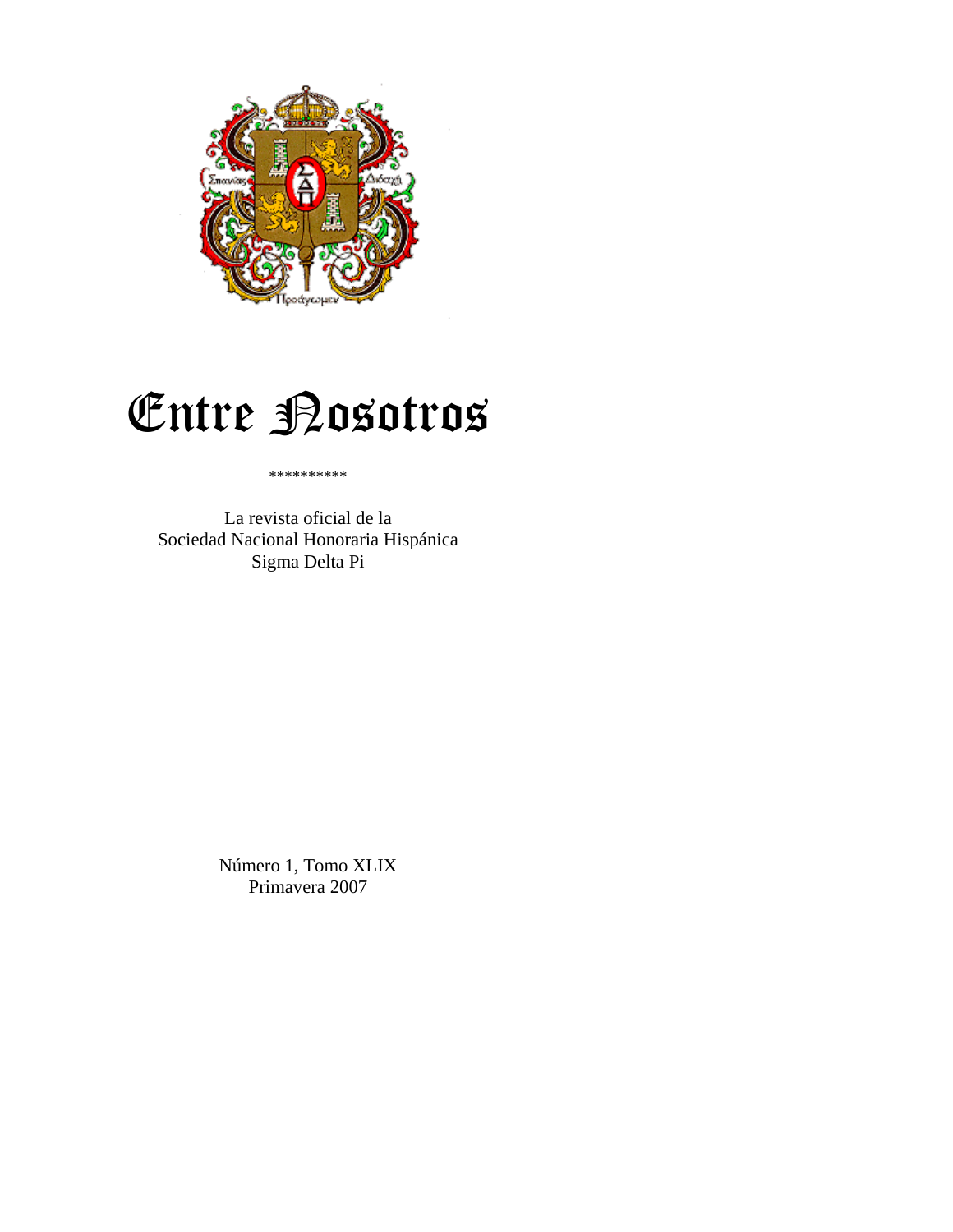

\*

 Para publicar sus noticias capitulares, fotos (en formato de .jpg o .gif) y otra información sobre ΣΔΠ en nuestra próxima edición (primavera 2008), favor de mandarlas **en español** antes del 1 de octubre de 2007 por correo electrónico a Mark P. Del Mastro, Director de *Entre Nosotros*, a la siguiente dirección:

#### delmastrom@citadel.edu

 Reservamos el derecho de modificar cualquier aspecto de las noticias, ensayos y fotos que se publican en *Entre Nosotros*.

 Les agradecemos su colaboración. Como siempre, invitamos sus sugerencias para la continua mejora de la revista.

\*

ΣΔΠ*, National Collegiate Hispanic Honor Society, is a non-profit organization incorporated in the State of South Carolina, a member of the Association of College Honor Societies, and affiliated with the American Association of Teachers of Spanish and Portuguese. Founded at the University of California, Berkeley in 1919.* 

> © 2007 by Sigma Delta Pi. ISSN: 1092-6526 **www.sigmadeltapi.org/en.html**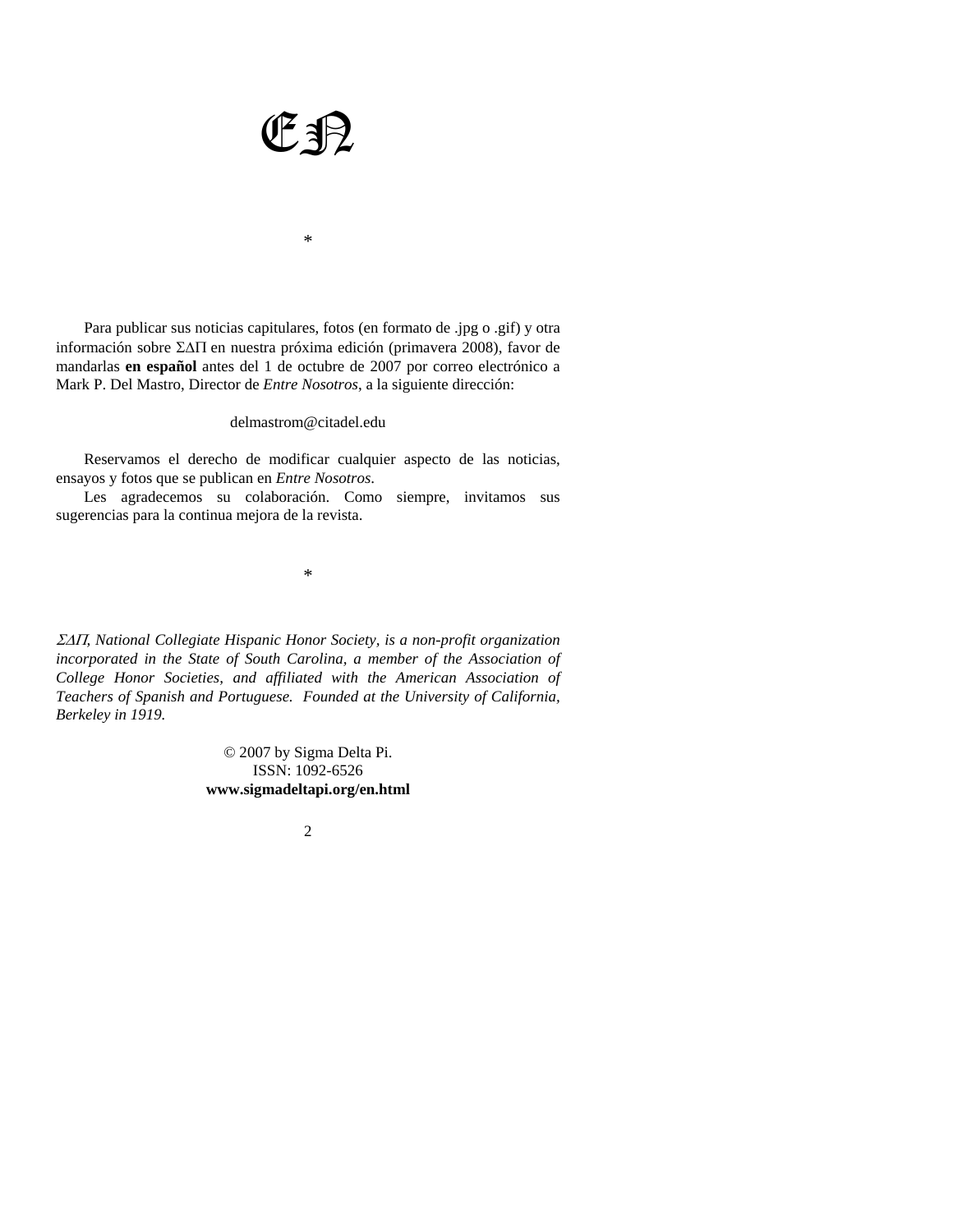### Entre Nosotros

### *La revista oficial de la Sociedad Nacional Honoraria Hispánica Sigma Delta Pi*

\_\_\_\_\_\_\_\_\_\_\_\_\_\_\_\_\_\_\_\_\_\_\_\_\_\_\_\_\_\_\_\_\_\_\_\_\_\_\_\_\_\_\_\_\_\_\_\_\_\_\_\_\_\_

Número 1, Tomo XLIX Primavera 2007

DIRECTOR, *EN* Mark P. Del Mastro, *The Citadel* delmastrom@citadel.edu

REDACTORA, *EN* Graciela Tissera, *Clemson University* gtisser@clemson.edu

PRESIDENTE Germán D. Carrillo, *Marquette University* carrillog@marquette.edu

EX PRESIDENTE John H. LaPrade, *Southern Methodist University* jlaprade@smu.edu

PRESIDENTES EMERITOS Richard E. Chandler, *University of Louisiana at Lafayette*  Richard138@cox.net

John H. LaPrade

MIEMBRO EXTERNO DEL COMITÉ EJECUTIVO Lucy Lee, *Truman State University* llee@truman.edu

VICEPRESIDENTES REGIONALES (2004-07) Marie-Lise Gazarian, *St. John's University* (noreste) gazariam@stjohns.edu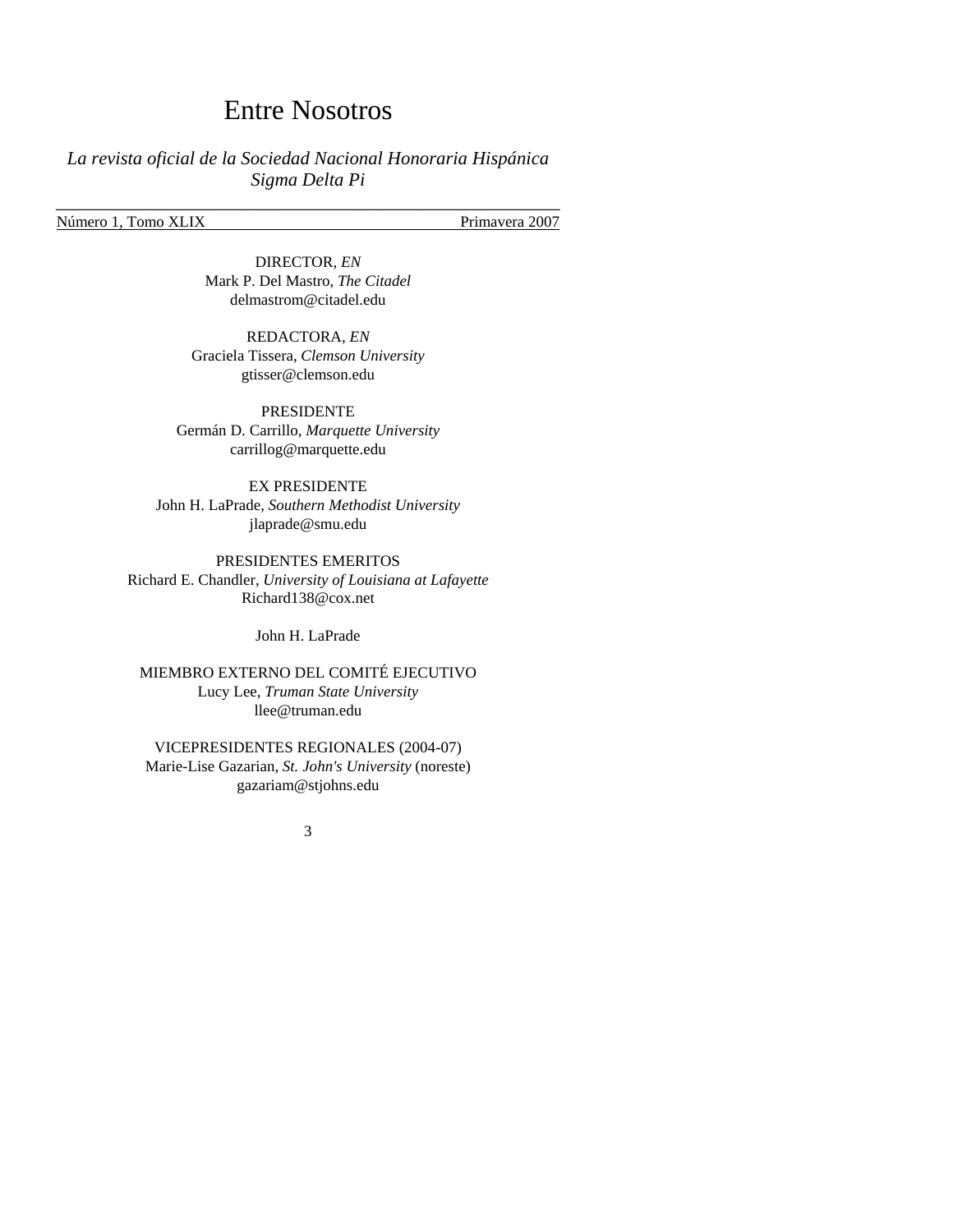#### Jhon C. Akers, *Wofford College* (sudeste) akersjc@wofford.edu

Benjamin Smith, *Minnesota State University Moorhead* (oeste medio) smithbe@mnstate.edu

> Lucy Lee, *Truman State University* (sudoeste) llee@truman.edu

Domnita Dumitrescu, *California State U.-Los Ángeles* (oeste) ddumitr@calstatela.edu

#### PRESIDENTES HONORARIOS

Donald W. Bleznick, *University of Cincinnati*  James A. Castañeda, *Rice University*  Richard E. Chandler, *University of Louisiana at Lafayette*  James Ray Chatham, *Mississippi State University* 

#### SECRETARIO EJECUTIVO-TESORERO Mark P. Del Mastro

\*

Visite Sigma Delta Pi en la Red: **www.sigmadeltapi.org**

\*

*La redacción de EN se reserva el derecho de modificar, corregir y suprimir cualquier aspecto de las obras que se entregan a la publicación para asegurar la calidad y estética excelentes de la revista.*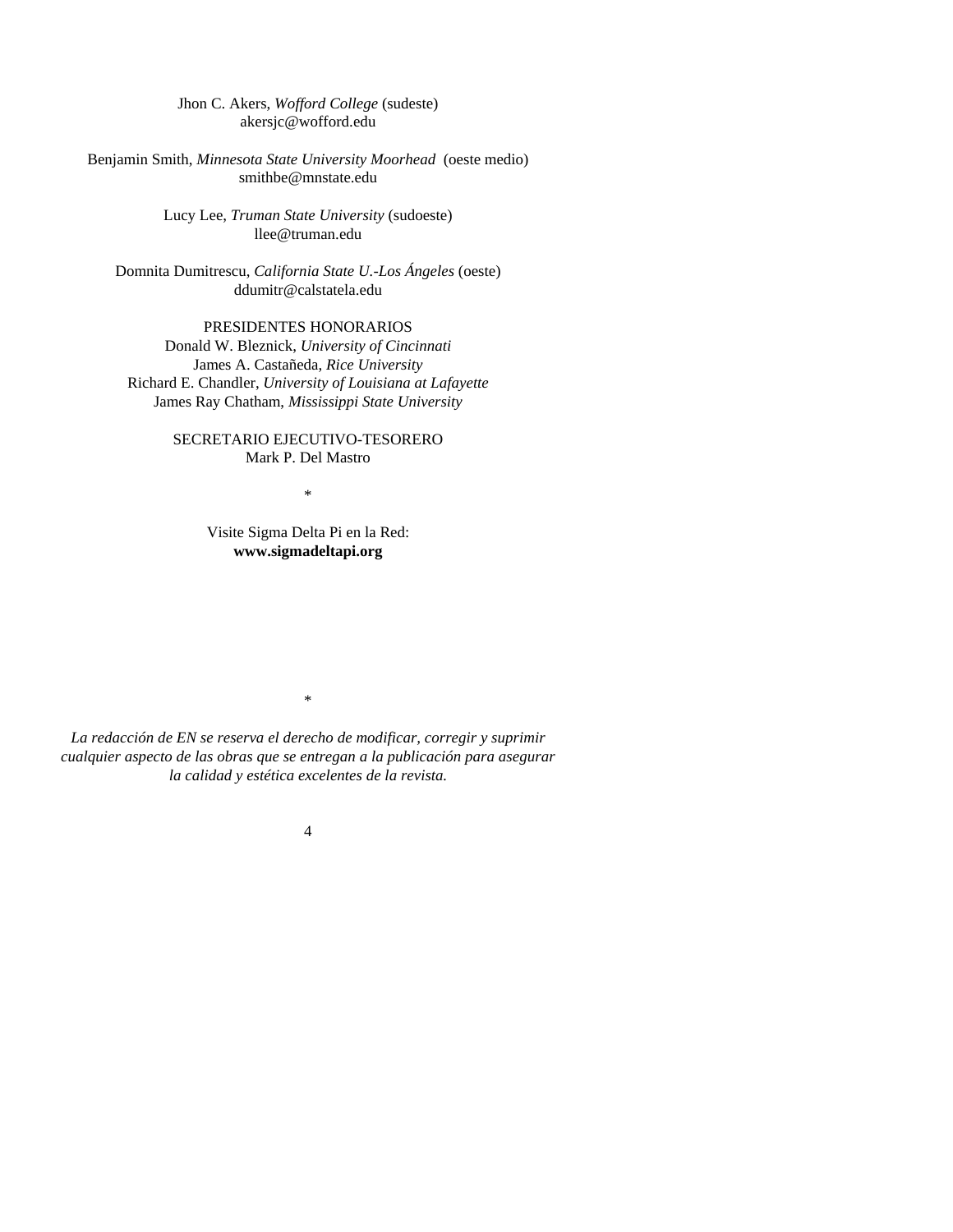Dedicamos esta edición de

# Entre Nosotros

a la memoria de

# Anita Dolores Brown

3 octubre 1927 — 7 agosto 2005

# Sigma Delta Pi

Presidente (1969—1971)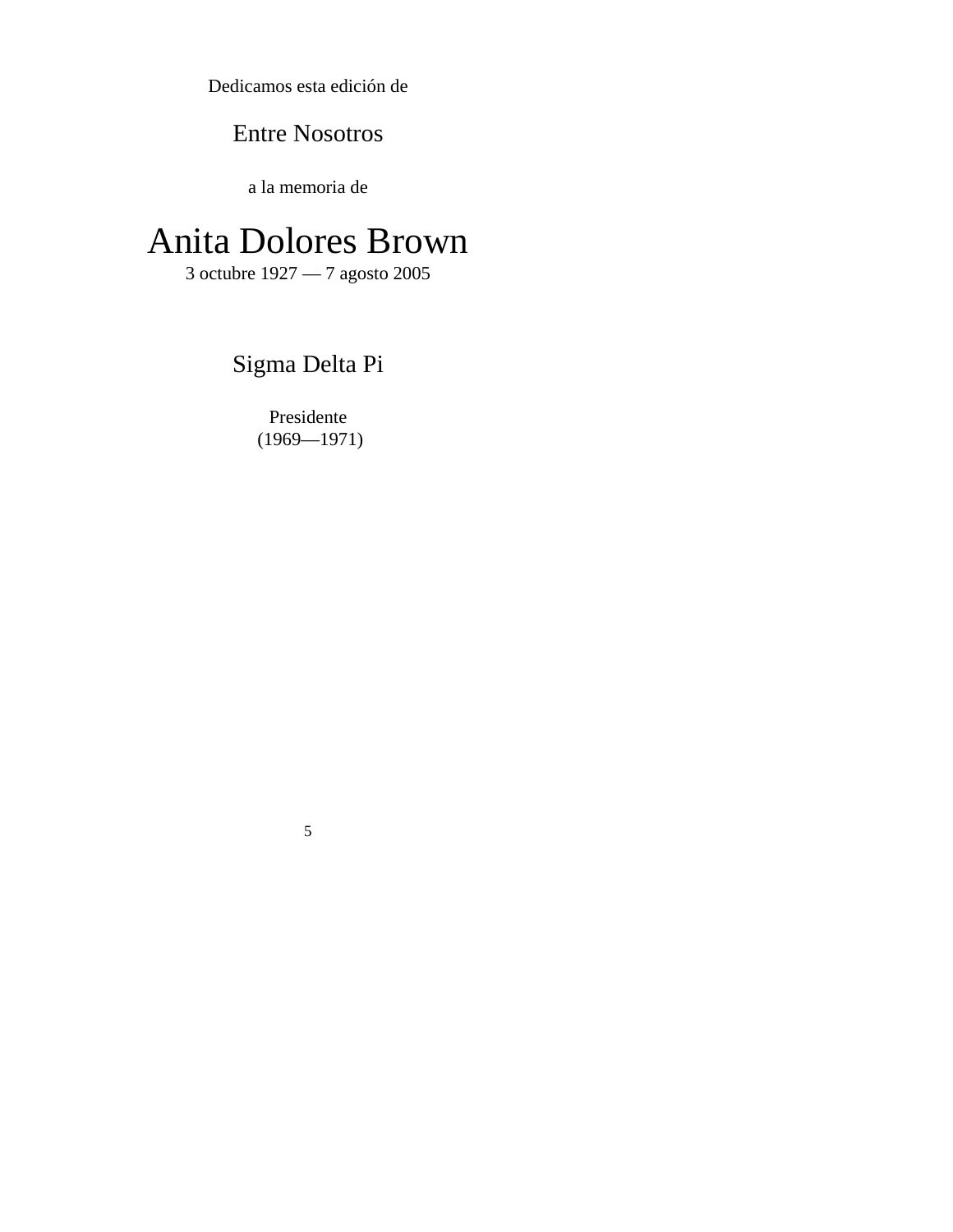# Anita Dolores Brown

 Kissed by a king, loved by all. Our beloved colleague, mentor and friend Dolores Brown passed away on August 7, 2005. Born on October 3, 1927 in Norman, Oklahoma, she led an exemplary life dedicated to enriching the lives of those around her.

 She began her academic journey by earning her B.A. from Miami University of Ohio, graduating Magna Cum Laude. She then went on to complete her M.A. at the University of Colorado and her Ph.D. at the University of Wisconsin. During her remarkable career, she taught at the University of Colorado, the University of Wisconsin, Smith College and the University of Arizona. While at Smith, she directed the Junior Year in the Spain Program. Her efforts to promote the love of Spanish language and culture resulted in her recognition as "Dama de la Orden del Mérito Civil," an honor bestowed upon her by the King Juan Carlos I himself. In later years, Dolores (known by her many friends in Mexico as "Lolita") would quip that she had enjoyed a full, happy life and had even been kissed by a King.

 During her years at the University of Arizona, she helped establish a vital program dedicated to the study of the Spanish of the Southwest. She also fostered productive relationships among scholars of Spanish language from Mexico, the United States and other countries that would last for decades.

 Yet, perhaps Dolores's most enduring legacy is her unswerving dedication to her students at all levels. She always strove to help individuals fulfill their potential. At the same time, she emphasized the importance of supporting and encouraging one another. Former students often recount how she would seek them out at professional meetings (the annual MLA, the national AATSP, to name but a few), gathering all her "alums" together so they could once again enjoy each others' company. On other occasions, a simple "Hola, chicas" from Dolores would suffice to dissolve the inevitable tensions of everyday life in academia by emphasizing the common bonds that unite us.

 Dolores was, in all senses of the words, an inspiring educator who strove for excellence. Her passion for teaching extended far beyond the classroom—she provided leadership in many regional and national organizations, including her tenure as president of the national organization AATSP. In fact, the Arizona Chapter of AATSP established a prize in her honor to recognize contributions made by outstanding teachers.

She faced her final illness, breast cancer, with her customary strength and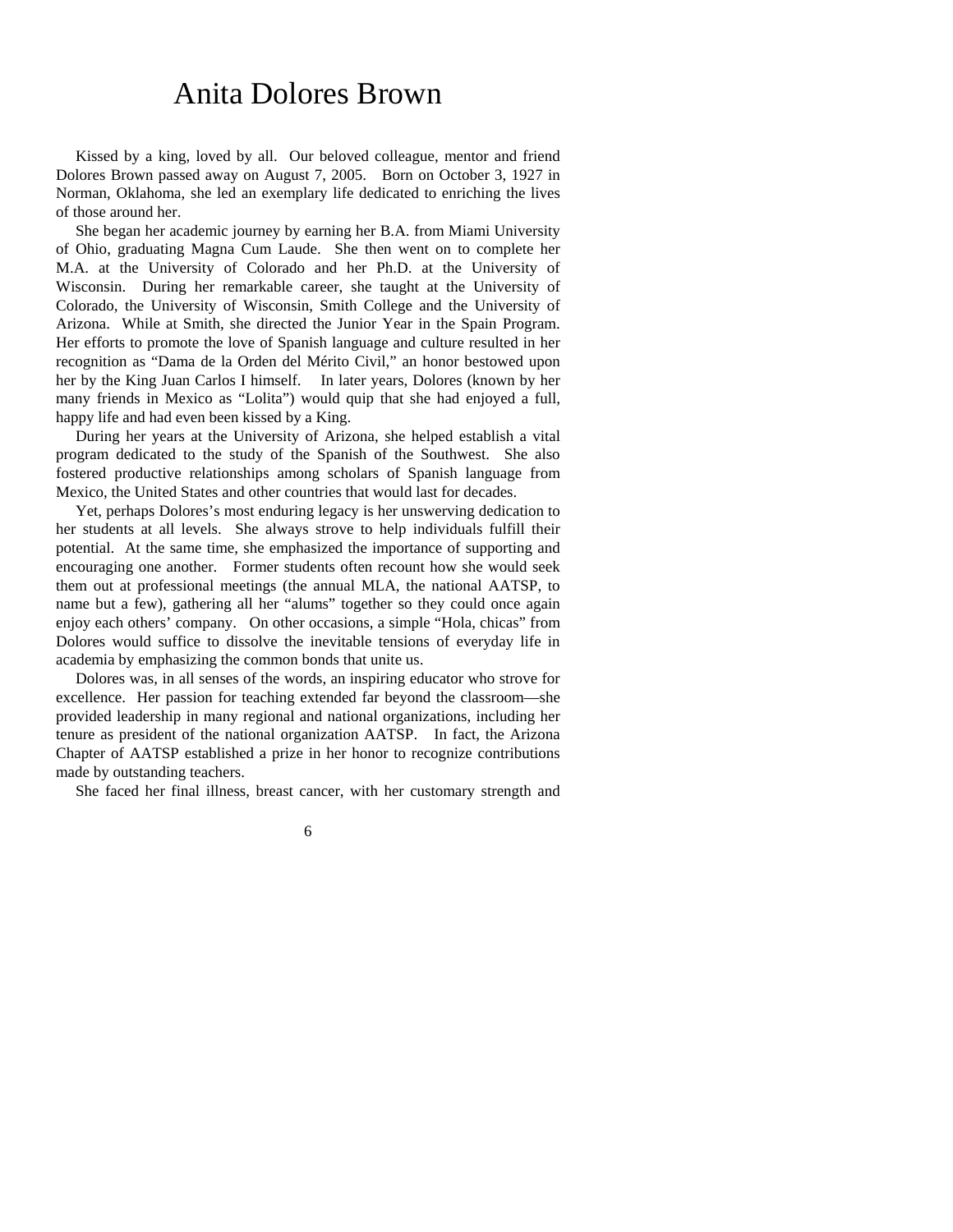grace. Last July, 2005, while in hospice, she wrote brief notes to myriad friends, students and colleagues, thanking them for the "loving thoughts" that sustained her throughout the arduous course of her treatment. She ended those messages by saying "I am taking your love with me and leaving you mine."

 The moving memorial held in her honor at the Rincon Congregational Church in Tucson where she had helped guide generations of young people included the heartfelt reading of the famous verses of Jorge Manrique's "Coplas por la muerte de su padre": "Nuestras vidas son los ríos / que van a dar en la mar." Dolores, as always, wanted us to remember how all our lives are intertwined. For this, and the many other invaluable lessons she taught us over the years, she will always be remembered with loving smiles.

*Amy Williamsen University of Arizona*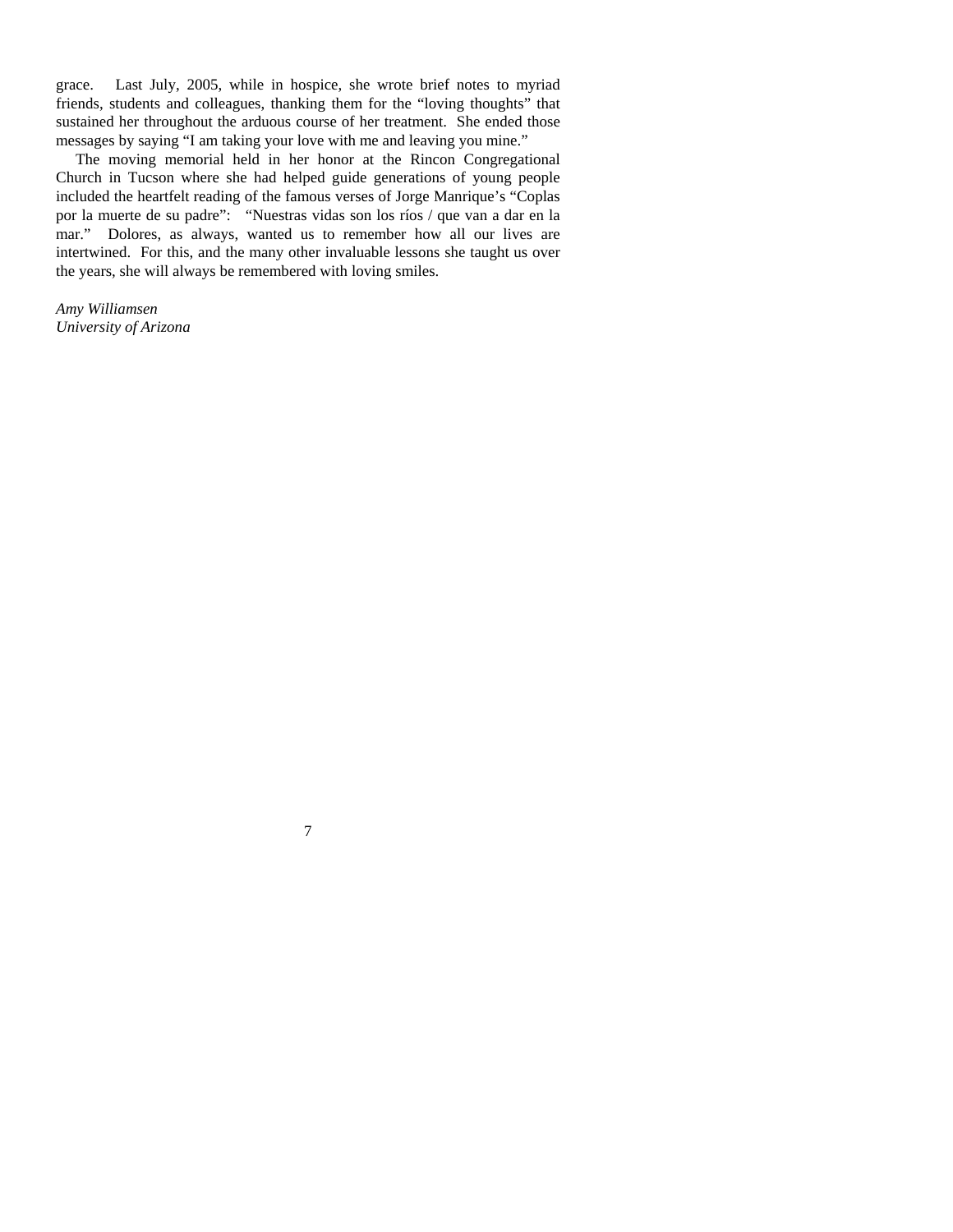# Índice

| 9  |
|----|
| 11 |
| 12 |
| 13 |
| 14 |
| 16 |
| 17 |
| 29 |
| 30 |
| 31 |
| 33 |
| 53 |
| 54 |
| 55 |
|    |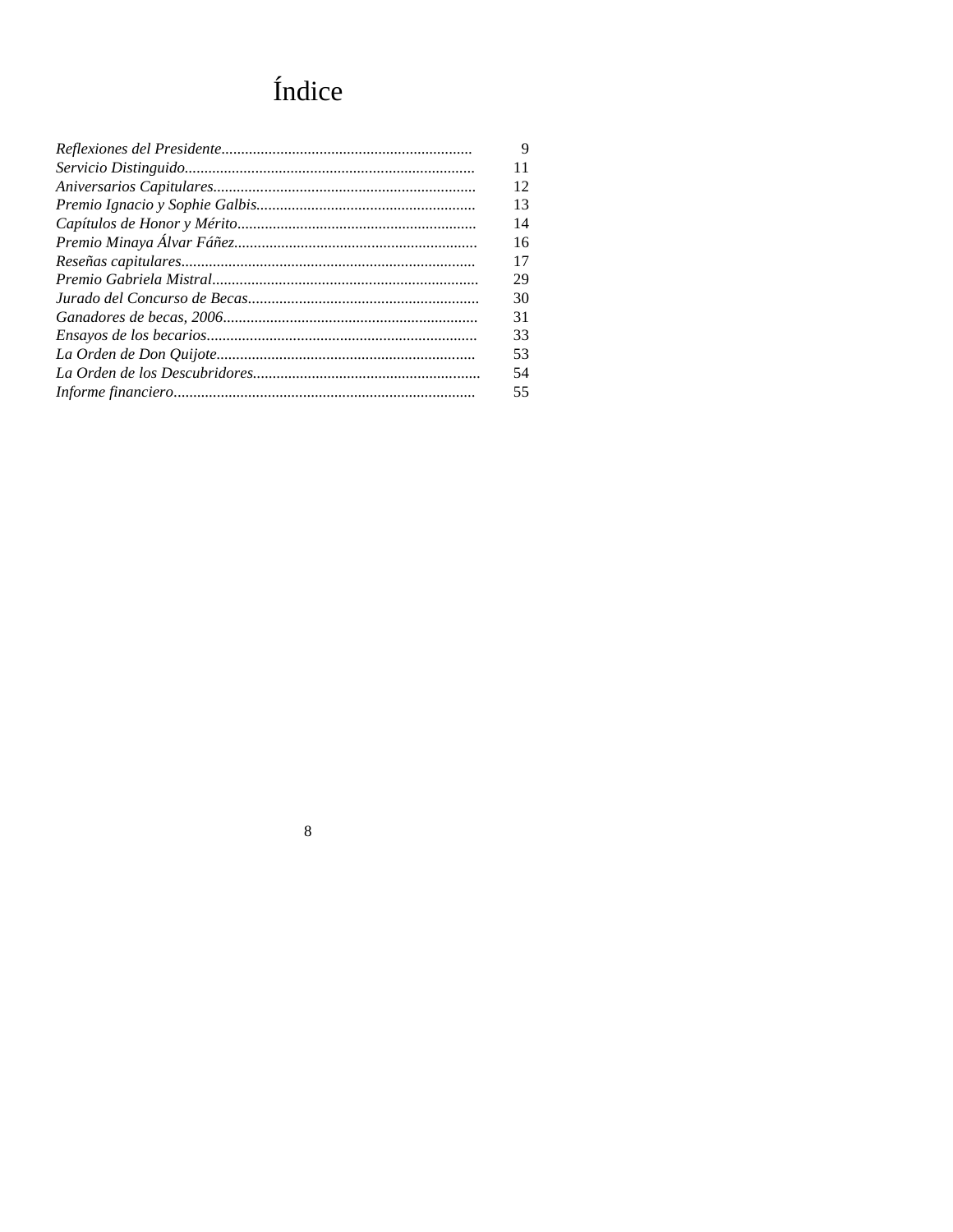### Reflexiones del Presidente

Muy estimados colegas y amigos:

 En medio de un duro invierno que no da señales de acabar en Milwaukee, reciban un cordial saludo y, como de costumbre, mis más calidos anhelos porque este año académico vaya siendo de su entero agrado dentro y fuera de nuestra Sociedad.

 Antes que nada quisiera rendir un breve pero agradecido tributo a la entrañable memoria de nuestra ex-Presidenta Dolores Brown (1969-71), muerta este año pasado. Dolores Brown fue la primera Presidenta y aunque sólo se desempeñó durante un trienio, sus logros han sido tan resonantes que bien parecen labor de una década. Por ella y en su honor EN ha tenido a bien dedicarle esta edición de la primavera del 2007. Allí encontrará el lector muchos más detalles sobre su buena gestión como Presidenta, su dinamismo como promotora y reclutadora de 45 nuevos capítulos, Presidenta de la AATSP y de ΣΔΠ simultáneamente y más. Su memoria perdurará entre quienes seguimos sus pasos.

 Como ya es bien sabido, esta año nos corresponde celebrar la tradicional reunión trienal que será, junto con la de AATSP, en San Diego en los primeros días de agosto (1-4). Sea entonces el momento más oportuno para darnos cita en San Diego en ocasión tan especial en la que se renuevan directivas, se aprueban nuevos rumbos y se reconoce públicamente el esfuerzo de muchos capítulos abanderados.

 Este año hemos estado inmersos en algunas modificaciones a los estatutos vigentes a fin de acomodarlos a las realidades del momento. Algunos de esos cambios, como el nuevo sistema de revocación de un capítulo, la creación de un puesto auxiliar pero transitorio en el comité ejecutivo y otros, ya han sido ratificados. Otros, están en vía de desarrollo, tal como el Comité de Estudio del Ritual que preside el profesor Charles Moore de Gardner-Webb University, cuya misión consiste en revisar con suma meticulosidad y a base de encuestas y sondeos, el Ritual, vigente desde 1971, a fin de ponerlo en mayor y más perfecta sintonía con las realidades demográficas del mundo hispánico universitario en los Estados Unidos en la primera década del siglo XXI.

 Sea también ocasión de agradecer expresamente la labor que mis queridos amigos y antiguos presidentes de ΣΔΠ siguen haciendo, a pesar de los años y de las penurias de salud, en bien de nuestra Sociedad: El Dr. Richard E. Chandler y el Dr. John H. LaPrade.

Estoy seguro que nuestro dinámico Secretario-Ejecutivo, el Dr. Del Mastro, a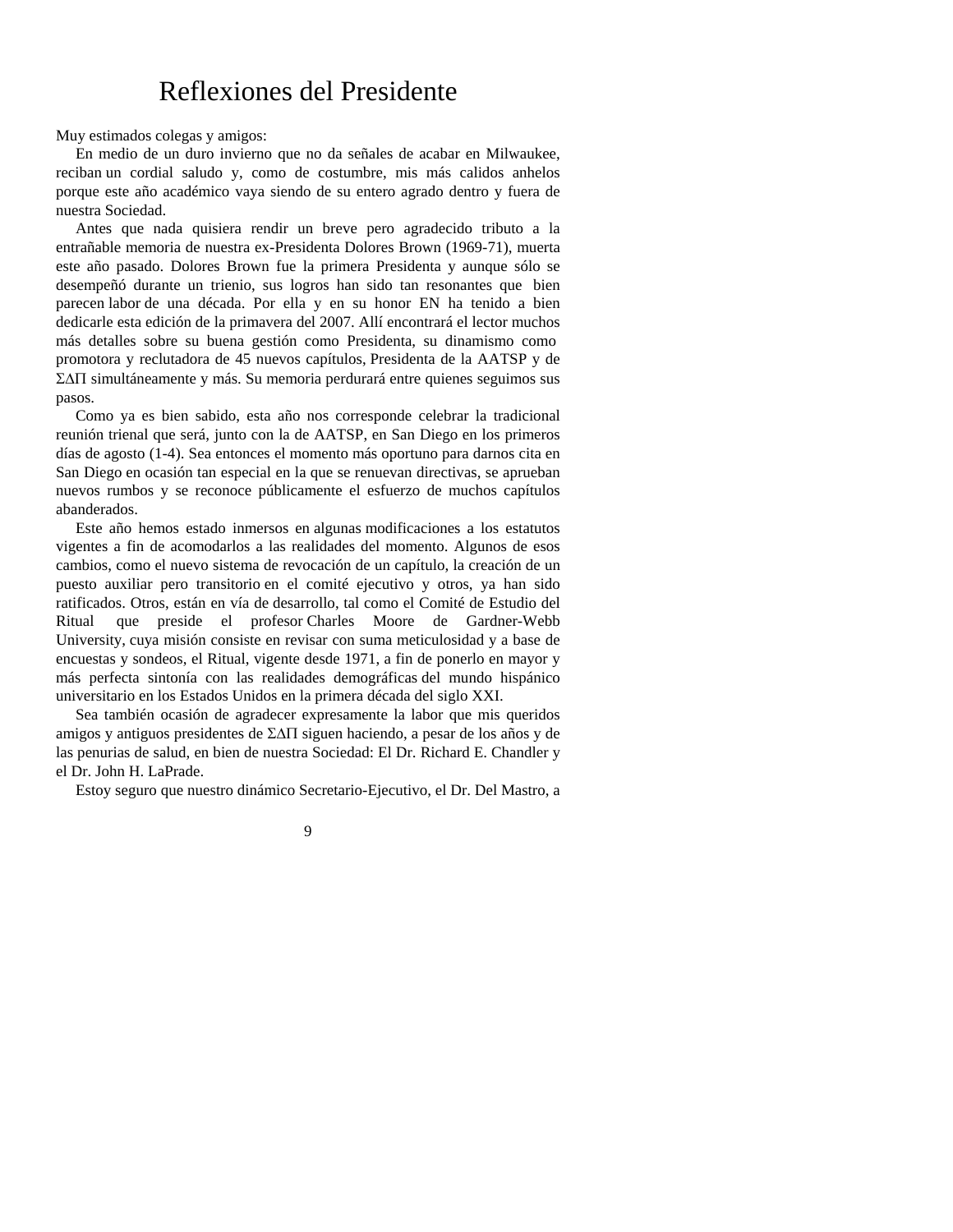quien tanto le debemos, se encargará de los demás detalles.

 ¡Con los mejores deseos por nuestro pronto reencuentro en San Diego en agosto!

*Germán D. Carrillo Presidente Nacional*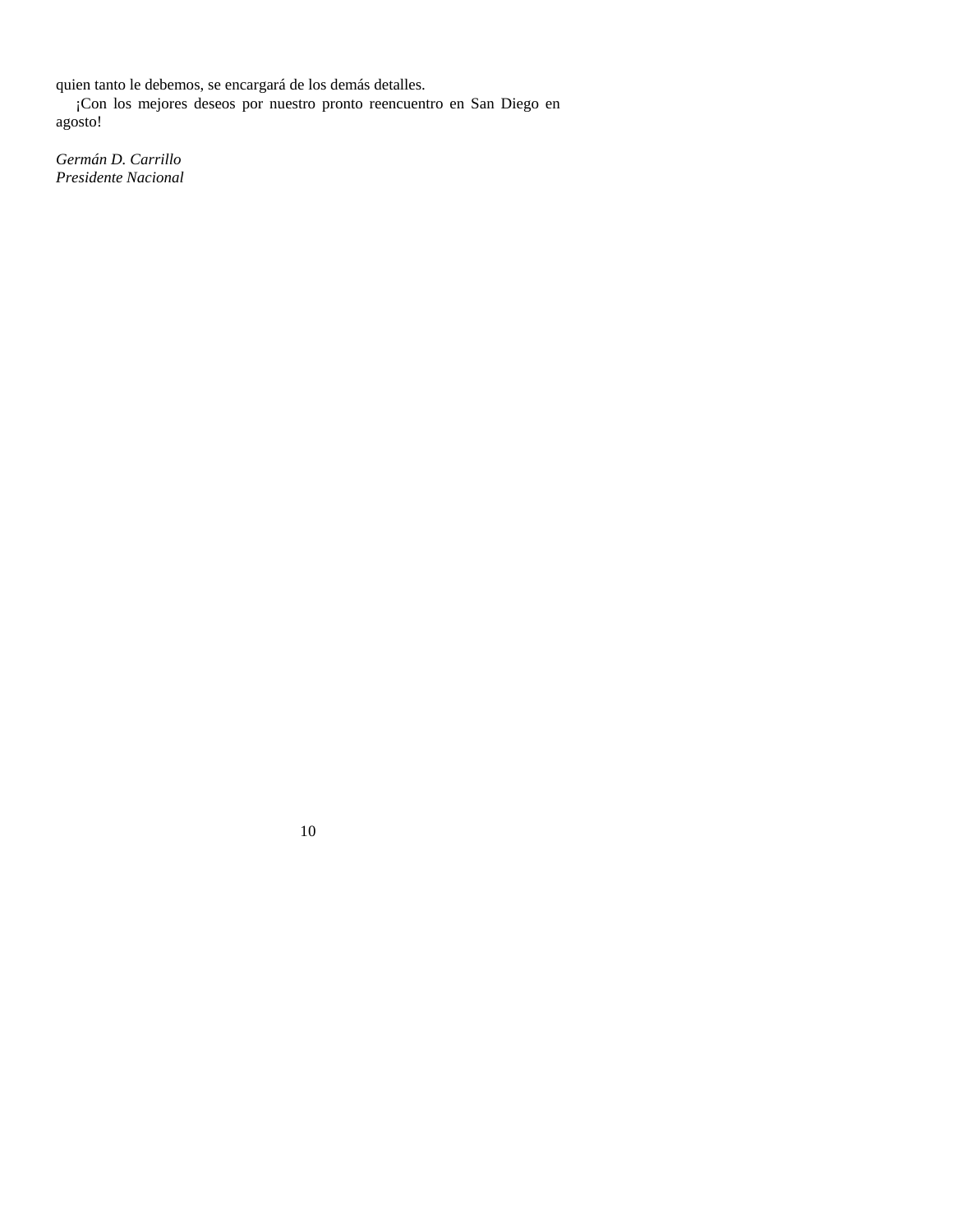### Servicio Distinguido

*Sigma Delta Pi reconoce a los siguientes profesores por sus años ejemplares de servicio y dedicación a la Sociedad.* 

> Dianna Douglas Consejera Capitular, Alpha Omega, 1978-2006 Louisiana Tech University

> > \*

Ramón Magráns Consejero Captiular, Pi Un, 1984-2006 Austin Peay State University

\*

Leonor A. Ulloa Consejera Capitular, Xi Iota, 1980-2006 Radford University

\*

Angela Valle Consejera Capitular, Omicron Lambda, 1983-2006 University of Nebraska at Omaha

\*

Tina Pereda Consejera Capitular, Mu Delta, 1974-2006 Nazareth College of Rochester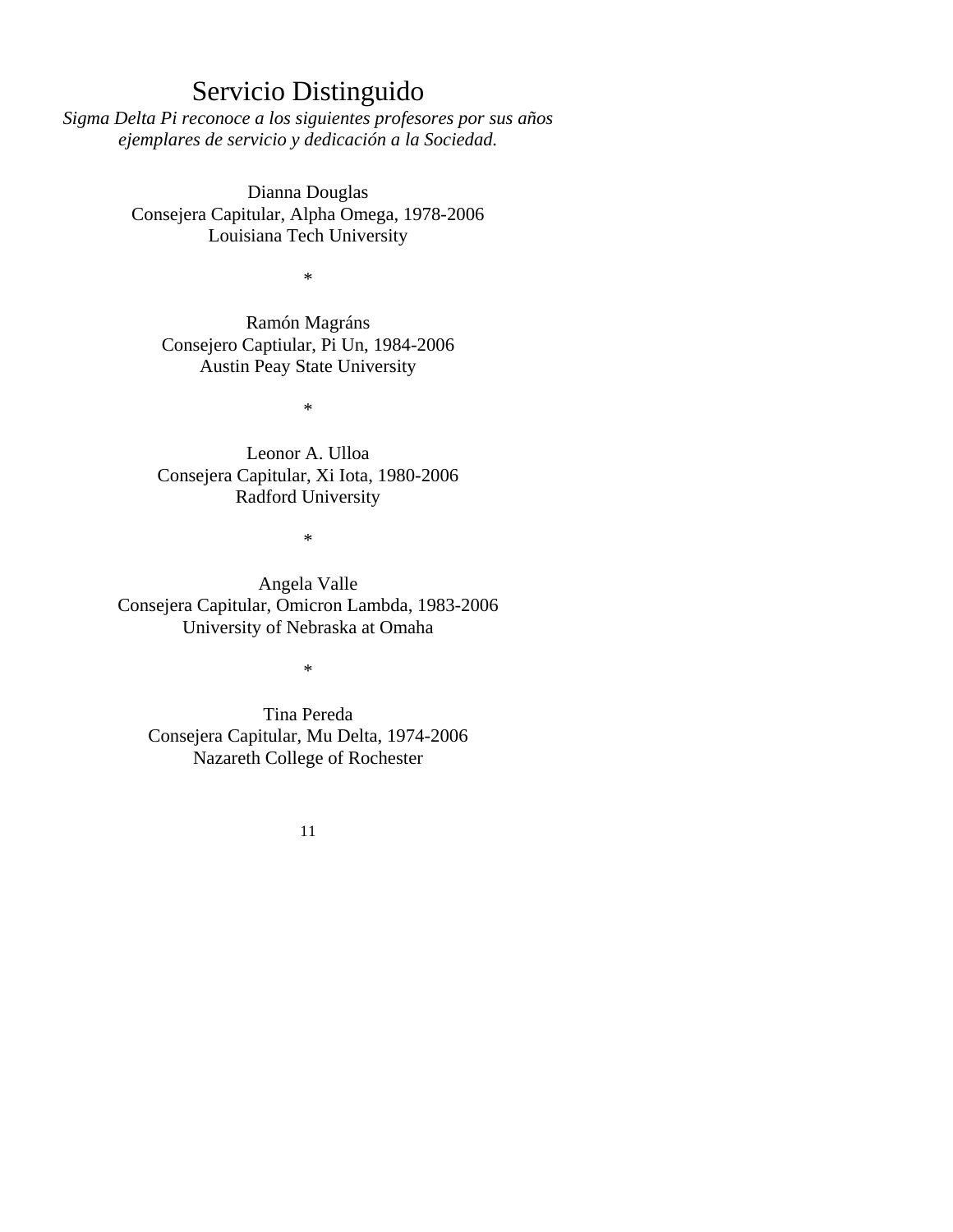# Aniversarios Capitulares

*Sigma Delta Pi felicita al siguiente capítulo que acaba de celebrar su aniversario.* 

# 1996-2006: 10 años University of Texas at Brownsville Tau Chi Cheryl Phelps y Roberto Cortina Consejeros Capitulares

\*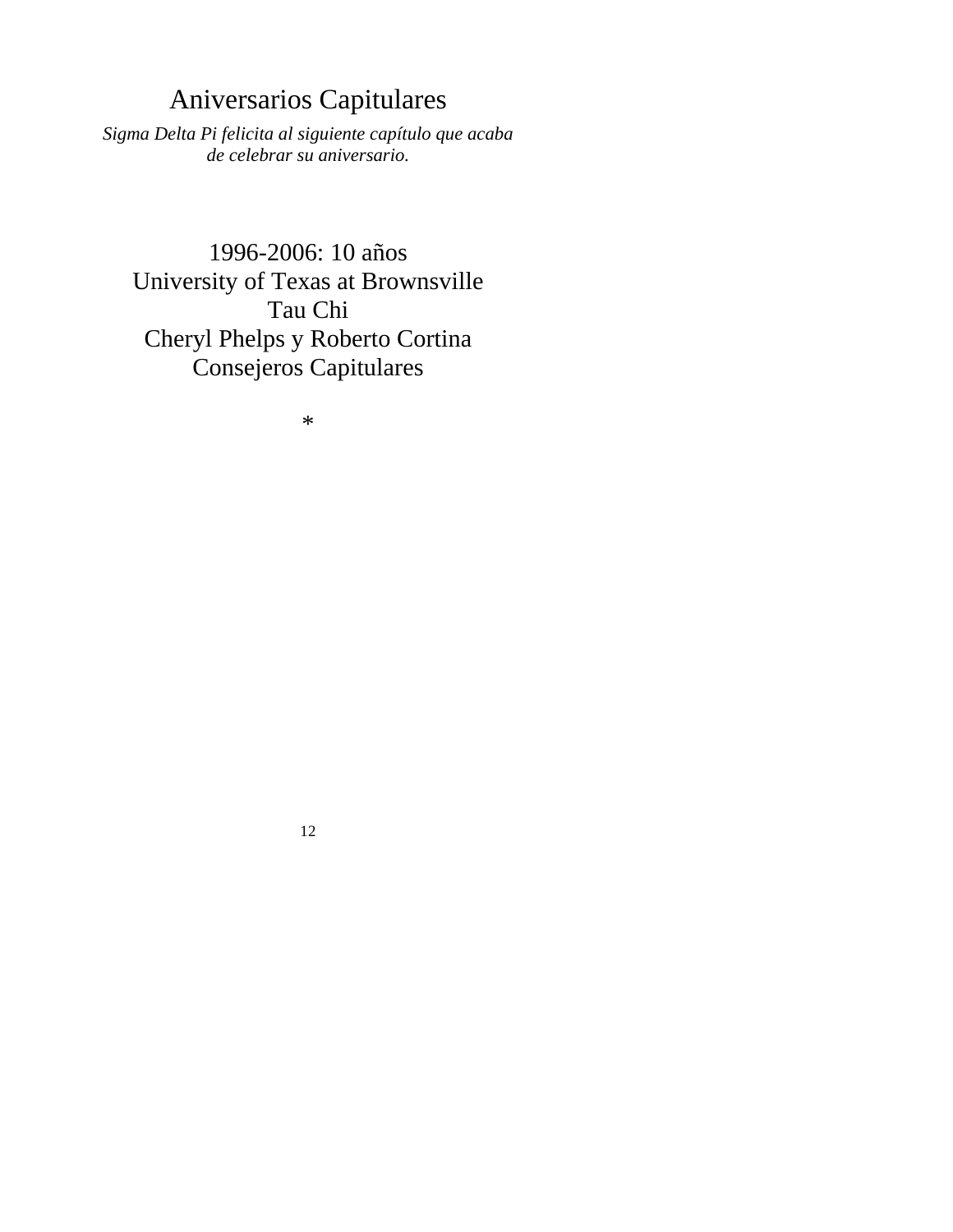# Premio Ignacio y Sophie Galbis

*Este premio se estableció en 1997 para honrar a dos personas que dedicaron su vida a Sigma Delta Pi. Ignacio, con la ayuda de Sophie, sirvió más de veinte años como Secretario Ejecutivo-Tesorero (1977-1997). Se otorga el premio cada año a un capítulo que se haya distinguido en la realización de actividades representativas de los más altos ideales de la Sociedad.* 

### **2005-2006**

Truman State University Rho Rho Lucy F. Lee

### **&**

Texas Tech University Alpha Phi Comfort Pratt

#### \*

### *Años anteriores*

**2004-2005:** Brigham Young University, Delta Pi, Dale J. Pratt **2003-2004**: University of Hawaii at Manoa, Theta Tau, Lucía Aranda **2002-2003**: Brigham Young University, Delta Pi, Dale J. Pratt **2001-2002**: University of Wyoming, Alpha de Wyoming, Patricia J. Hamel **2000-2001**: St. John's University, Epsilon Kappa, Marie-Lise Gazarian **1999-2000**: University of California-Irvine, Xi Tau, Juergen Kempff **1998-1999**: Southwest Texas State University, Epsilon Beta, Roberto A. Galván **1997-1998:** University of Wisconsin-Eau Claire, Delta Psi, Paul Hoff **1997-1998:** The Citadel, Tau Iota, Mark P. Del Mastro **1996-1997**: Marquette University, Gamma Gamma, Germán D. Carrillo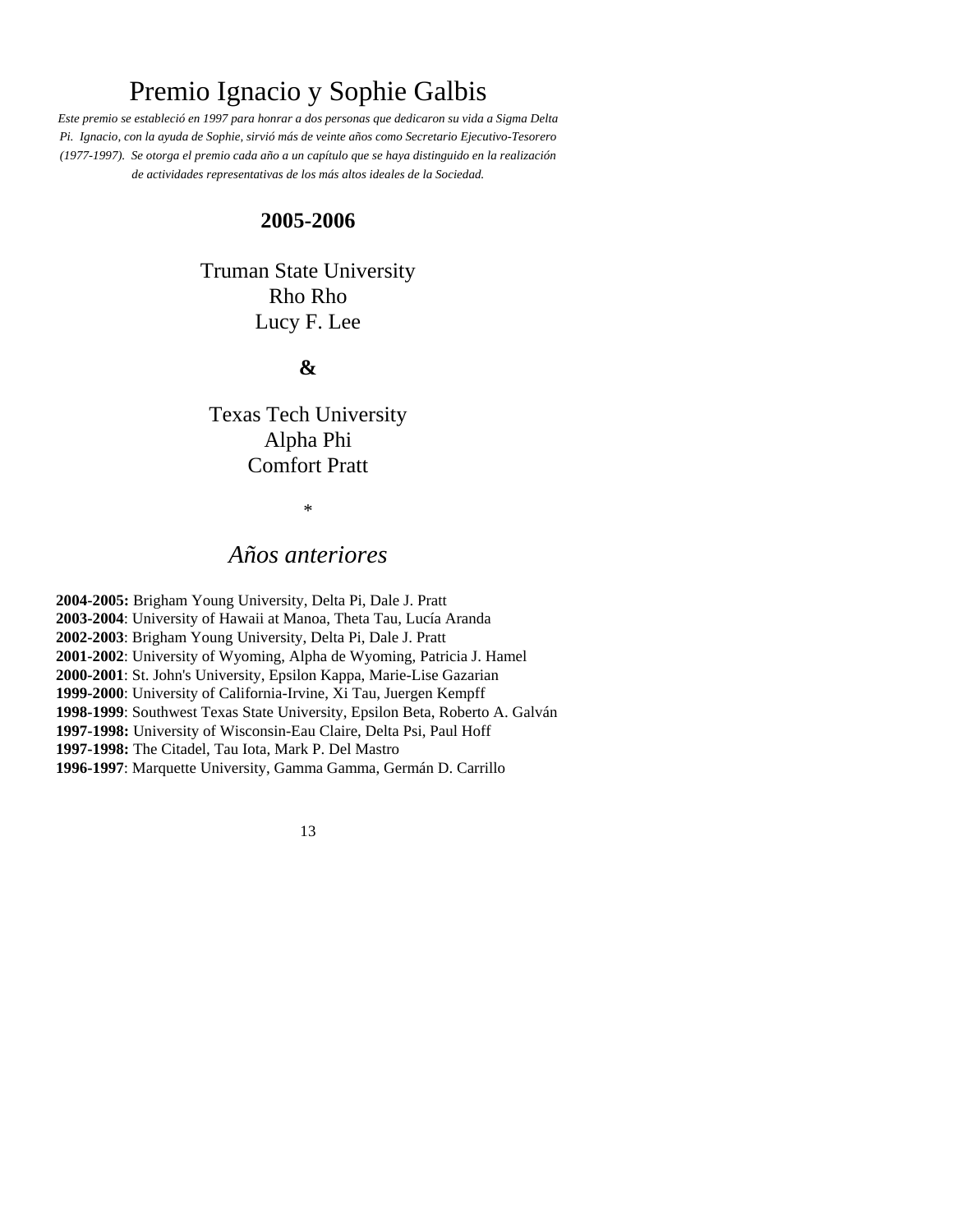# Capítulos de Honor y Mérito, 2005-06

Se reconocen los siguientes capítulos por haberse destacado en la realización de actividades de gran mérito.

### *Brigham Young University* Delta Pi, Dale J. Pratt

*California State University, Fullerton* Phi Gamma, Pilar Valero-Costa

*Marquette University* Gamma Gamma, Germán Carrillo

*St. John's University* Epsilon Kappa, Marie-Lise Gazarian

*Texas State University* Epsilon Beta, Miriam B. Echeverría

*The Citadel* Tau Iota, Mark P. Del Mastro

*Towson University* Eta Gamma, Lea Ramsdell

*University of California, Irvine* Xi Tau, Michelle Hamilton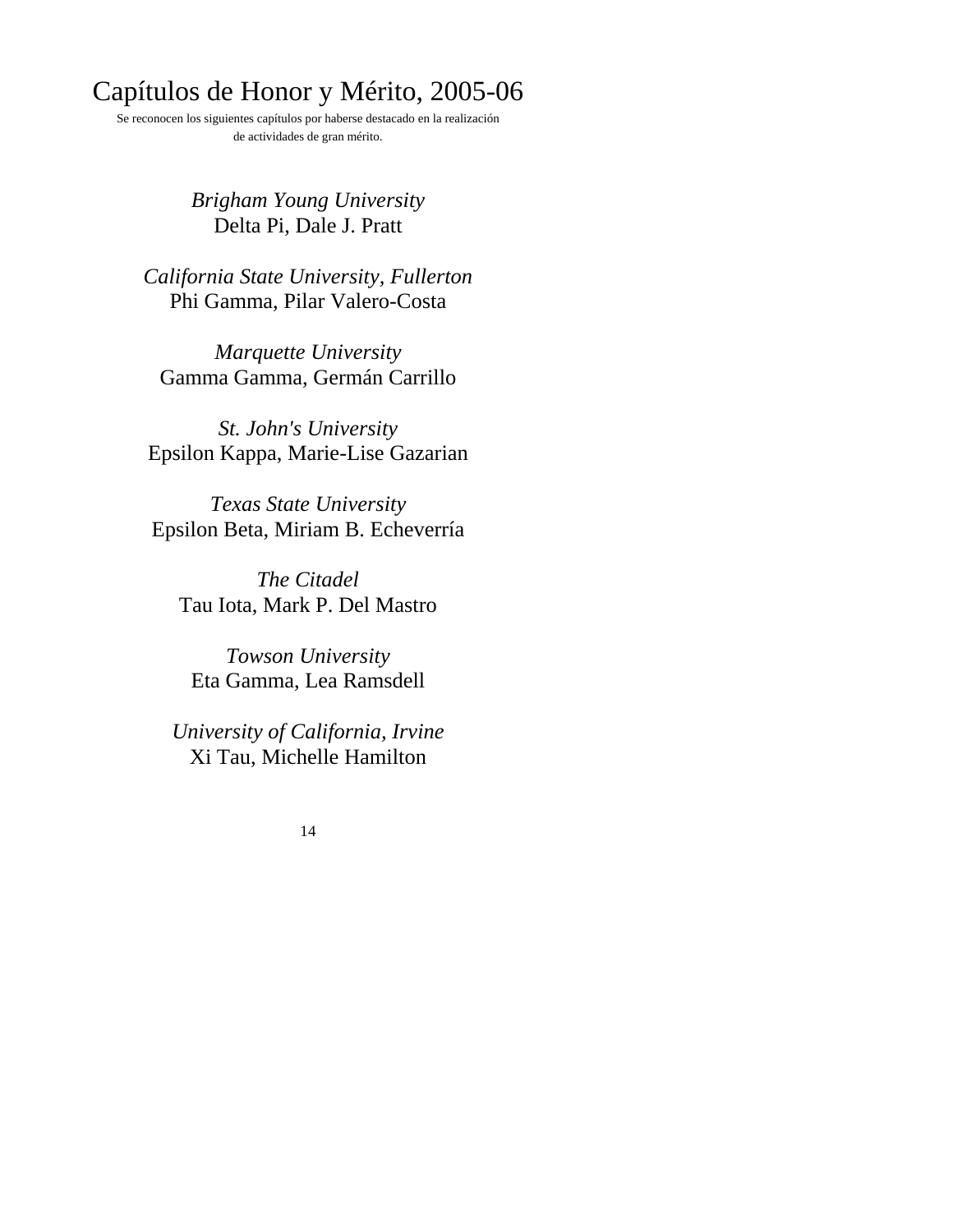*University of Texas at San Antonio* Omicron Zeta, Frank Pino

*University of Toledo* Beta Epsilon, Dagmar Varela

*Virginia Tech University* Lambda Psi, Antonio A. Fernández-Vázquez

*Whittier College* Upsilon Pi, Doreen O'Connor-Gómez

*Wichita State University* Gamma Nu, Kerry Wilks y Maria Akrabova

> *Wofford College* Gamma Xi, Jhon C. Akers

> > \*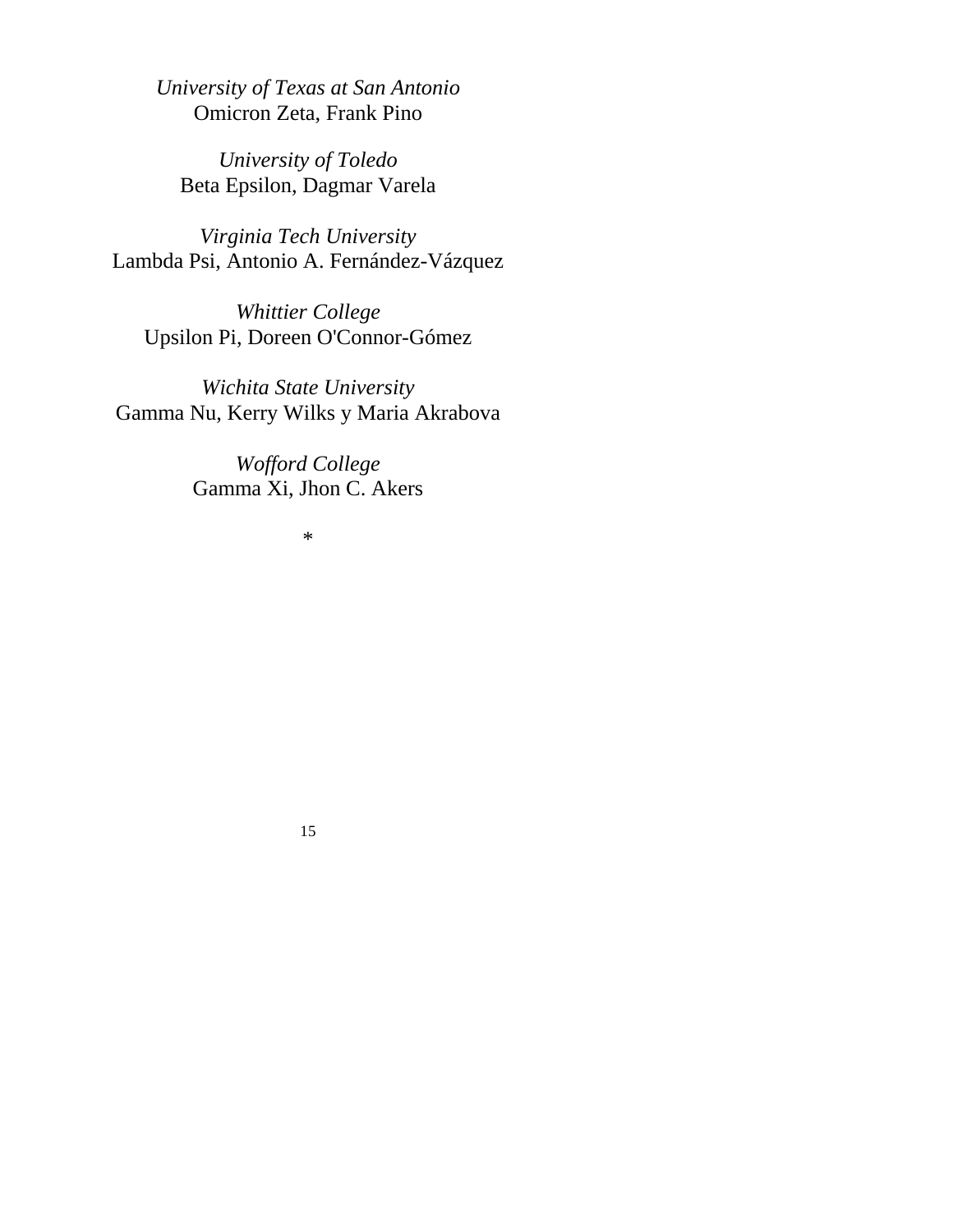# Premio Minaya Álvar Fáñez, 2006

*Fundado en 2004, este premio reconoce a un Consejero Capitular por su iniciativa ejemplar al dirigir las actividades locales.* 

> Antonio A. Fernández-Vázquez Lambda Psi Virginia Tech University

> > *\**

16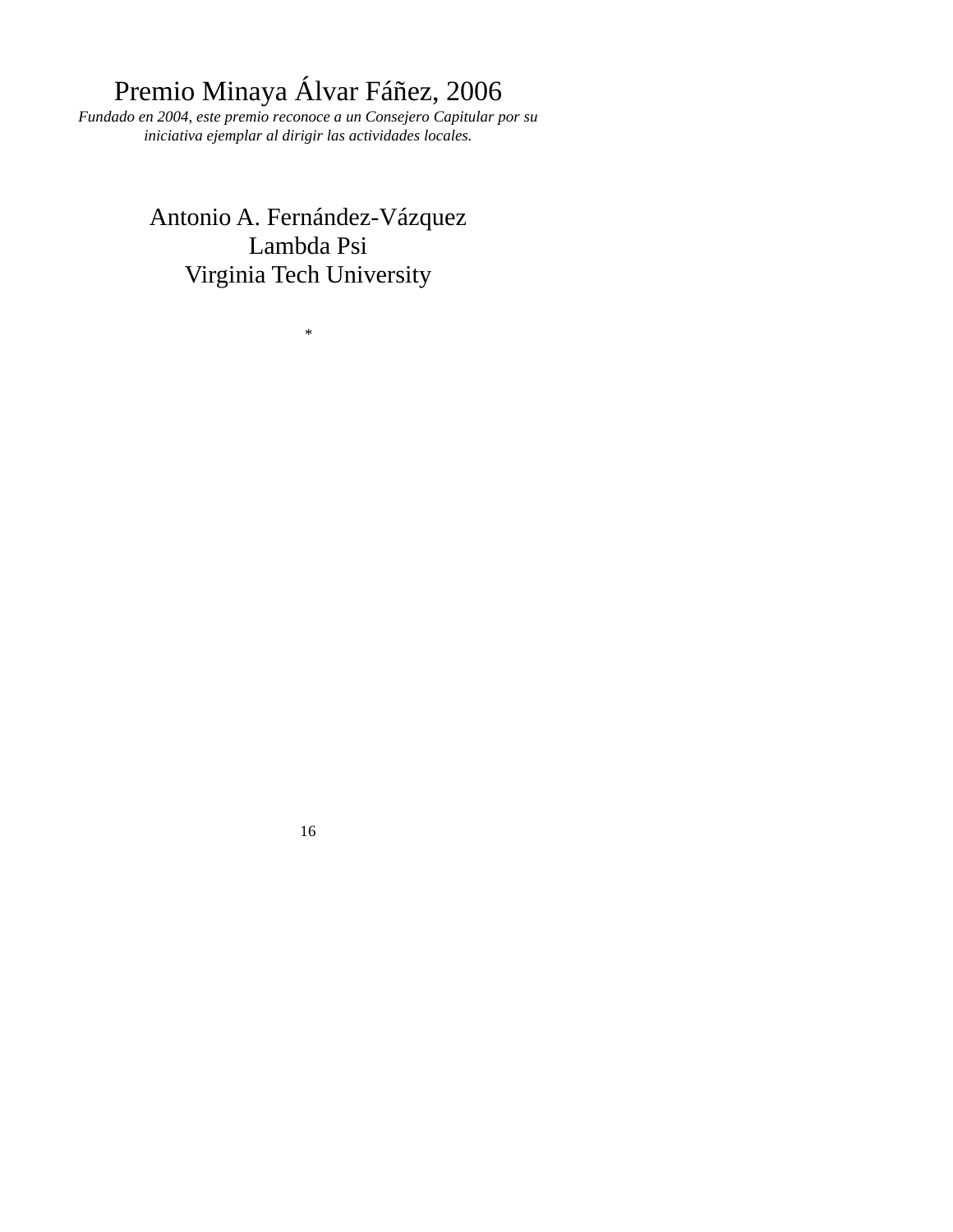### Reseñas capitulares

#### **Alpha Phi**

 El 10 de mayo de 2006 iniciaron a ocho nuevos socios activos y dos socios honorarios. Los nuevos socios activos fueron Lisa Anne Beck, Jeffrey Scott Barnett, Óscar López, Hugo Mantilla, Matthew Offner, Norberto Ramos, Arnold Sánchez y Laney White y los nuevos socios honorarios fueron el Dr. Jorge Zamora de Texas Tech University y la Profesora Janie McNutt de Texas Tech University y South Plains College. La ceremonia fue precedida por un maravilloso baile de sevillanas presentado por la ex-presidenta del Capítulo, Sara Medina, y el reportero, Luis Ignacio Prádanos-García. La invitada de honor fue la Dra. Sheryl Santos, Decana de la Facultad de Educación de esta universidad y socia de Sigma Delta Pi, quien dio un discurso muy emotivo y sugerente. El evento concluyó con una bonita recepción. Asistieron más de treinta personas entre las cuales había socios, familiares, estudiantes y profesores.

El 1 de diciembre de 2006, el Capítulo Alpha Phi celebró una ceremonia de iniciación durante la cual se recibió a once nuevos miembros. Hubo cinco miembros honorarios: el Dr. John Beusterien, el Dr. George Cole, el Dr. Hafid Gafaiti, la Dra. Carmen Pereira-Muro y el Sr. Alfonso Sánchez. Los seis miembros activos fueron Álvaro Díaz Rivas, Andy Hothan, Daniela Inclezan, Nicholas Miller, Cassandra Pesina y Ricardo Ramírez. La bellísima y solemne ceremonia fue dirigida por la Consejera Dra. Comfort Pratt con la ayuda de la Presidenta, Vanessa Rodríguez-García, el Vicepresidente, Luis Ignacio Prádanos-García y la Tesorera, Laura Ponce. La invitada de honor fue la Dra. Laura Beard, Profesora Asociada de Español y Portugués de la universidad, quien pronunció un discurso muy motivador. Se ofrecieron cordones de honor también a tres estudiantes que se graduaban. La ceremonia fue seguida por una hermosa recepción durante la cual se sirvieron fajitas, y jamón y queso entre otras cosas. A la ceremonia asistieron más de cuarenta personas entre las cuales había muchos profesores, socios y estudiantes.

 Ésta fue la segunda iniciación del Capítulo este año. El pasado día 10 de mayo también tuvo lugar una iniciación durante la cual fueron iniciados dos socios honorarios y ocho socios activos. Los nuevos socios activos fueron Lisa Anne Beck, Jeffrey Scott Barnett, Óscar López, Hugo Mantilla, Matthew Offner, Norberto Ramos, Arnold Sánchez y Laney White; los socios honorarios fueron el Dr. Jorge Zamora de Texas Tech University y la Profesora Janie McNutt de Texas Tech University y South Plains College. La ceremonia fue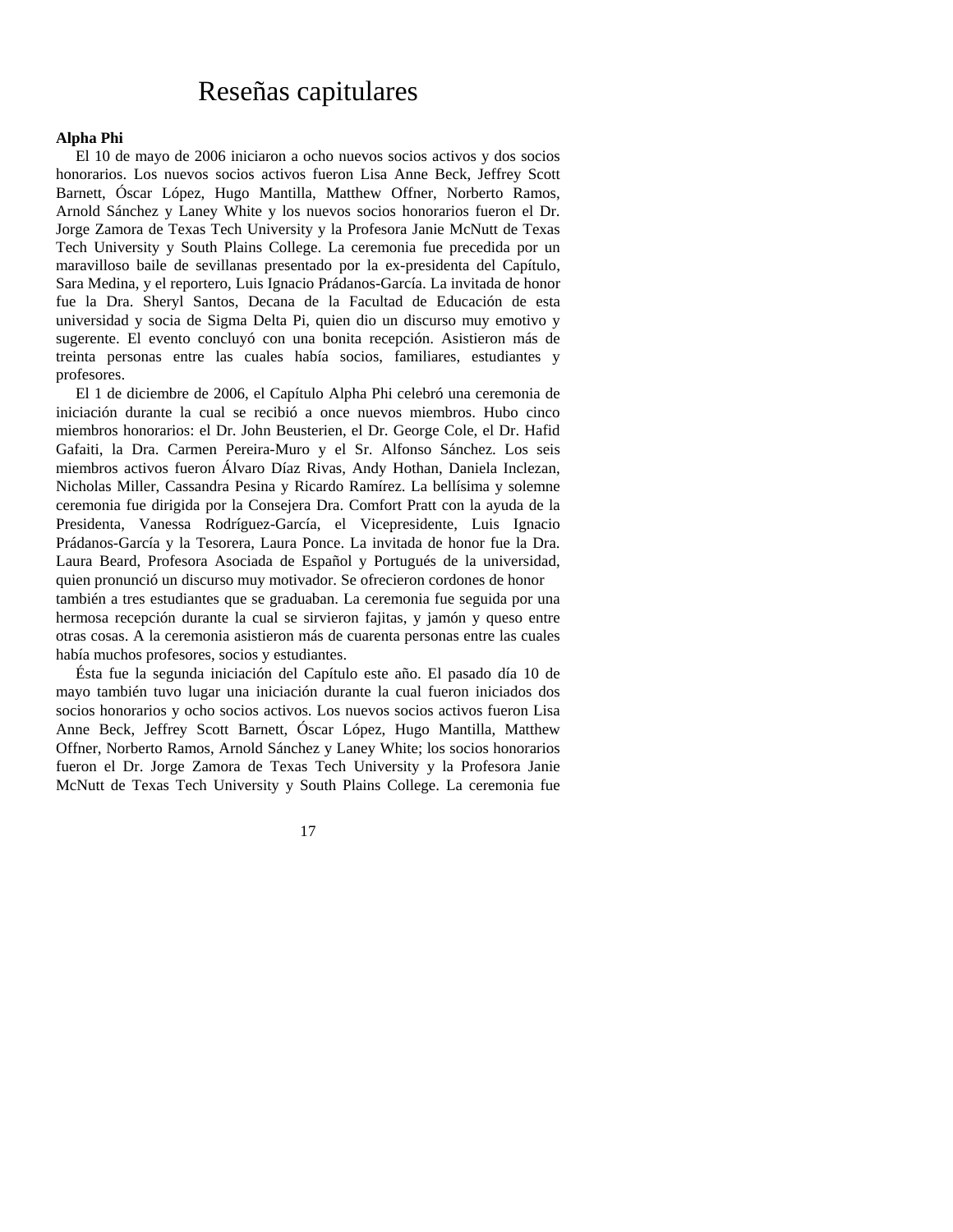precedida por un maravilloso baile de sevillanas presentado por la ex-presidenta del capítulo, Sara Medina, y el reportero, Luis Ignacio Prádanos-García. La invitada de honor fue la Dra. Sheryl Santos, Decana de la Facultad de Educación de la universidad y socia de Sigma Delta Pi, quien dio un discurso muy emotivo y sugerente. El evento concluyó con una bonita recepción. Asistieron más de treinta personas entre las cuales había socios, familiares, estudiantes y profesores.

 Motivado enormemente por haber ganado el Premio Ignacio y Sophie Galbis en 2006, Alpha Phi se ha mantenido muy activo llevando a cabo muchas actividades de gran beneficio. Su programa *Super Saturdays*, mediante el cual miembros del capítulo enseñan español a niños desde *Kindergarten* hasta el sexto grado, ha tenido un impacto tremendo en la comunidad. Los miembros del capítulo también han visitado todas las escuelas secundarias para animar a los estudiantes a estudiar español. El capítulo ha tenido tertulias todas las semanas abiertas a cualquier estudiante que quiera practicar su español así como un festival de películas por el cual se han presentado algunas de las mejores películas del mundo hispánico. El capítulo ofrece también tutorías gratis a los estudiantes que las necesiten y ha organizado varias charlas donde algunos profesores han dado ponencias sobre sus áreas de investigación. El Club de Español, que fue creado en 2004 con la ayuda de este Capítulo, ha prosperado significativamente, sirviendo de muy gran apoyo para muchos de los estudiantes en los cursos básicos de español.

#### **Epsilon Eta**

 Durante la Cuarta Semana Internacional organizada por el Departamento de Inglés y Lenguas Extranjeras, el viernes 27 de octubre de 2006 se llevó a cabo la ceremonia de iniciación del Capítulo Epsilon Eta. Los nuevos miembros fueron acompañados por familiares y amigos en el auditorio de Comer Hall. Después de la ceremonia, los estudiantes y profesores se reunieron en la recepción de bienvenida durante la cual se entregaron los premios a los ganadores del Segundo Concurso de Fotografía "Multicultural Beauty" organizado por los miembros del Capítulo Epsilon Eta.

#### **Epsilon Kappa**

 Epsilon Kappa, el Capítulo de Sigma Delta Pi de St. John's University, celebró el Mes de la Hispanidad el 12 de octubre con grupos musicales y bailes de varios países. Durante la fiesta, muy concurrida, se presentó el undécimo número de *Entre Rascacielos* la revista de Creación Literaria del Capítulo, y los miembros leyeron varias de sus propias obras.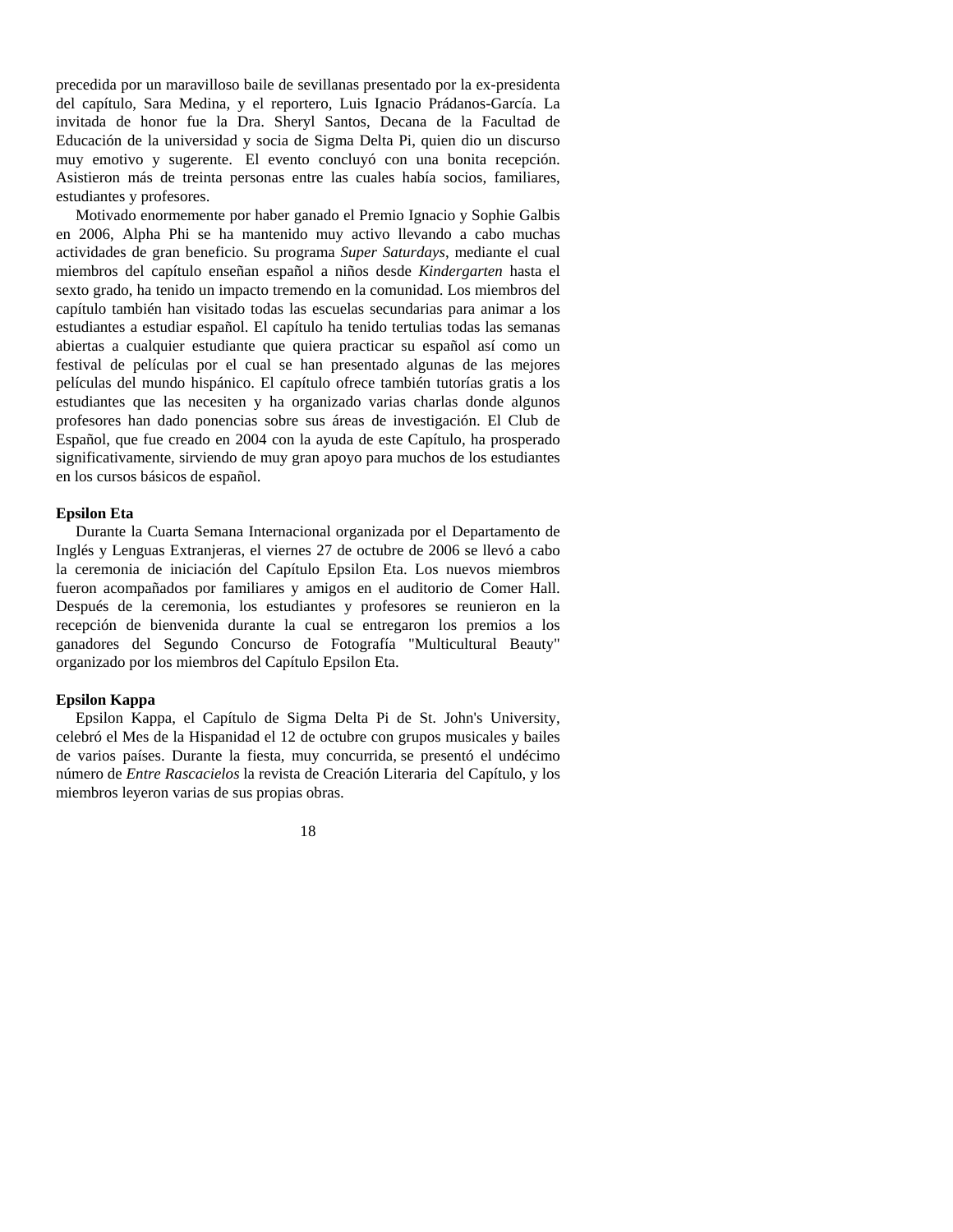Epsilon Kappa en esta ocasión felicitó a la Sociedad Nacional por su cuarenta aniversario de ser miembro oficial de la Asociación Universitaria de Sociedades Honoríficas (Association of College Honor Societies).

 Todos los concurrentes, entre ellos, representantes de la universidad, de la comunidad y de los consulados, quedaron impresionados por la participación extraordinaria de los artistas y el gran talento poético de nuestros estudiantes. La fiesta terminó con una comida dominicana deliciosa.

#### **Epsilon Nu**

 El capítulo Epsilon Nu de Slippery Rock Universty celebró el cuarenta aniversario de su fundación un sábado por la tarde en abril. Participaron pocos antiguos socios, pero todos se asombraron al ver el departamento ahora en su nuevo edificio, con tantos avances tecnológicos disponibles en las salas de clase. Los celebrantes compartieron una tortilla española y refrescos y hablaron de sus vidas actuales. La reunión fue coordinada por la consejera actual, la Dra. Deb Cohen.

#### **Zeta Eta**

La tarde del domingo 24 de septiembre de 2006, el Capítulo Zeta Eta de Eastern Illinois University, en Charleston, Illinois, celebró la iniciación de ocho neófitos. Los neófitos fueron recibidos en la Sociedad por un grupo de profesores y antiguos miembros. La Presidenta del capítulo dirigió la ceremonia de bienvenida para recibir a: Iselin Gutiérrez, Maria Luna, Tracy Pelaez, Catherine F. Anderson, José Deustua, Sabrina Madrigal, Omega Lujan y Michael Franey, en la organización. Entre los presentes se econtraban el consejero del capítulo, el Dr. Carlos C. Amaya, la Dra. Karen Taylor y la Profesora Penny Clay así como otros antiguos socios.

 La ceremonia, aunque pequeña, fue emotiva y solemne. La ceremonia tomó lugar en la casa de la Sra. Penélope Clay Méndez. Después de la ceremonia, hubo una pequeña recepción para dar la bienvenida a los nuevos miembros.

#### **Iota Delta**

 En la mañana del martes, 14 de noviembre de 2006, el Capítulo Iota Delta de Southwestern University celebró la ceremonia de iniciación en la capilla de la universidad. Los iniciados fueron: Ryan Bellomy, Jacob Beswick, Whitney Bohnenberger, Caitlin Buck, Jason Burnham, Jennifer Bussell, Laura Chatfield, Shanon Claudio, Meagan Michelle Elliott, Andrea García, Kathryn Haskin, Rebecca Horton, Benjamin Johnson, Elizabeth Joyce, Guillermo Machado, Jessica McDavid McCormick, Veronica Montemayor, Shannon Ploeger, Sheila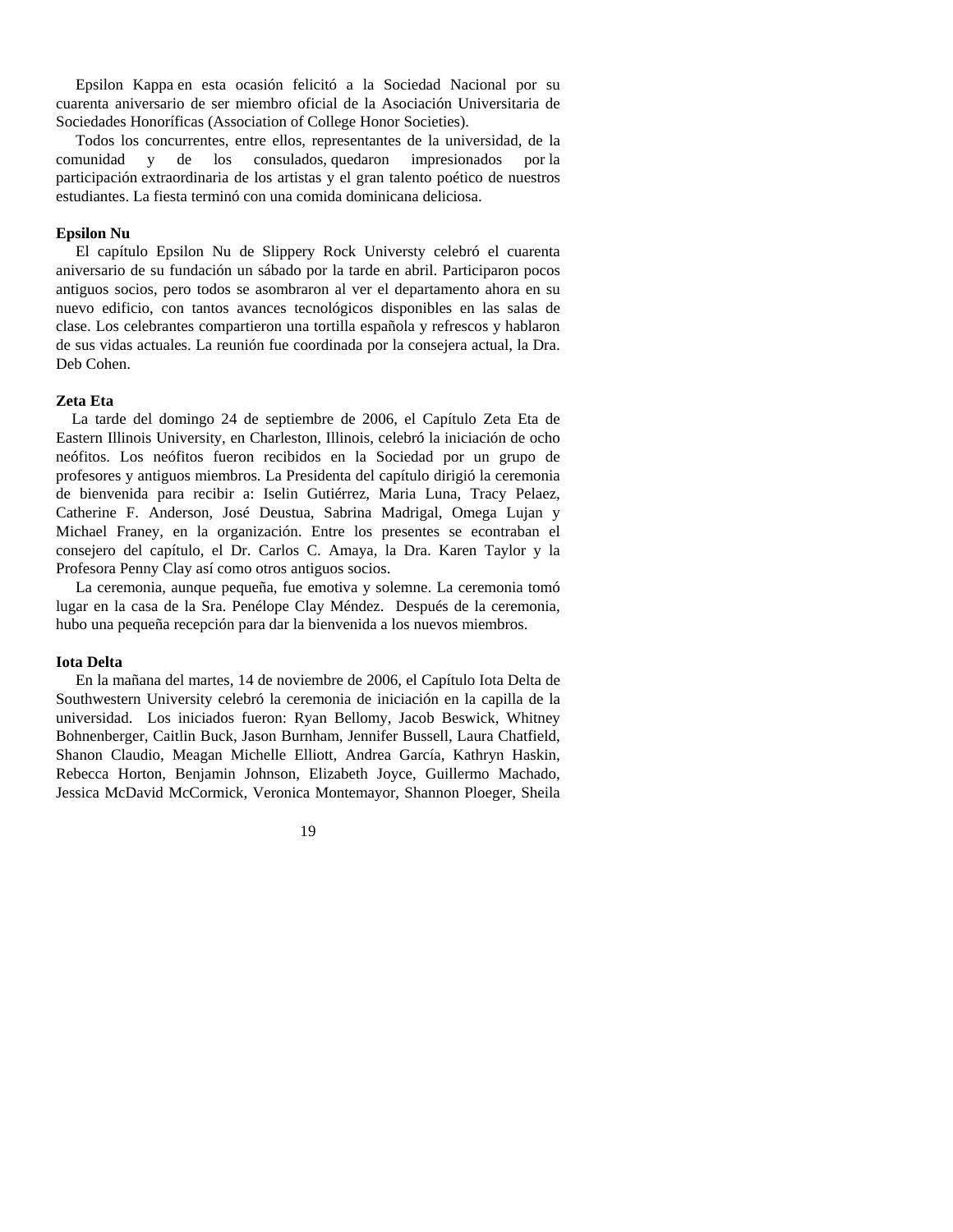Renee Raeke, Diana Carolina Ramos, Allison Reid, Lydia Rudy, Amy Somerford, Katherine Annicka Stotts, Jaclyn Suffel, Alison Margaret Unzeitig y Rebecca Wyatt. La ceremonia fue dirigida por la Presidenta Bryce Foster, la Tesorera Alheli Garza y la Consejera Abby Dings. El Profesor Teo Jobe sacó fotos. Después de la ceremonia se disfrutó de un rico pastel. Brian Miller, Erin Osterhaus, y Sam Shannon fueron iniciados en una ceremonia aparte el 28 de noviembre. Algunas de las actividades que el capítulo realizó el año pasado fueron tertulias entre los estudiantes y, junto con la organización universitaria Latinos Unidos, un simposio sobre la herencia latina.

#### **Iota Xi**

 Por primera vez desde 1972, el 12 de abril 2006, seis estudiantes de Lindenwood University en Saint Charles, Missouri, participaron en una ceremonia de iniciación para las nuevas socias, todas señoritas, en Iota Xi, nuestro capítulo local de Sigma Delta Pi. Nuestras iniciadas incluyeron a Kacey Booth (Secretaria), Ashley Culiver, Kayci Hallam (Presidente), Caitlin Hein (Tesorera), Ellen Riley (Vicepresidente) y Megan Wieder. Las Socias Honorarias fueron la Profesora Nancy Cloutier-Davis y la Dra. Jann Weitzel. Durante nuestra ceremonia privada , todas las mujeres recibieron un clavel rojo y una vela. Luego celebramos nuestra entrada en esta honorable sociedad durante la breve recepción que siguió a la iniciación. Puesto que dos de las estudiantes se graduarán en mayo de 2006, solamente cuatro socias continuarán sus estudios en Lindenwood University el año que viene. Se comprometen a doblar de energía para reactivar Iota Xi. Muchas gracias a la Dra. Betty Heyder por su dedicación, su entusiasmo y su labor en planear esta ceremonia exitosa.

#### **Kappa Zeta**

 El 13 de abril de 2006 los nuevos miembros fueron iniciados en el Capítulo Kappa Zeta de la Universidad de Sam Houston en Huntsville, Texas. La Sra. Eva Van Hooser, quien fue iniciada en la Sociedad en 1982, vino de Buffalo, Oklahoma para estar presente en la iniciación. Su presencia nos dio mucho gusto. Además, muchos familiares asistieron a la ceremonia para dar apoyo a los nuevos miembros, lo que la hizo muy especial para todos. Había 29 miembros nuevos: Claudia Bazan, Jennifer Bradford-Russell, Glasey Capuchina, Liza Cruz-Garcia, Rubén De León Torres, Maria Mayte Delgado, Wendy Noemy Fuentes, San Juanita Garcia, Sara Gosselin, Angelina Hawkins, Luz Yesenia Hernandez, Perla Hernández, Dialys Stanziola Herrera, Carmen Christina Keller, Margaret Kievlan, Rosa Meléndez, Ana Méndez, Samantha Valadez de Mora, Sylvia Rossana Mostaccero, Nicole Elaine Napier, Raquel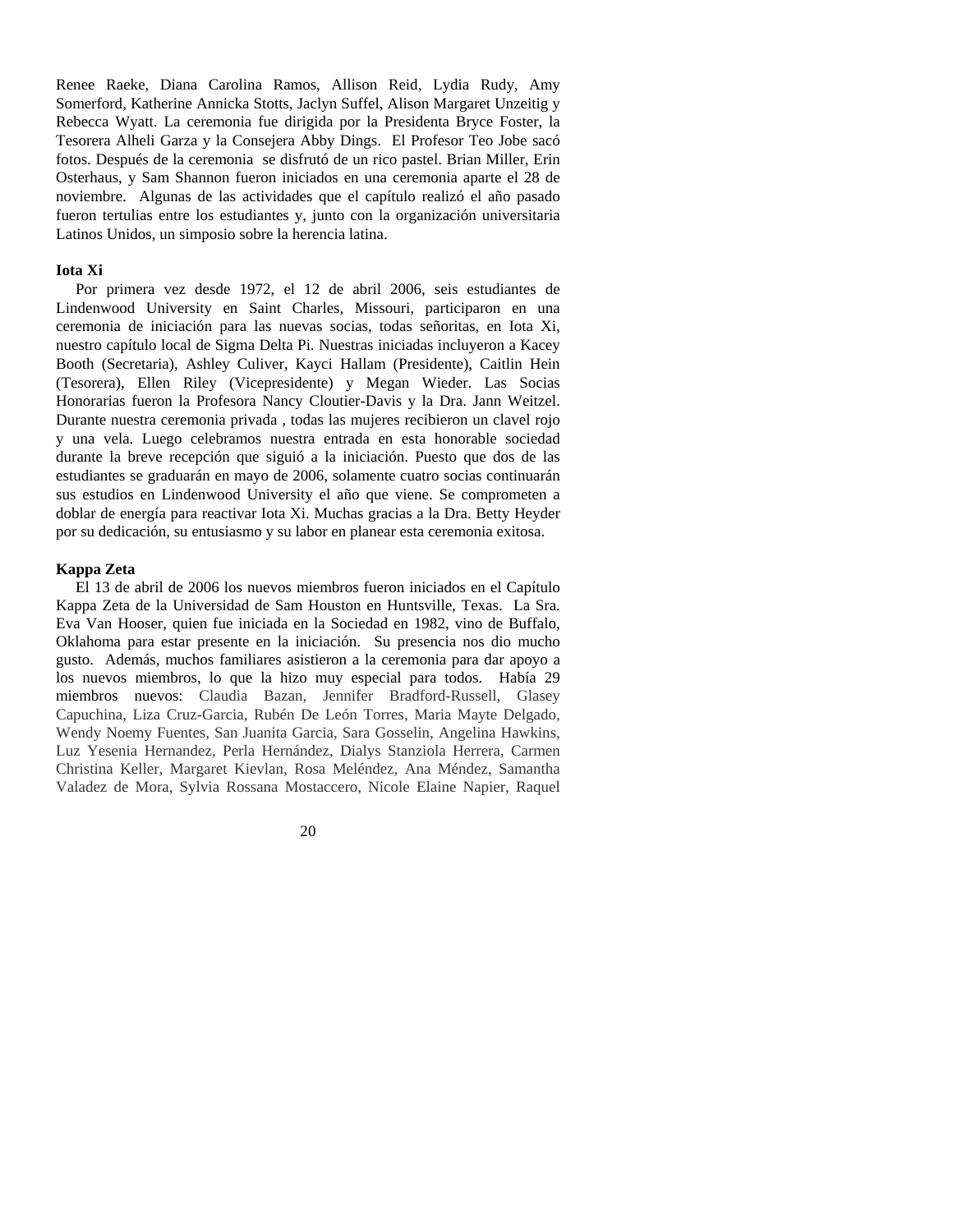Ortiz-Piña, Diana Fernández Sullivan, Liliana E. Rodríguez de Vázquez, Angela Renee Villarreal Margery Lynn Waldrop, Steven M. Waldrop, Jared Walls, J. G. Wood y Erika Wright. Tuvo lugar en el edificio Evans ubicado en el campus de Sam Houston. Después de la ceremonia el grupo comió en el restaurante "Cinco de Mayo" para celebrar.

#### **Lambda Tau**

En la noche del 6 de diciembre de 2006, nuestro capítulo de Sigma Delta Pi presentó a los nuevos 16 miembros de nuestro capítulo. Estuvimos muy emocionados de poder iniciar a 16 miembros, ya que esto no se hacía desde hace mucho tiempo. Estuvieron presentes profesores de la Universidad del departamento de *Hispanic Studies*. Después de la presentación de los 16 nuevos miembros, se sirvió una variedad de bocaditos peruanos gracias a la Sra. Mirtha Cárdenas Cervantes. Antes de terminar la noche, se dio una presentación por el Ballet Folklórico Celestial de Texas A&M University. Durante esta presentación se ofrecieron una variedad de bailes tradicionales mexicanos. Después del baile por el Ballet Folklórico, los estudiantes nuevos en compañía de los profesores, conversaron y pasaron un buen rato.

#### **Lambda Psi**

 El capítulo Lambda Psi (Capítulo Honorífico y Mérito 2003-2004, 2004- 2005 y 2005-2006) de Virginia Tech inició a seis miembros activos en una ceremonia de iniciación el treinta de noviembre de 2005, y a diez miembros activos y a dos miembros honorarios en una ceremonia el once de abril de 2006. Presidida por la directiva del capítulo y su consejero, el Dr. Antonio A. Fernández-Vázquez. Los nuevos miembros activos son: Laura Alstadedter, Jacqueline Beiro, James T. Elwell, Jr., Samuel Faith, Meredith Hedrick, Sandy Hobson, Lindsey Hurst, Rommy Karam, Ashley Lind, Joanna Lundquist, Kathryn McCarthy, Bevin Padden, Britney Pardue, Thomas Reppert, Kelsey Taylor, Emily Specchio, Courtney West y Jenna Wolfe. Los nuevos miembros honorarios son la Dra. Yolanda Puyana y el Sr. Roberto Javier Mayorga.

 Durante este semestre académico del otoño, colaboramos en las actividades del "Mes de la Herencia Hispánica" y contribuimos a traer a María Hinojosa a Virginia Tech para dar una presentación sobre los asuntos hispánicos de actualidad. Trabajamos mucho en la primavera redactando una propuesta y defendiéndola a nivel universitario para poder conseguir fondos para traer a María Hinojosa. La propuesta fue recibida con entusiasmo y nuestro capítulo recibió seis mil dólares para este evento. También, el capítulo organizó una serie de tertulias en torno a diferentes aspectos de la cultura hispánica, incluyendo los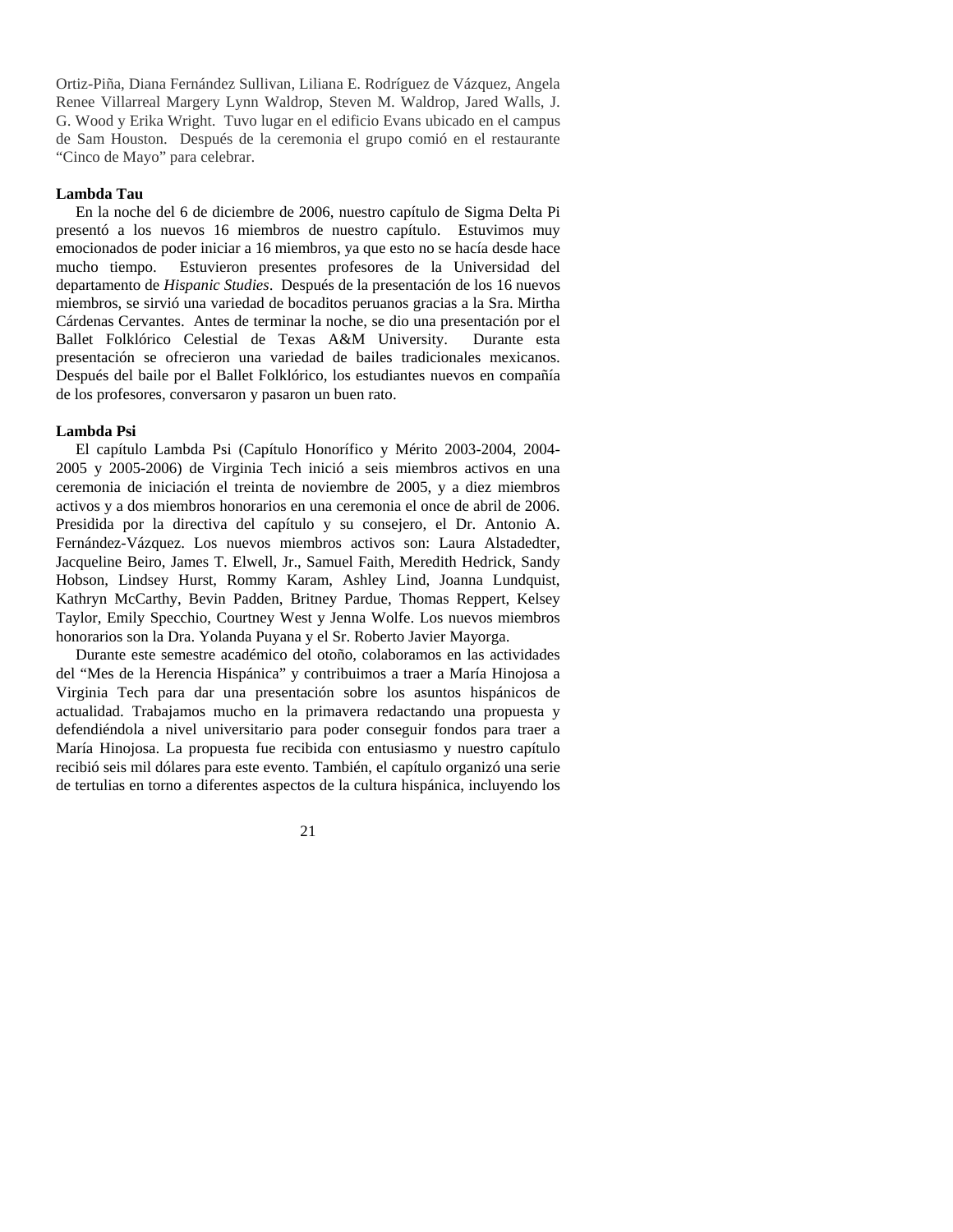siguiente: Francisco Palomeque leyó poemas y dio una presentación sobre la poesía del Ecuador, su país nativo; el Dr. Joseph Scarpaci, especialista en planificación urbana hispanoamericana, dio una charla sobre este tema; Lesly Velázquez, estudiante mexicana de intercambio, presentó un drama sobre el "Día de los Muertos", completo con música, baile, y un escenario fantástico; y para concluir el semestre, el capítulo organizó con gran éxito una cena y charla mexicanas para diversión antes de los exámenes finales.

 La actividad más importante, sin embargo, es la organización de la tercera ceremonia de reconocimiento de los logros académicos de los estudiantes hispánicos de nuestra universidad. Ya hemos empezado a organizar la ceremonia que ya se ha establecido en una tradición anual en nuestra universidad.

 El capítulo Lambda Psi está en estos momentos organizando varias tertulias para los meses entrantes y una ceremonia de iniciación para el próximo abril. Además de planificar la ceremonia de reconocimiento hispánico, la cual tendrá lugar el 10 de mayo de 2007, nuestro capítulo se encuentra tramitando la visita del famoso arquitecto español César Ruiz Larrea, el cual se especializa en la arquitectura bioclimática.

#### **Omicron Lambda**

 Con amor y optimismo dejo plasmado en estas líneas mi profundo agradecimiento a casi cuatro generaciones de estudiantes de español que han enriquecido mis años de maestra con su entusiasmo, creatividad e inteligencia. El que (yo) fuera nativa de Ecuador, no ha sido un obstáculo, más bien, ha despertado curiosidad por otras culturas que creían más lejanas. Con pasión se dedicaron los estudiantes al aprendizaje del idioma español. A través de este proceso surgió el entendimiento y comprensión de nuevas culturas que nos acoplaron como seres humanos con anhelos, metas y necesidades comunes, capaces de unirnos para el progreso social e intelectual de la sociedad.

 En 1983 se estableció el Capítulo Omicrón Lambda de Sigma Delta Pi, que hoy cumple 23 años de ardua labor educativa, social y artística. El propósito de la organización ha sido liderazgo, dedicación al estudio y servicio social, todo aglutinado por el arte, espíritu alentador de juventudes. En lo académico, se han presentado programas de calibre intelectual; se ha integrado en el "curriculum" de cursos proyectos que han facilitado el trabajo de la comunidad; y se han difundido el idioma español y sus culturas en todos los ámbitos y niveles. En lo artístico, el banquete anual después de la iniciación de neófitos, ha servido de escenario para lecturas literarias; recitales de música clásica por valores jóvenes del arpa, la guitarra, el piano, y el baile moderno. Los niños han sido el foco de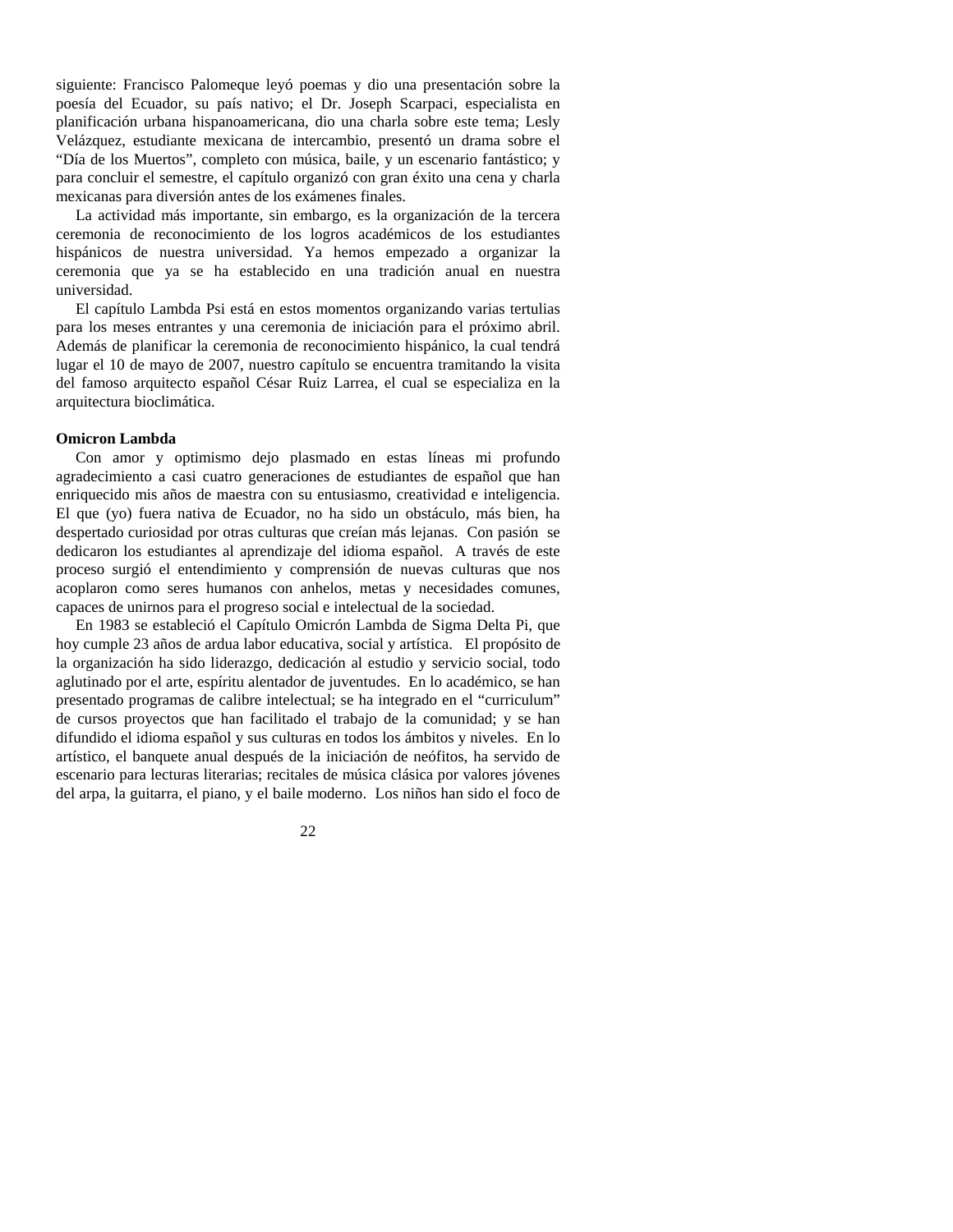actividades desde un principio: español en la guardería; en la comunidad latina becas para talento artístico; y cariñosos regalos navideños.

 En León, Nicaragua, el capítulo ha contribuído monetariamente para aliviar las secuelas de la guerra. Este verano apoya dos progamas: 1) becas para enseñar el lenguaje de sordomudos, a niños de 18 meses a 5 años de edad para facilitar así la comunicación entre padres e hijos, y 2) becas para madres solteras para seguir una profesión en trabajo social y así ayudar a sus niños y a la comunidad.

 Por último quiero hacer hincapié en las tres becas que el capítulo otorga anualmente a los estudiantes por su éxito académico y servicio a la organización. Además, ellos han obtenido becas dadas por Sigma Delta Pi al nivel nacional.

 Con este breve resumen de la labor realizada por este capítulo, vayan mis parabienes a los miembros de esta organización por tan encomiosa labor.

¡Viva Omicrón Lamba!

*Angela Valle Consejera Capitular* 

#### **Pi Zeta**

 El capítulo Pi Zeta de la Universidad de Northern Colorado llevó a cabo su ceremonia de iniciación del semestre de primavera el pasado 2 de marzo de 2006 en el Centro Cultural César Chávez. Los once nuevos miembros aparecen en la fotografía acompañados del consejero titular. Ellos son: Valerie Lovato, Irma Sáenz, Claudia Astorga, Patricia Escobar, Laura Elam, Jennifer Rogers, Lauren Fielder, Eva Rodríguez, Matthew Archbold, Dr. Efraín Garza, Saúl Reyes y Tim Fielder. Durante el semestre de primavera los miembros de Sigma Delta Pi participaron activamente en la actividad literaria bilingüe "Floricanto" conjuntamente con la sociedad honoraria de inglés. Además estuvieron organizando la Tarde Poética y el Segundo Concurso de Poesía Hispana. Para finalizar el semestre se participó en el Banquete de los estudiantes en el que dos de los miembros de Pi Zeta fueron galardonados con los premios anuales que otorga el Departamento de Estudios Hispánicos. Saúl Reyes obtuvo el premio para el mejor estudiante en "Enseñanza del español", y Eva Rodríguez ganó el Premio "Como triunfar en la vida".

 La ceremonia de iniciación del semestre de otoño se realizó el 17 de octubre de 2006 a las 6:30 de la tarde en el centro Cultural César Chávez. En esa ocasión se iniciaron a siete miembros: Emily Crouse, David Broemker, Gladys Lutz, Mayra Saucedo, Katie Sheridan, Claudia Donnelly y Courtney Oyster. La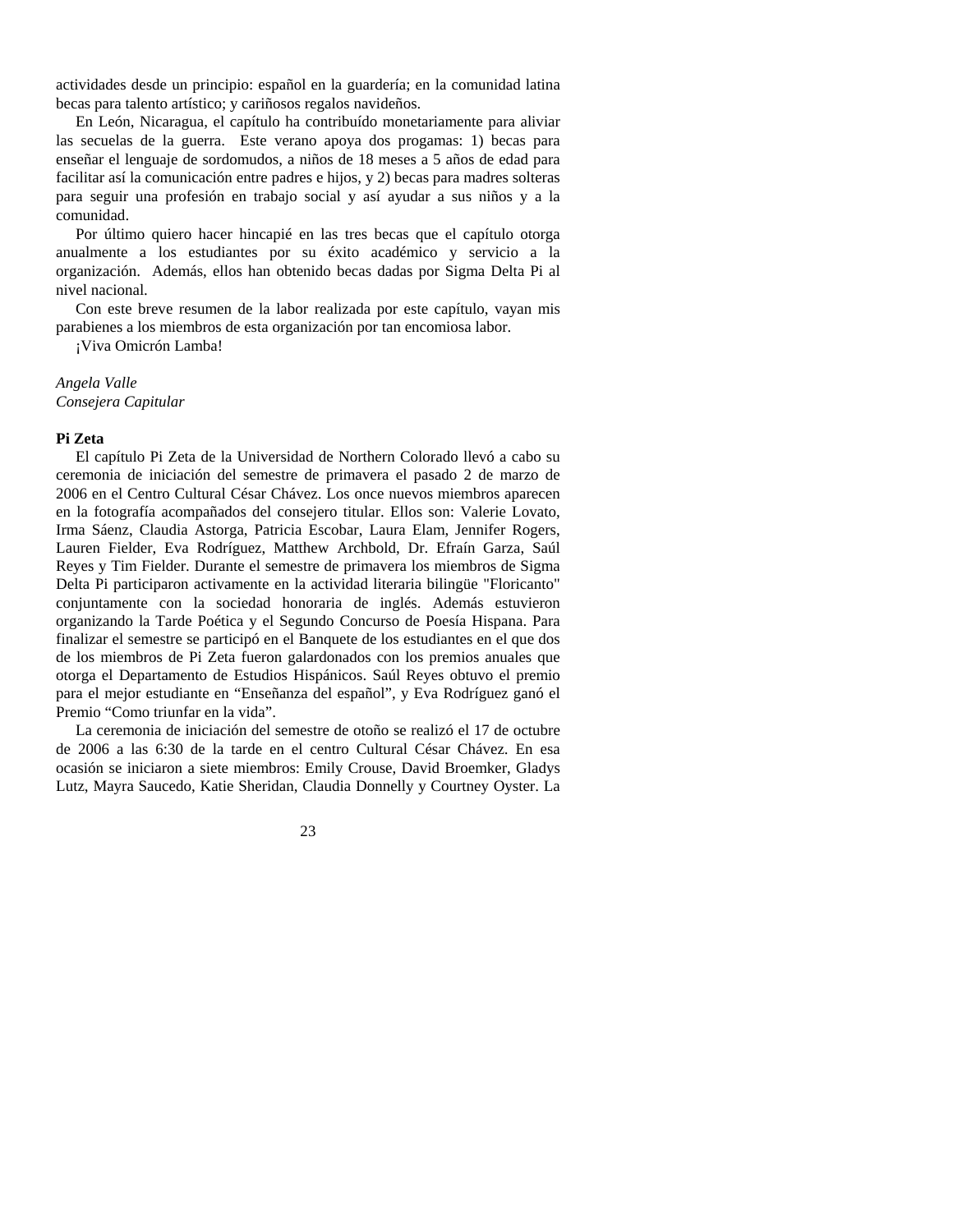ceremonia fue presidida por Susana Botello, Presidenta del Capítulo Pi Zeta de UNC. Estuvo también presente la Dra. Beth Franklin, Directora de la Escuela de Lenguas Modernas y Estudios Culturales de UNC. Durante este semestre los miembros de Sigma Delta Pi han participado en actividades muy variadas. El 5 de octubre estuvieron ayudando a *United Way* en "La Feria de la Enseñanza para Padres de Familia" en la Escuela Primaria Billie Martínez de Greeley, Colorado. El 14 de octubre participaron en la comparsa de Lenguas Extranjeras en el desfile del "Homecoming" en el cual bailaron salsa y merengue. Hicieron una presentación sobre el "Día de los Muertos" y organizaron la "Lectura de Poesías" el 14 de noviembre. Estuvieron participando en el décimo Congreso Anual de Liderazgo el 9 de noviembre. En este congreso se promueve la cultura, la educación superior y el liderazgo entre los estudiantes de las escuelas de educación media de la comunidad. Y para finalizar este semestre se tienen planeadas dos actividades más para el mes de diciembre: el "Baile Latino" en el salón Columbine del Centro Universitario y "La Cena de Despedida" en honor a los miembros de Sigma Delta Pi que van a graduarse este semestre.

#### **Tau Iota**

El 7 de marzo de 2006 en el Greater Issues Room de Mark Clark Hall, se iniciaron a 10 nuevos miembros activos en The Citadel: Sean Callahan, Brian Corbett, Andrew Green, Kevin Johnson, Creighton Nash, Jared Newman, James Russell, William Thompson, John Wagner, Joe Zoretic. Se inició también al Dr. Zane Segle, Profesor Asistente de Español, como socio honorario. Después de la ceremonia se disfrutó una recepción con postre y refrescos.

 En mayo se publicó la decimooctava edición de *El Cid*, la revista nacional estudiantil de Tau Iota. Como en años pasados, tuvieron colaboración de "colleges" y universidades por todos los EE.UU. *El Premio Ignacio R.M. Galbis* —galardón que se otorga a un estudiante por la mejor obra publicada en la revista— fue otorgado a Laura A. Collins de la Universidad de Akron (OH).

 Durante el banquete anual de premios del Departamento de Lenguas, el 6 de abril de 2006, se otorgó a Amy Maddox el Premio Miguel de Cervantes, galardón fundado por Tau Iota para reconocer al estudiante que ha realizado los mejores avances en sus estudios hispánicos durante su tiempo en la universidad.

 También fue el quinto año seguido que Tau Iota dirigió el programa de certificación para los mejores estudiantes de español por todo el estado de Carolina del Sur. A cada estudiante de español en el tercer y cuarto años de estudios de la lengua española y con un promedio acumulativo de "A" en español, se le otorgó un bello certificado para reconocer sus logrosacadémicos.

El 10 de octubre de 2006 por el tercer año consecutivo se llevó a cabo el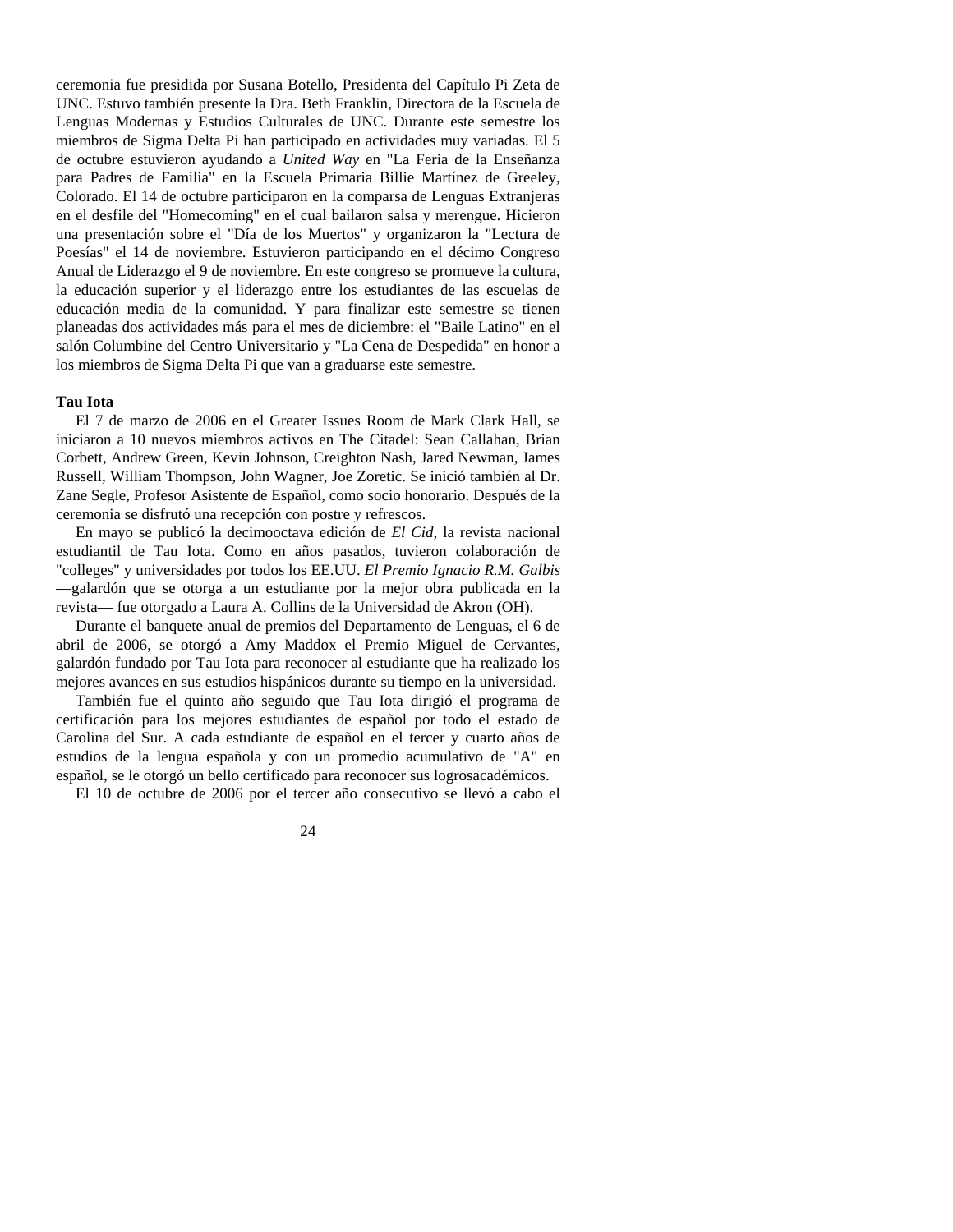*Lowcountry Spanish Teacher of the Year Award* para el mejor maestro de español en los niveles K-12 en los condados de Berkeley, Charleston y Dorchester. A las 7 de la noche se nombró a Chad Everett Allan de Bishop England High School como ganador del concurso. El bufete de Harvey, Casterline & Vallini, LLP, presentó \$300 al Sr. Allan y cada finalista recibió una placa otorgada por el Capítulo Tau Iota. Al concluir la ceremonia, todos disfrutaron una recepción de postres y bebidas.

 Para complementar el programa del *Lowcountry Spanish Teacher of the Year Award*, Tau Iota también realizó su segundo concurso estatal para los maestros de español en los niveles K-12 de las escuelas públicas y privadas: el *South Carolina Spanish Teacher of the Year Award*. En una memorable ceremonia el 16 de noviembre de 2006, se nombró a Celina P. Anthony de West Ashley High School como ganadora del concurso. El bufete de Harvey, Casterline & Vallini, LLP, y la compañía de Stewart Title presentaron \$1.000 a la Sra. Anthony. Además, la ganadora recibió una tarjeta de regalo de \$150 para cenar en "Grill 225" en el centro de la ciudad. Los tres finalistas recibieron placas donadas por el Capítulo de The Citadel y una noche de alojamiento y desayuno por el Francis Marion Hotel.

#### **Upsilon Alpha**

 El Capítulo Upsilon Apha de la Universidad de Rockhurst en Kansas City, Missouri, tuvo el honor de abrir las puertas de su organización a doce estudiantes en una ceremonia de iniciación que se realizó el miércoles 6 de diciembre de 2006. Los iniciados fueron Paul Andrew Campbell, Emily Cargill, Natalie Caruso, Michaela Chase, Nancy Compier, Christine Cortelyou, Chandler Domian, Martha Gonzalez, Kelly Harbison, Mary K. Hernandez, Benjamín Motas y Amanda Ross.

 Este otoño, el Capítulo Upsilon Apha continuó promoviendo la cultura hispana en la universidad y en la comunidad de Kansas City. Los socios del Capítulo Upsilon Apha participaron en el Día de las Culturas del Mundo en Rockhurst University. La Presidenta del capítulo, Emily Schmidt, invitó a las profesoras y estudiantes de español a su casa a una clase de cocina presentada por la moderadora del capítulo, Rocío Duncan. Los miembros prepararon platillos típicos de España, Colombia, México, Guatemala y Cuba. Además, tuvieron una mesa en la Feria Internacional de las Culturas, donde representaron las diferentes regiones de España y dieron a conocer a la comunidad de Rockhurst el propósito de Sigma Delta Pi. El próximo 26 de abril de 2007 el capítulo celebrará sus diez años de haber sido inaugurado.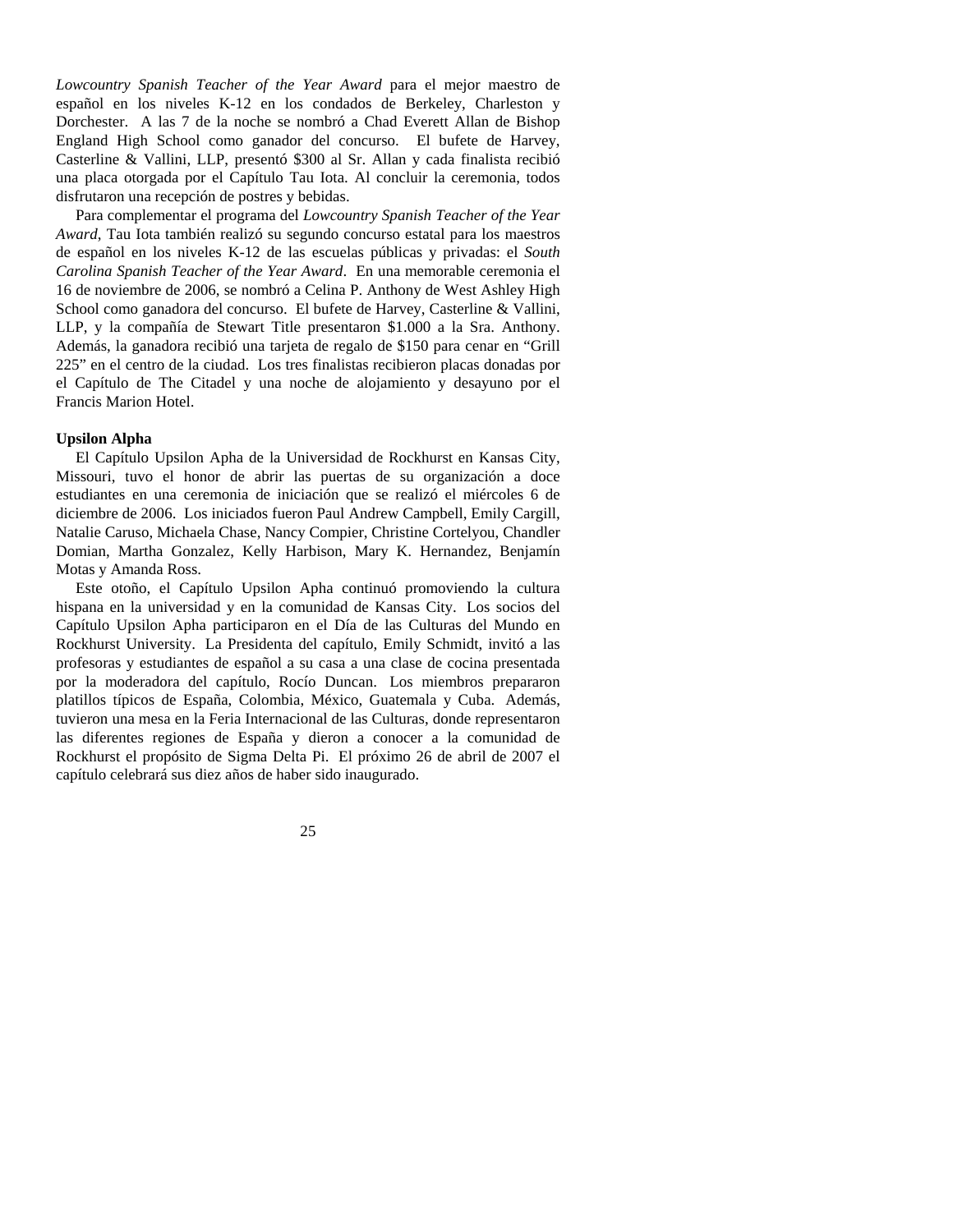#### **Upsilon Sigma**

 El capítulo de Minnesota State University Moorhead, celebró su séptima ceremonia de iniciación el 15 de noviembre de 2006. Se iniciaron a Janelle Conway, Justin Farren, Amber Johnson, Kim Long, Jenny Aman, Laurie Mooney, Kellen O'Brien, Amanda Srorey, Michael Wuollett y Brian Hansen.

 Además de los programas de servicio en la comunidad, el capítulo ha gozado de mucha actividad en el campus este semestre reuniéndose semanalmente para charlas en español sobre temas que han variado entre la lingüística y los chicanismos hasta la política en Latinoamérica. También se han organizado dos festivales de películas con "estrenos" de películas como "El norte" y "Mar adentro". Un proyecto actual es crear nuestra propia versión del juego popular *Apples to Apples* en español para incluir entre los juegos que usamos durante las reuniones.

#### **Phi Psi**

El Capítulo Phi Psi de Johns Hopkins University celebró una ceremonia de iniciación el día 20 de abril del 2006 con la inauguración de trece nuevos miembros. Los iniciados fueron Alëna Balasanova, Sanchita Bose, Katerina Horska, Ausia Iqbal, Caroline Kim, Candice Lee, Alina Markova, Karla McKarthy, Keila Parada, Shane Rosen Gould, Emmanuel Sánchez y Rebeca Yutzy. La ceremonia fue dirigida por la ex presidenta Maria Cirincione, que ahora está estudiando en España gracias a una beca de Sigma Delta Pi. Maria fue seguida como presidenta por Keila Parada. El capítulo luego tuvo una celebracion el día 6 de diciembre del 2006 para inaugurar a cinco nuevos miembros. Los nuevos miembros incluyen a Elizabeth Romanow, Allison Shale, Alice Lee, Gabriel Hippolyte y Donna Ackermann.

 El Capitulo Phi Psi está atareado con las actividades culturales y educativas sobre el campus y en la comunidad de Baltimore. Las reuniones sociales y culturales han incluido por ejemplo una proyección de una película argentina y también un intercambio para todos los estudiantes que quisieron practicar su español. Los miembros de Phi Psi participaron en tutorías de inglés como segundo idioma tras la cooperación con el Apostolado Hispánico de Baltimore. Todos los miembros del capítulo están entusiasmados por ser parte de una sociedad que les aporta tanto para participar y tanto para compartir con los otros.

#### **Phi Omega**

 El Capítulo Phi Omega de Doane College en Crete, Nebraska, instaló a siete nuevas socias el 28 de septiembre de 2006. Entre sus actividades del primer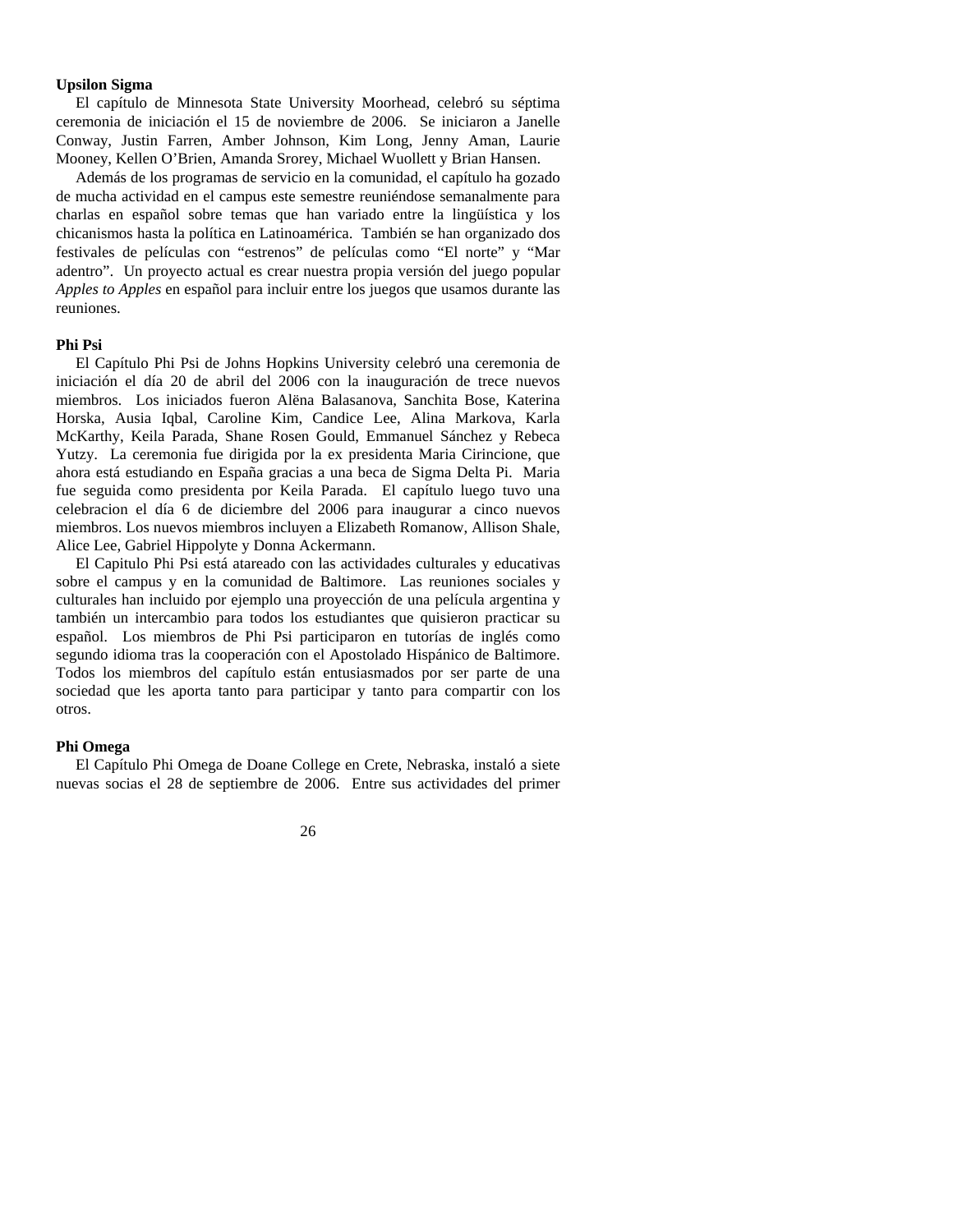semestre (otoño de 2006), ayudaron con una "hora de cuentos" semanal en la biblioteca de la comunidad para niños hispanohablantes y sus familias; vendieron calaveras para el "Día de los Muertos"; y vieron películas. La actividad culminante del semestre fue una cena, en la que escucharon una presentación sobre un programa de apoyo para las escuelas en Yucatán, México, y donaron el dinero de la venta de dulces para comprar materiales para las escuelas en Yucatán.

#### **Chi Mu**

 El Capítulo Chi Mu fue establecido el 25 de mayo del 2006 en la Universidad de Kean, en Union, New Jersey. En la misma ceremonia fueron iniciados nueve estudiantes fundadores del capítulo. La ceremonia tuvo lugar a las 6:30 de la tarde en el salón número 100 de Hutchinson, el edificio de lenguas de la Universidad de Kean. Asistieron a la ceremonia padres, amigos y familiares de los iniciados. También presentes, entre otros, estuvieron tres profesores de español del Departamento de Lenguas de Kean, quienes son miembros de la asociación desde sus tiempos de estudiantes: el Profesor Joaquín Portuondo, Jefe del Departamento de Lenguas en ese momento; la Dra. Alicia Portuondo y la Dra. Berta Bermúdez, Consejera de Sigma Delta Pi en Kean University. El profesor Rocha, Profesor Adjunto del departamento, también asistió. El Dr. Vinton Thompson, Provost de la universidad, pronunció unas palabras de exhortación a los neófitos, expresando su placer ante el evento. Después de la ceremonia, hubo un ameno festejo en el cual los concurrentes disfrutaron de algunos platos y postres tradicionales del Caribe y Sudmmérica. Los iniciados se reunieron después de la celebración y eligieron a los miembros del comité ejecutivo. Kean University pasó a ocupar el lugar 539 en la orden de membresía entre las universidades pertenecientes a Sigma Delta Pi. Los nueve fundadores del Capítulo Chi Mu son: Alaciel Salazar, Presidente; Francisco Guerrero, Vice-presidente; Laritza Alonso, Secretaria; Diana Lizardo, Tesorera; Erika González, Cristina McEnery, Jenny Morales, Sandra Rodríguez y Silvia P. Saa.

 Nuestra organización fundó el Club de Español la pasada primavera. El Club fue oficialmente reconocido por la universidad este semestre. Los estudiantes han estado muy activos ideando planes para el futuro. El 27 de noviembre hicieron una venta de pasteles y golosinas para recaudar fondos. Este diciembre irán a ver una obra en el Repertorio Español en Nueva York. En progreso, está la creación de una revista electrónica. En un futuro próximo se llevará a cabo una convocatoria de sugerencias para buscar el nombre de nuestra revista. Visite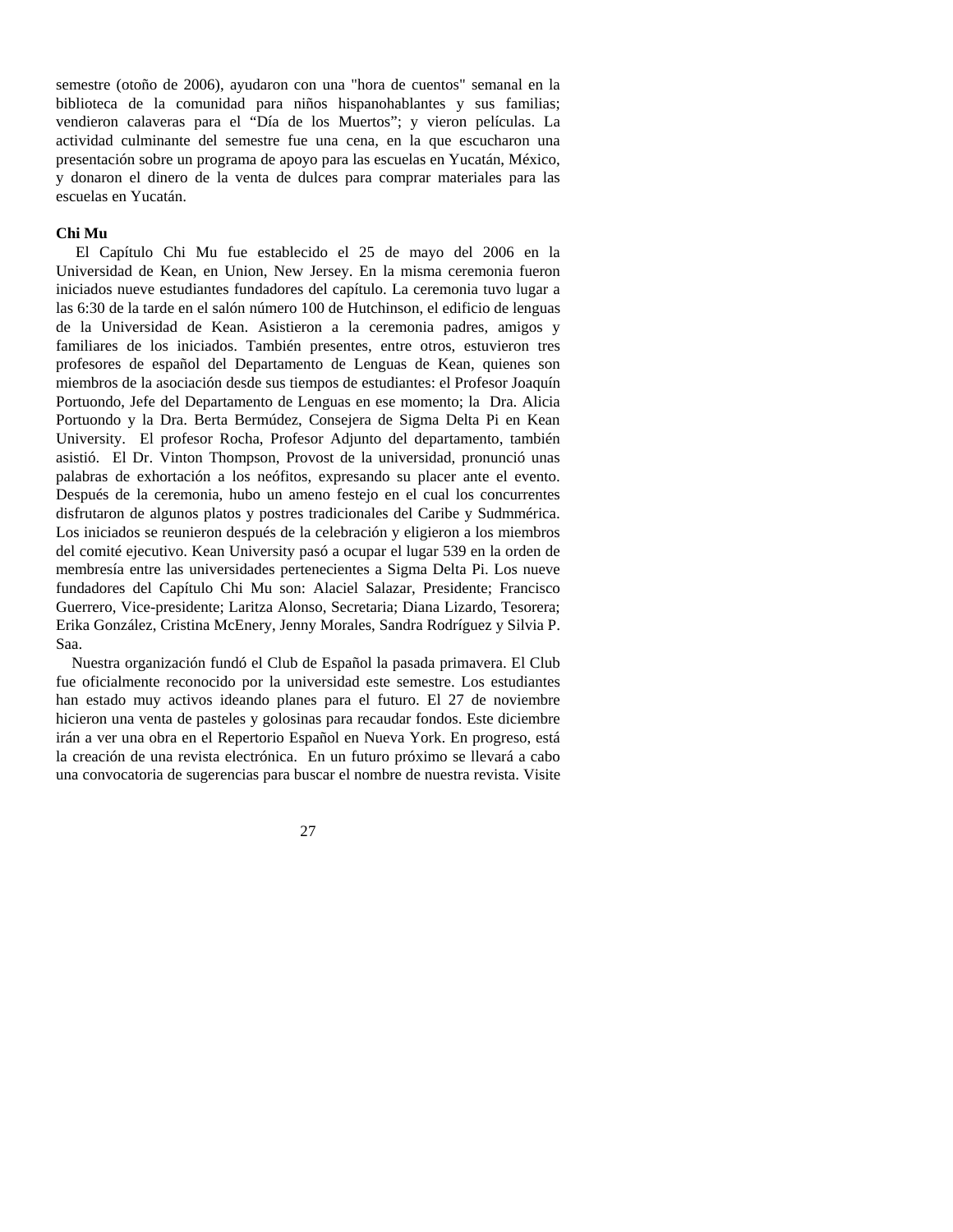su página Web para más información sobre esto y sobre futuras actividades: (www.kean.edu/~SDPChiMu).

#### **Ci Xi**

 El Sábado 2 de diciembre, en su campus de Schaumburg, tuvo lugar la ceremonia de Iniciación del Capítulo Chi Xi de Roosevelt University y la de sus primeros miembros. Como maestra de ceremonias y ayudándonos en todo momento estuvo la Profesora Cristina Isabelli de la Illinois Wesleyan University. Ella inició a las Profesoras Priscilla Archibald y Sandra Benedet como miembras honorarias y a ocho de los primeros miembros activos del capítulo.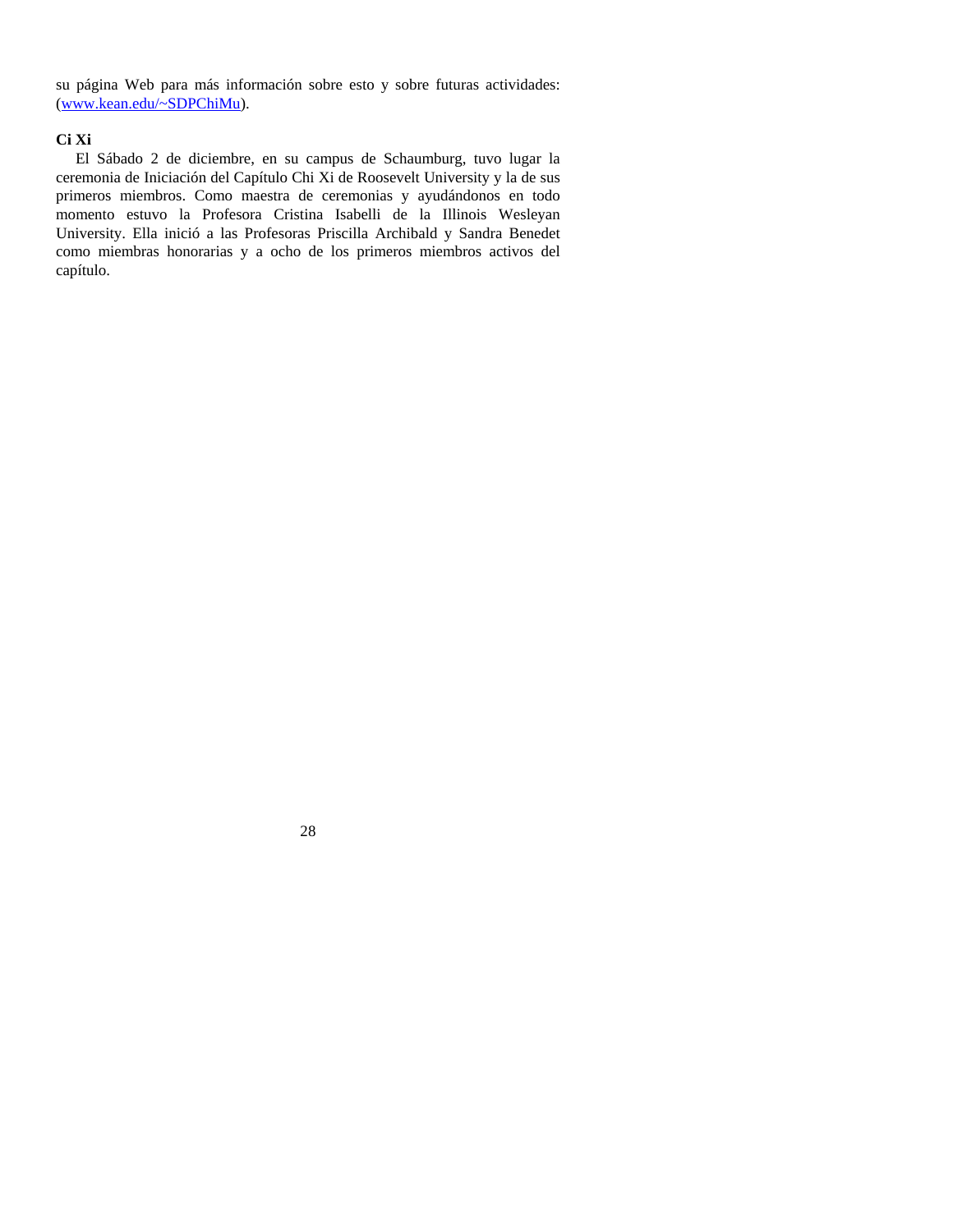# Premio Gabriela Mistral

*En reconocimiento a su excelencia en los estudios de la lengua, literatura y cultura hispánicas y su interés en fomentar los ideales de Sigma Delta Pi, se les concede a los siguientes estudiantes El Premio Gabriela Mistral. Cada año un capítulo puede nominar a un estudiante para este honor. Cada ganador recibe un bello certificado.* 

> Katherine Peters Lambda Zeta de Valparaiso University 3 de mayo de 2006

> > \*

Georgia Patilis Epsilon Kappa de St. John's University 26 de abril de 2006

\*

Marie J. Derdzinski Gamma Gamma de Marquette University 20 de abril de 2006

\*

Javier Román Tau Iota de The Citadel 6 de abril de 2006

\*

David Wiseman Delta Pi de Brigham Young University 5 de abril de 2006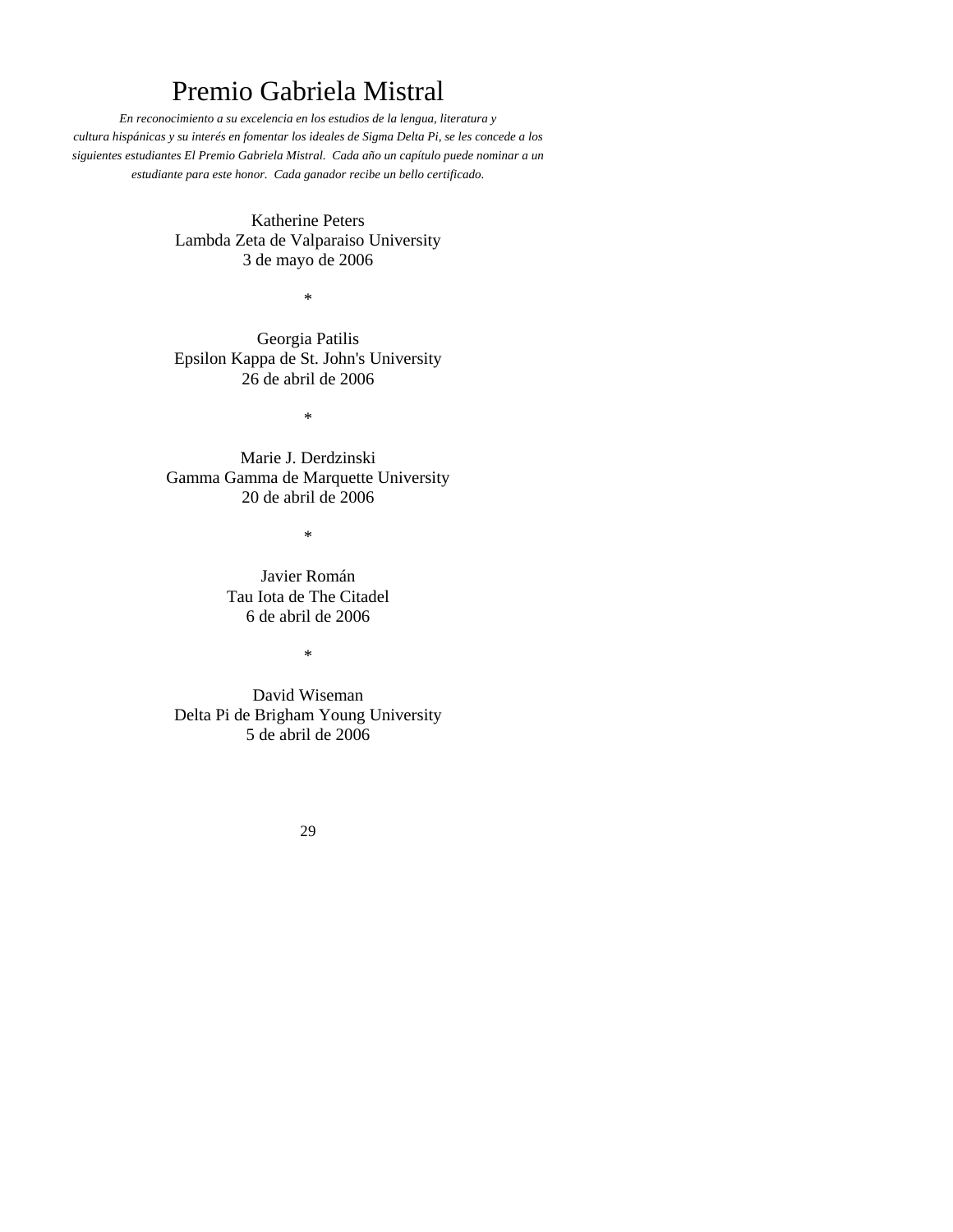# Nuestro profundo agradecimiento al distinguido Jurado del Concurso de Becas Verano 2006

Dale J. Pratt, DIRECTOR, *Brigham Young University* 

> Bradford Ellis *St. Norbert College*

John H. LaPrade *Southern Methodist Universi*ty

Lucy Lee *Truman State University* 

Ryan Prendergast *University of Rochester* 

John Slater *University of Colorado at Boulder* 

Benjamin Smith *Minnesota State University Moorhead* 

*\**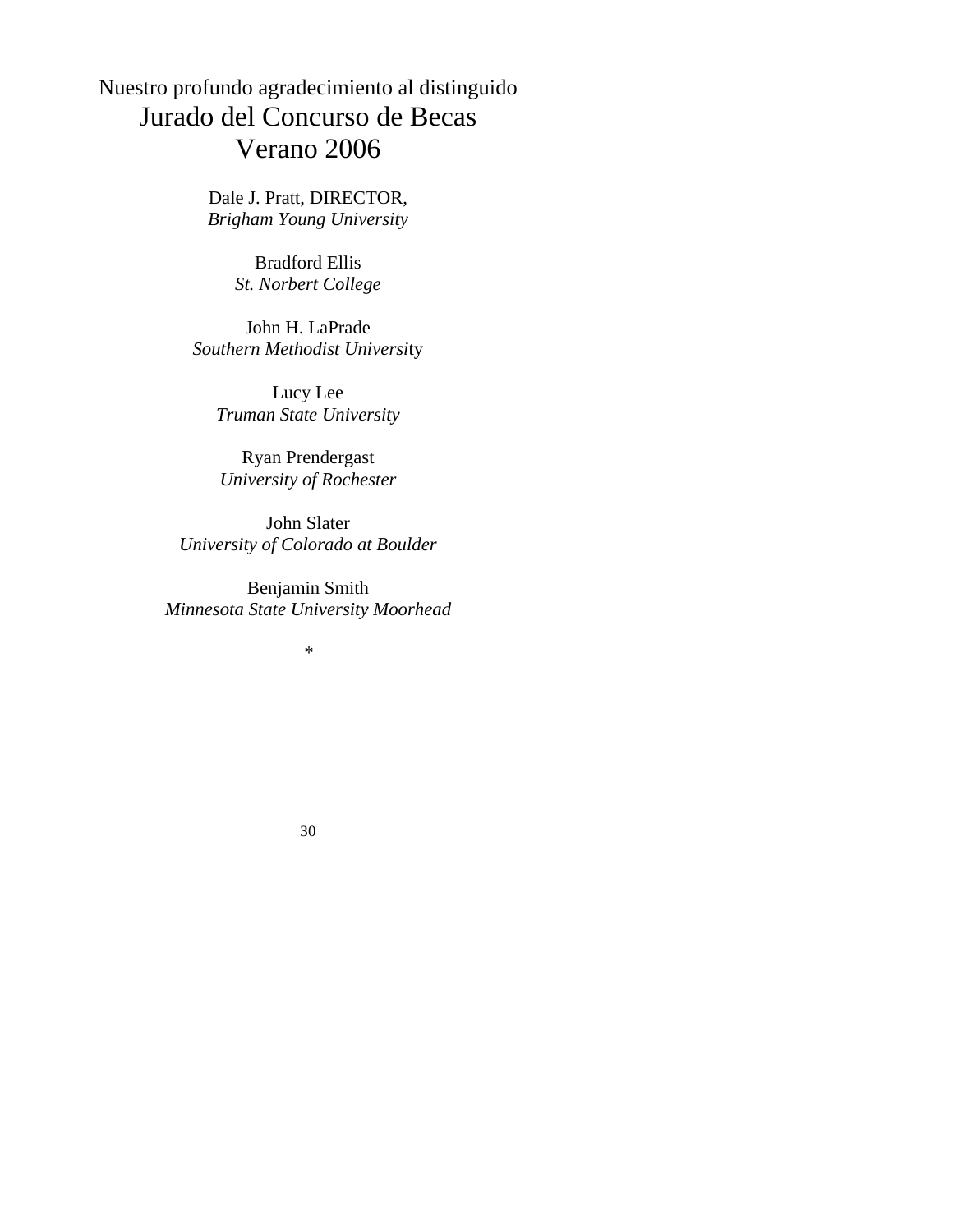#### **Ganadores de Becas**

### *BOLIVIA*

#### **ACADEMIA LATINOAMERICANA DE ESPAÑOL**

Kat Peters, Lambda Zeta, Valparaiso University

#### *ECUADOR (Cuenca)*

#### **ESTUDIO INTERNACIONAL SAMPERE**

Irene Barcos, Epsilon Zeta, Scripps College

#### *ECUADOR (Quito)*

### **ACADEMIA LATINOAMERICANA DE ESPAÑOL**

Sally Perret, Alpha Pi, University of North Texas

### *ESPAÑA*

#### **ENFOREX**

Maria Cirincione, Phi Psi, Johns Hopkins University Dana Gerth, Upsilon Phi, Indiana University Southeast

#### **ESTUDIO INTERNACIONAL SAMPERE**

Ilda Gaeta, Phi Omicron, Azusa Pacific University Teresa Mancini, Eta Pi, Monmouth College Emily Schmidt, Upsilon Alpha, Rockhurst College Preston Sneed, Gamma Chi, Carson-Newman College Cassandra Tuszka, Gamma Gamma, Marquette University Jared White, Delta Pi, Brigham Young University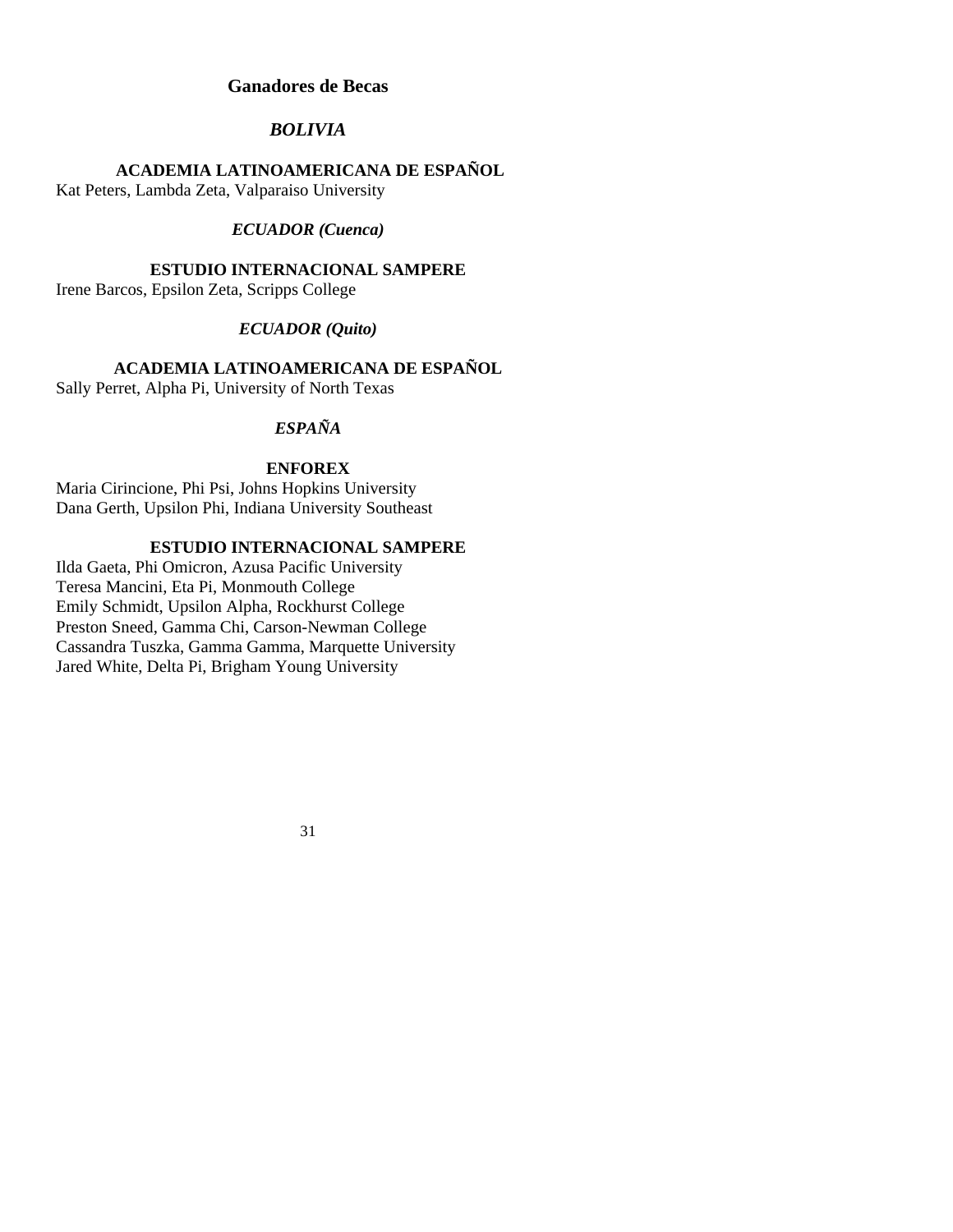### *MÉXICO*

### **UNIVERSIDAD INTERNACIONAL, THE CENTER FOR BILINGUAL MULTICULTURAL STUDIES**

Caitlin Clark, Eta Epsilon, Transylvania University Laura A. Collins, Eta Kappa, University of Akron Enrique Durazo, Upsilon Pi, Whittier College Erica Geary, Phi Omicron, Azusa Pacific University Rebecca Johnson, Upsilon Sigma, Minnesota State U. Moorhead Xenia Martinez, Phi Chi, California State Univeristy-Long Beach Amanda Mazuca, Upsilon Psi, The College of New Jersey Amy Meindl, Upsilon Sigma, Minnesota State University Moorhead Margie N. Muir, Epsilon Tau, Westminster College Lydia Otey, Mu Upsilon, Oklahoma State University Tamara Spence, Rho Kappa, Furman University Lori Tyler, Mu Kappa, Loyola University Tia Vice, Rho Kappa, Furman University

### *PERÚ*

### **ACADEMIA LATINOAMERICANA DE ESPAÑOL**

Irina Feldman, Lambda Beta, Georgetown University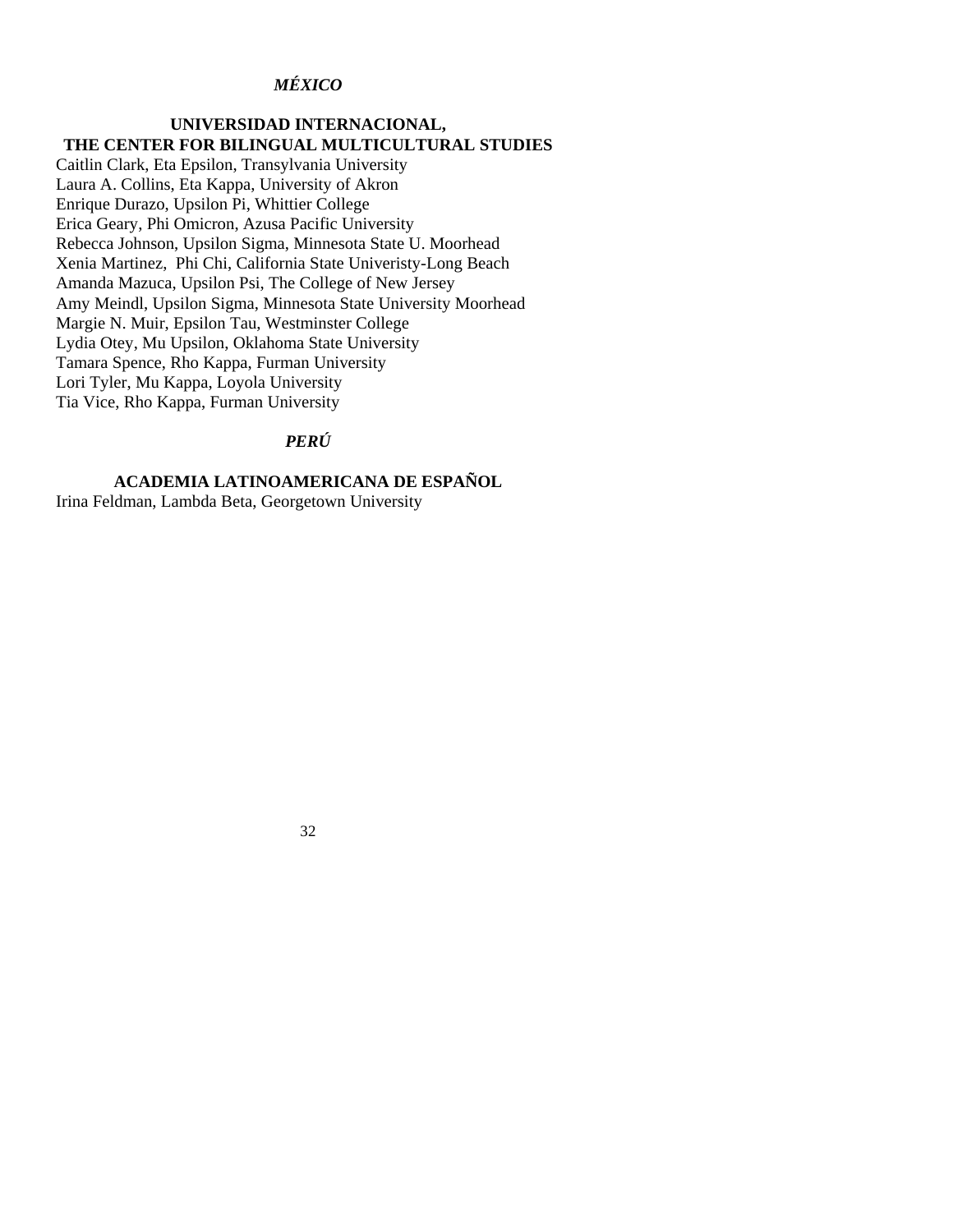### Ensayos de los becarios

#### **Bolivia (Sucre)**

 La experiencia de salir de Estados Unidas, sola, para llegar a un país de América del Sur fue para mí una expresión de la creencia de que es esencial para todos los humanos tender la mano a personas y culturas que parecen lejanas pero en la realidad son las cosas que hacen una vida, que es sólo una entre millones, completa. Durante mi tiempo en Sucre, me hice parte de una familia hermosa, o mejor dicho, ellos me hicieron parte de la familia. Aprendí su manera únicamente boliviana de hablar, con un acento precioso y unos diminutivos especiales. Son las cosas que sólo se pueden hacer por experimentación y no sólo con el estudio.

 Además de estudiar en la escuela, trabajé con una organización traduciendo informes de su trabajo y ayudé a la hermana de mi casa en su proyecto de conseguir fondos para mujeres que no tenían camas en una cárcel pública. Vi un sacrificio de llamas fuera de las minas del Cerro Rico de Potosí, la mina más famosa del mundo. Subí el cerro de Wayna Picchu en el lugar sagrado de los Incas, Machu Picchu, en el Perú. Conocí a unos argentinos, chilenos, españoles, israelitas y a otros de Estados Unidos y Canadá y de todas partes de Europa y de Asia además de a los peruanos y bolivianos, y gozamos mucho de las amistades que hicimos. Salí de Sudamérica con muchas ganas de volver muy pronto, y con unas conexiones que van a hacerlo posible. Aún más que antes, mi corazón permanece en Latinoamérica.

*Kat Peters Valparaíso University* 

\*\*\*

#### **Ecuador (Cuenca)**

 Desde el momento en que llegué a Cuenca, Ecuador, ya estaba enamorada de la ciudad y su gente. Mis seis semanas en Cuenca fueron algunas de las más memorables de mi vida. Tuve la oportunidad de conocer la historia y cultura de la ciudad, viajar por Ecuador, y aún más importante, conocer a su maravillosa gente.

Mis días en Cuenca empezaban con una caminata por la orilla del Río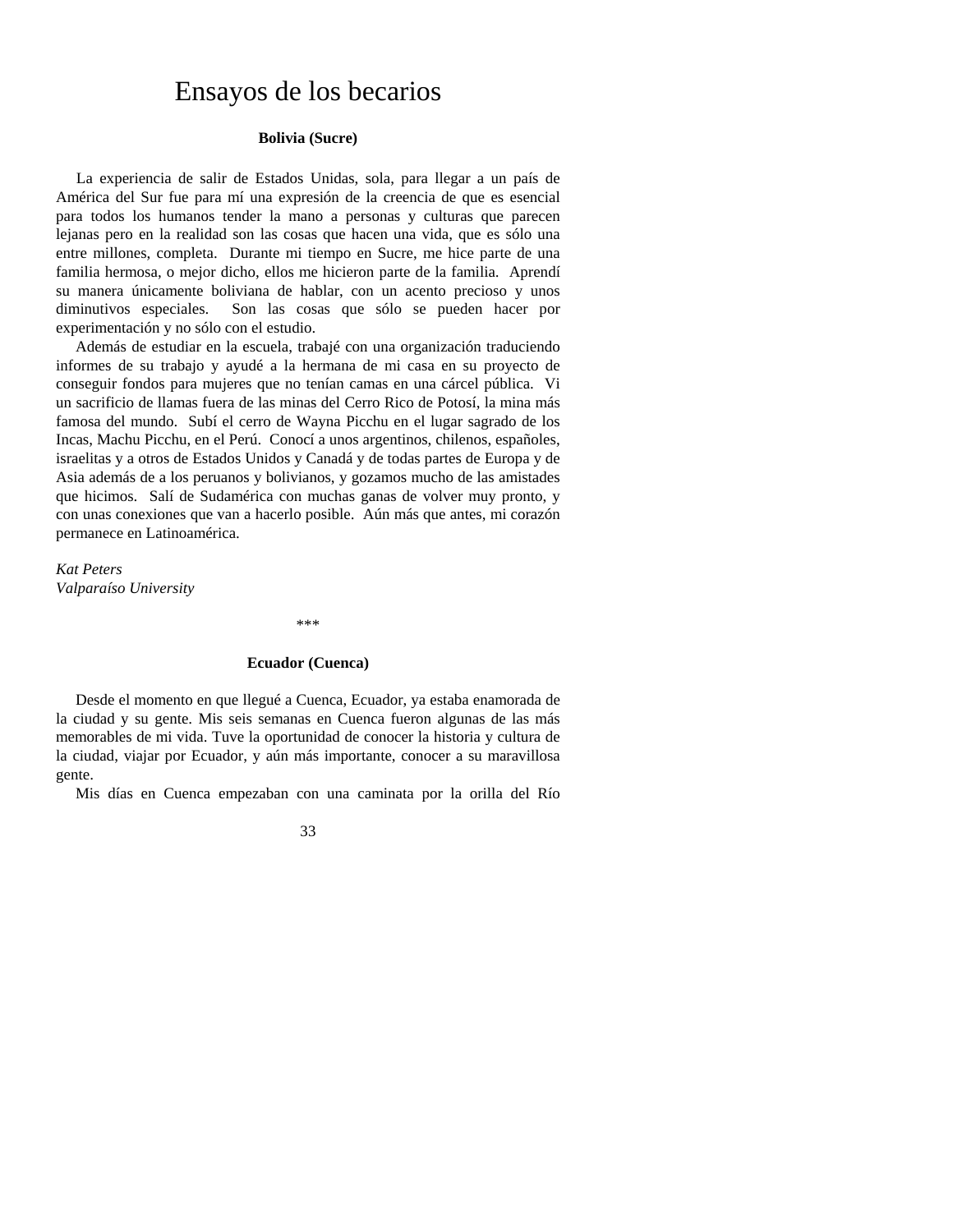Tomebamba y la subida de la famosa escalinata a mis clases en Estudio Sampere. Allí tomé clases de gramática y conversación con maestras maravillosas y también pude conocer a otros estudiantes de otros países. Por las tardes, exploraba la cuidad o pasaba tiempo con mi nueva familia ecuatoriana. Mi madre ecuatoriana me hablaba muchísimo de la vida en Cuenca —las costumbres, la comida y las tradiciones. Es a través de ella que pude aprender tanto sobre la vida ecuatoriana. Por las noches, salía con mis nuevos amigos ecuatorianos o de la escuela a cenar, hablar, o, mi actividad favorita, ¡bailar salsa! ¡A través de la música y el baile pude conocer a muchos cuencanos!

 Al fin de mi estancia, mis padres y hermana vinieron a Ecuador de los Estados Unidos por dos semanas y pudimos viajar por todo el país. Es la primera vez que mi familia y yo viajamos a Sudamérica y la experiencia sirvió para abrir nuestros ojos a la realidad que existe en países como Ecuador —tanto las bellezas como las dificultades. Estoy inmensamente agradecida a Sigma Delta Pi por darme esta oportunidad. ¡Fue una experiencia inolvidable y espero volver a Cuenca muy pronto!

*Irene Barcos Scripps College* 

**Ecuador (Quito)**

\*\*\*

 ¿Qué puedo decir de mi experiencia en Quito? Plenamente, fue hermosa y única, y nunca la voy a olvidar. Muchísimas gracias a Sigma Delta Pi, la Academia Latinoamericana, y la familia Campana por haberme dado la oportunidad de conocer esta cultura preciosa y diversa. Aprendí mucho en mis clases de cultura y literatura, y también la familia con la que viví me enseñó muchísimo sobre la vida quiteña. Me alegro tanto de haber estado en Quito porque en Quito hay de todo y para todos; hay parques bonitos y grandes, hay muchos museos interesantes y es muy fácil manejarse dentro de la ciudad por el buen sistema de transporte público que hay. Sin embargo, el recuerdo más fuerte que tengo de mi viaje a Quito tiene que ser de la buena gente que conocí allí. En casa, la familia no sólo me ayudó a conocer varias comidas diferentes, sino que también me hablaba de la política, la historia, la cultura y la vida actual de los ecuatorianos. ¡Y claro, no me puedo olvidar del fútbol! Estuve en Quito durante la copa mundial, y tener la oportunidad de ver a los ecuatorianos tan emocionados por su equipo nacional, realmente fue algo especial. En realidad,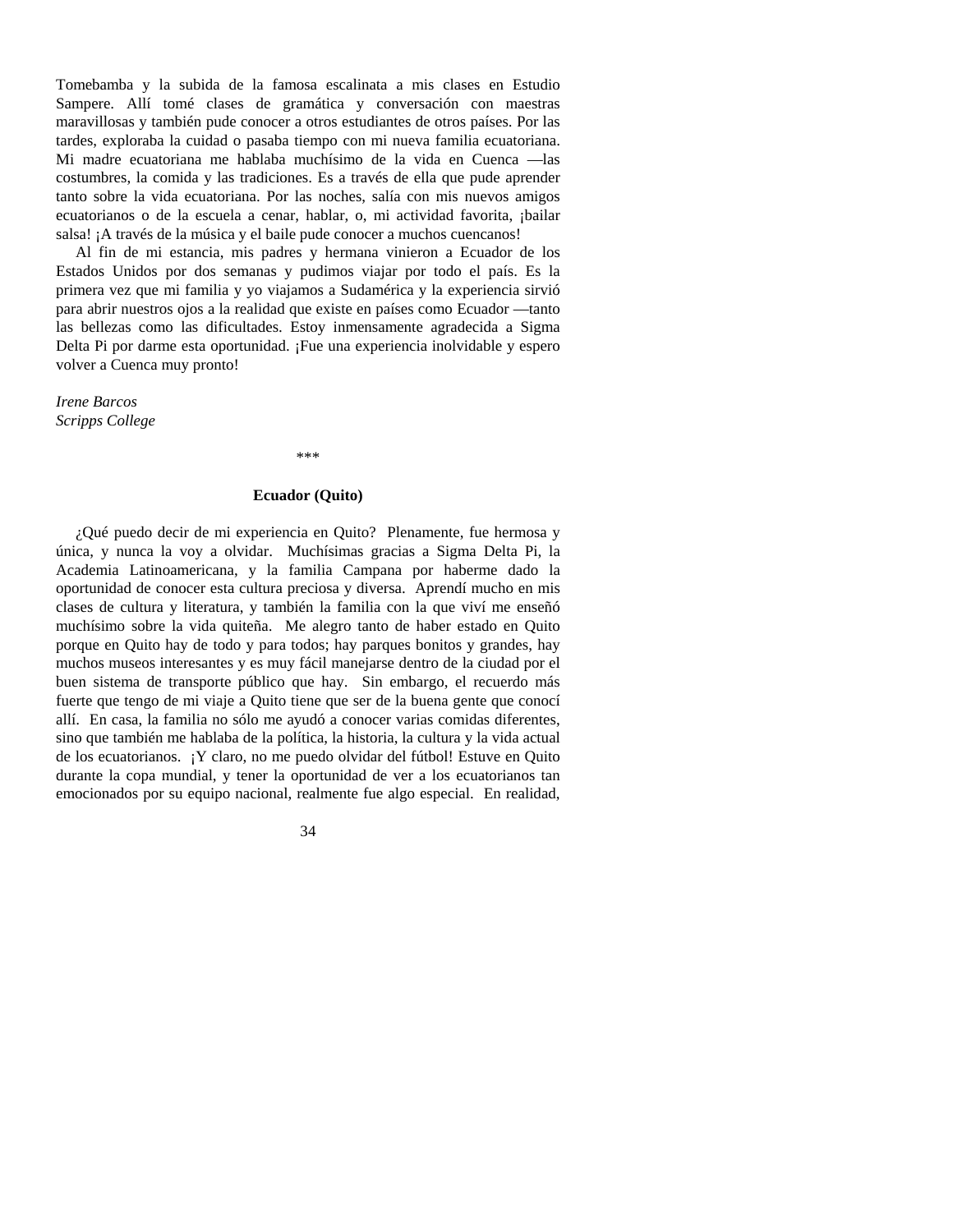no hay palabras que expresen las emociones que tengo al pensar en mi estadía en Quito, salvo: ¡muchísimas gracias por tal experiencia tan bonita!

*Sally Perret North Texas University* 

\*\*\*

#### **España**

 La oportunidad que me dio la beca de La Sociedad Nacional Honoraria, Sigma Delta Pi*,* se convertió en una experiencia inolvidable. Había visitado España en el verano de 2004 y por eso tenía ganas de regresar. Con los recursos de Sigma Delta Pi, pude vivir otra vez la experiencia mágica de estudiar en otro país y absorber las tradiciones de otra cultura.

 Fui a Alicante en el sur de España y estudié con la escuela Enforex*.* Llegué a los finales de mayo y empecé con mis clases justo al llegar. Viví en un ambiente interesante y dinámico en un barrio antiguo situado en el fondo de la ciudad. Por coincidencia, mi hermana estaba estudiando en la misma ciudad en la Universidad de Alicante. Viví con ella en un piso con dos británicos y un ruso. Eran amables y deseaban aprender de nuestra cultura y enseñarnos la suya. Juntos, mejoramos nuestro español y disfrutamos la cultura española. La mejor parte de descubrir y aprender con amigos de un lugar nuevo es que se puede probar de todo y se puede aprender más con gente en la misma situación. Siempre me sentí cómoda y siempre estaba aprendiendo de la lengua, de la cocina, de las tradiciones y de la vida alicantina. Poco a poco, mis nuevos amigos, mi hermana y yo nos convertimos en alicantinos también.

 La parte más memorable, si necesito eligir sólo una, fueron los festivales que eran parte de Las Hogueras de San Juan. Me siento afortunada al decir que pude ver un espectáculo tan impresionante. Por una semana, mi última en Alicante, hubo celebraciones imensas para esta tradición anual. Participamos en las fiestas especifícas de cada barrio, miramos los desfiles grandes y exquisitos y, al final, participamos en la quema de las hogueras hermosas. Tengo memorias de esta semana que nunca olvidaré. Me alegro de que pudiera vivir esta experiencia y sentirme como una alicantina verdadera.

 Después de mis estudios en Alicante, regresé a los Estados Unidos con muchas cosas. Primero mejoré mis habilidades de hablar la lengua castellana. Pero más, tuve otra vez la oportunidad de explorar una cultura distinta. Para mí, estas oportunidades son inestimables e irremplazables. Tengo un aprecio grande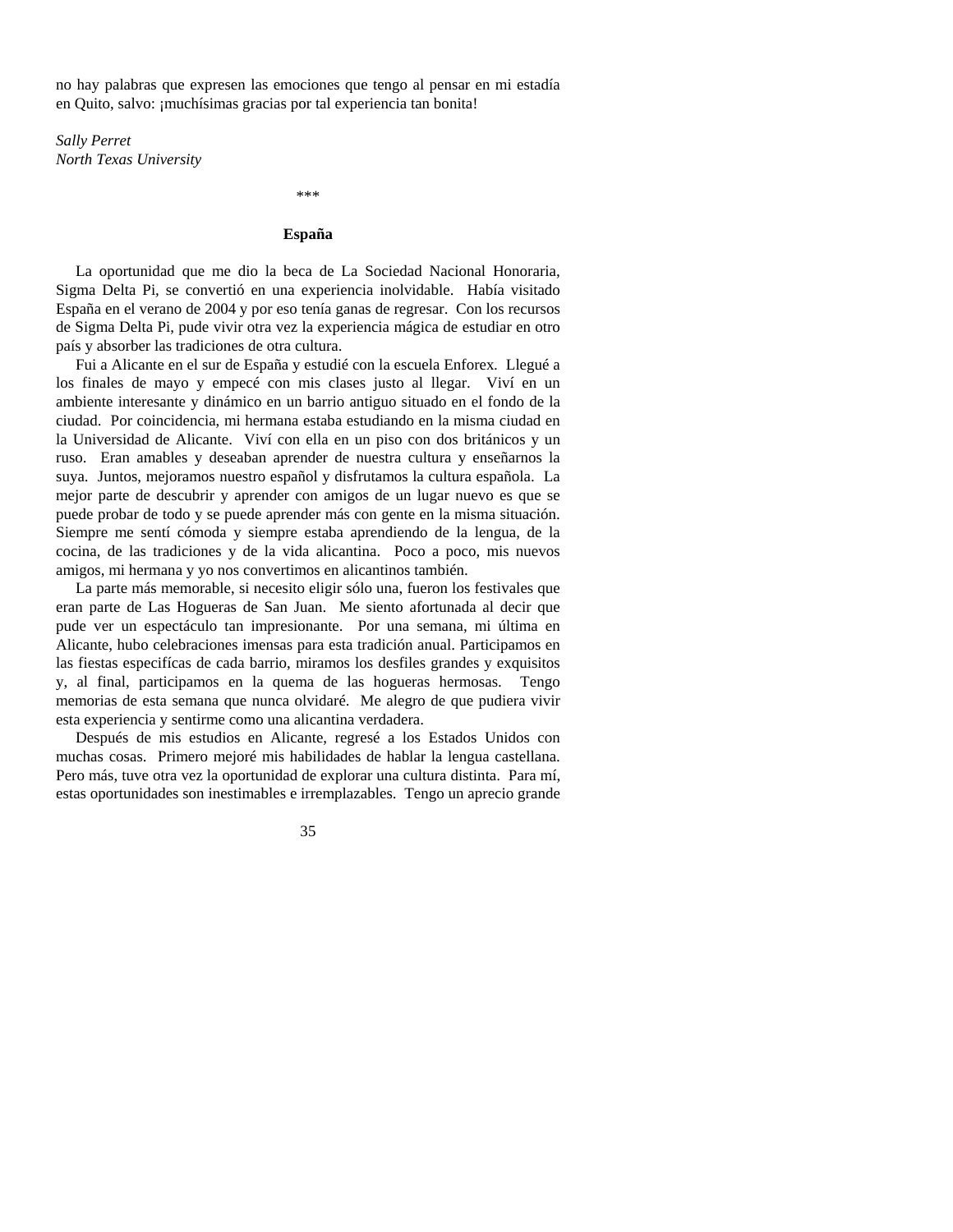hacia la Sociedad por darme esta oportunidad a mí y a todos los que la han recibido o que van a recibirla. Muchísimas gracias.

*Maria Cirincione Johns Hopkins University* 

*\*\*\** 

 Llegué en Barcelona el 23 de julio, y pasé un mes allí. Viajé sola, y Enforex había arreglado el transporte del aeropuerto al apartamento. Yo había escogido el apartamento compartido, y cuando llegué al piso encontré a cuatro compañeros de varios países, con tres personas diferentes más tarde durante mi visita. Todos mis compañeros en Barcelona eran agradables, y todos eran estudiantes de Enforex. El apartamento era muy simple, y no estaba muy limpio, pero no era malo. El lugar estaba muy bien – quedaba en Sagrada Familia, el barrio alrededor del Templo de la Sagrada Familia.

 Casi todos los estudiantes de Enforex están allí solos, y por eso es facilísimo encontrar amigos o por lo menos alguien con quien se puede hacer cosas mientras se está en la ciudad. También, hay actividades y excursiones baratas de Enforex cada día, y muchas veces durante la semana yo participaba en los tours de partes de la ciudad —por ejemplo el Tour Modernista y el Tour del Barrio Gótico. Mi favorito de todos fue el Barrio Gótico y la Catedral. Pero también, la última semana en que yo estaba en Barcelona había La Fiesta Mayor de Gracia, lo que me encantaba.

 Las clases estaban muy bien, con buenos profesores. Estaba en el nivel intermedio alto. Yo había aprendido mucho del vocabulario y la gramática antes, pero necesitaba mucho mas práctica con los detalles de la conversación y estructuras más complejas. Las clases me ayudaron mucho con esas cosas, y también la práctica de conversación en las calles de Barcelona. También, me interesa y ayuda que los profesores expliquen algunos aspectos de la cultura española en clase.

 Sobre todo, tenía una experiencia buena. Gané mucho más confianza en mi habilidad de hablar y entender el español. La ciudad de Barcelona es muy interesante con la mezcla de muchas culturas del mundo, pero guarda su sentido catalán.

*Dana Gerth Indiana University Southeast*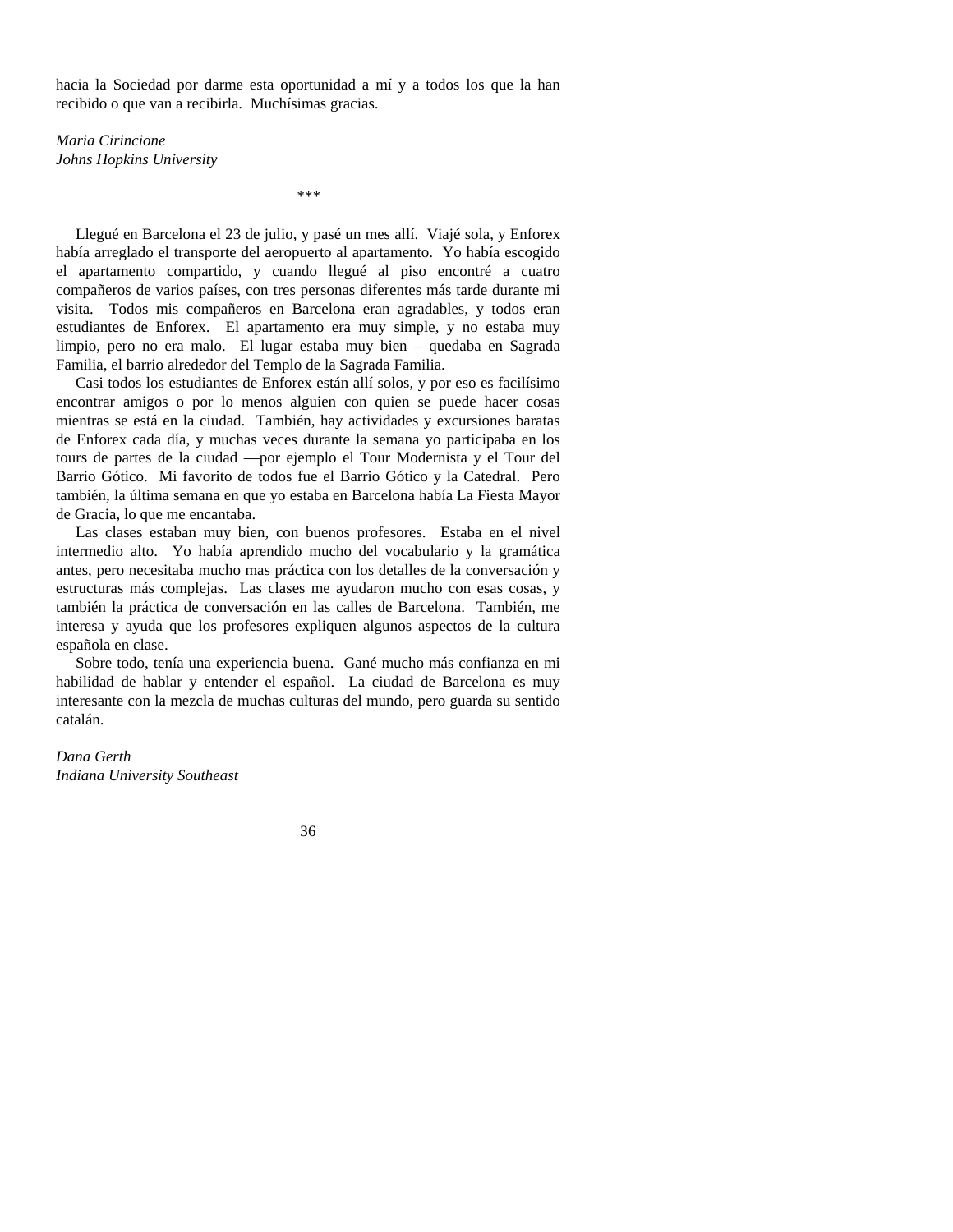Este verano fue increíble. Gracias a la Sociedad de Sigma Delta Pi tuve la oportunidad de estudiar en Madrid, España, por dos meses. Fue una experiencia inolvidable. Desde que decidí estudiar español empecé a soñar con la posibilidad de estudiar en España. Todavía se me hace difícil aceptar que este sueño se hizo realidad.

 Todas mis profesoras eran muy amables y aprendí mucho de ellas. No sólo aprendí de la historia y tradiciones de los españoles pero también aprendí sobre la cultura actual de los jóvenes españoles. Conocí a muchos nuevos amigos y aprendí mucho de ellos también. Algo que me gustó mucho del Estudio Internacional Sampere fue que muchos de los estudiantes eran de diferentes países. Esto me dio la oportunidad de aprender sobre sus países y culturas y también compartí con ellos mi cultura.

 Tuve la oportunidad de viajar a diferentes partes del país. Me quedé fascinada por la riqueza de su cultura y la belleza de sus paisajes. Tuve la oportunidad de ver el acueducto romano y el castillo de Segovia. También visité la Alhambra de Granada. Todo lo que vi y viví mientras estuve en España fue maravilloso. No tengo palabras para expresar mi agradecimiento y el impacto que este viaje ha tenido en mi vida.

*Ilda Gaeta Azusa Pacific University* 

\*\*\*

 Gracias a una beca de Sigma Delta Pi, podía estudiar en el Estudio Sampere, una escuela conocida internacionalmente por la lengua española y traducción. Esta experiencia inolvidable me ayudó a crecer como persona y estudiante, me presentó a muchas personas de países extranjeros, y me dio un gran ambiente para perfeccionar mi conocimiento de hablar, escuchar y escribir el español. La verdad es que me encanta la lengua española y voy a continuar estudiándola después de graduarme de la universidad de Monmouth.

 La oportunidad de estar en España o en cualquier país hispano es la manera superior de mejorar la capacidad de hablar español. Tan pronto como sea posible, voy a regresar a España para visitar el Estudio Sampere y seguir estudiando el idioma español. Me gustó muchísimo la cuidad de Madrid con sus varios museos, arquitectura magnífica y sitios nuevos en cada esquina.

 Durante las semanas, asistía a dos clases por la tarde: la primera de lengua y gramática y la segunda del cine español y su historia desde su principio. En la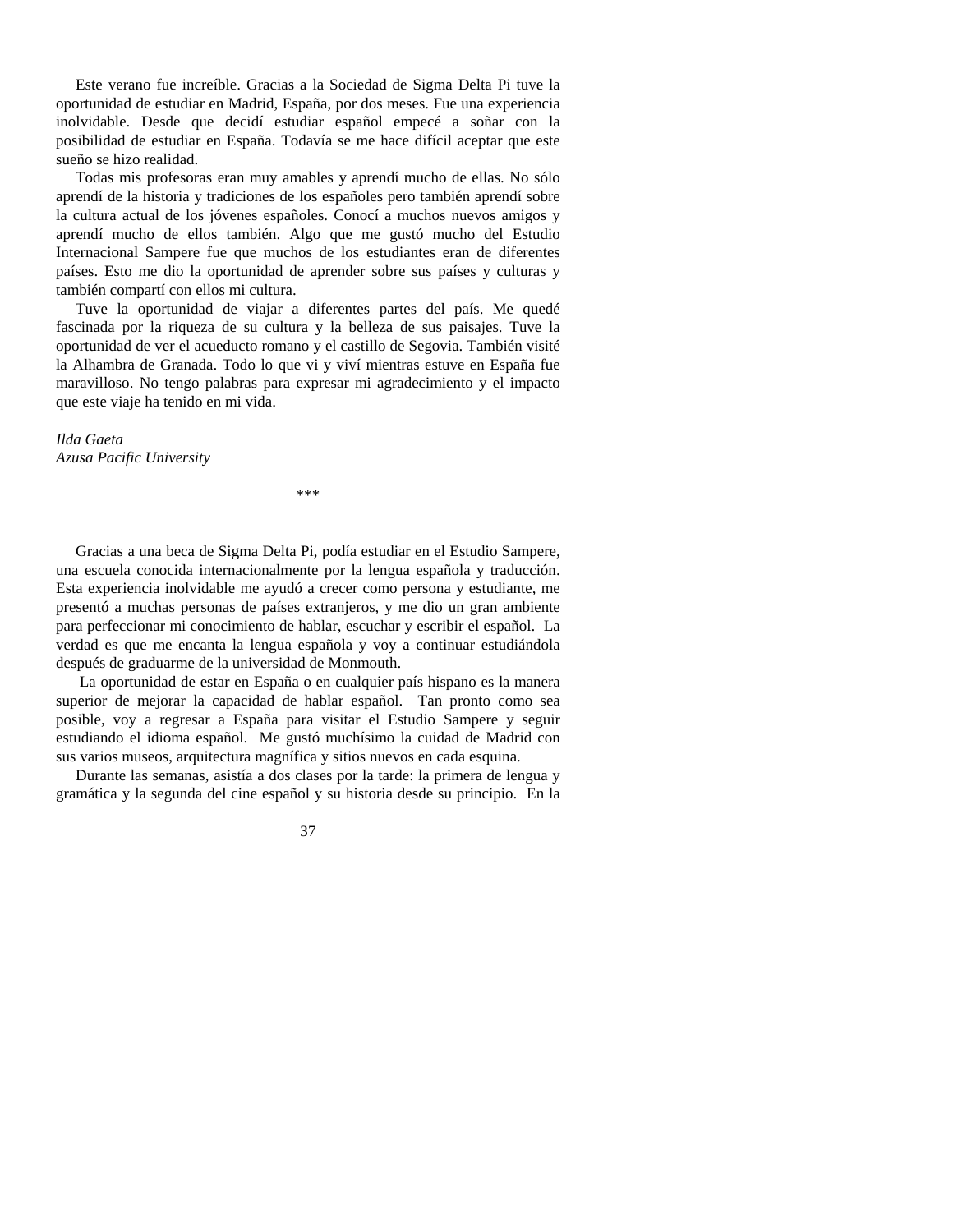escuela, conocí a muchos estudiantes de Corea, Suecia, Rusia, Alemania, Francia y los Estados Unidos también. No obstante, no era difícil hablar con ellos porque teníamos algo en común: el español.

 Además de mis clases de español, vivía con una familia madrileña y hablaba mucho con la madre Gloria, su hija Lucía y su sobrina María. Durante los fines de semana y las horas de tiempo libre, viajaba a las ciudades cerca de Madrid como Segovia y Toledo, y me quedé en Portugal por algunos días. Nunca había un día sin algo que hacer, especialmente en Madrid, una ciudad muy ocupada y llena de todo lo que se puede imaginar.

 Estudiar fuera de su país materno es algo que cada estudiante debe experimentar: se aprende mucho de sí mismo y de la cultura del otro lugar. Aunque estaba muy lejos de mi familia y mis amigos, encontré a otra familia y conocí a nuevos amigos, con los cuales todavía hablo mucho y paso tiempo. De lo anterior, se puede concluir que mi experiencia en España fue algo muy especial en mi vida hasta ahora, y estoy segura de que voy a regresar allí en el futuro.

*Teresa Manzini Monmouth University* 

 Mis experiencias del verano en España fueron inolvidables. Yo hice tanto y aprendí tanto que sería imposible contar todo lo que me gustaría contar. Lo mejor fue conocer a la gente, culturas y un poco más de mí misma.

\*\*\*

 Al principio, tenía un poco de miedo de viajar sola por la primera vez. No tenía ni idea qué encontraría durante las seis semanas. Antes de empezar mis estudios en Sampere en el Puerto de Santa María, viajé un poco por Galicia y Madrid. Fue muy interesante conocer las diferencias entre las regiones del país, aunque desafortunadamente no pude ver todo. La primera vez que visité España, hice todo lo turístico, pero esta vez tuve la oportunidad de investigar lo típico y lo diario.

 Vivir con una familia española me impresionó muchísimo. Conocí un poco más la vida normal de un español. Para mí fue muy importante investigar e intentar la existencia española. Me enamoré de su manera de vivir y la importancia de disfrutar cada momento. Otra cosa muy importante de mi experiencia fue que conocí a mucha gente de todo el mundo. Me alegró tanto ir a mis clases cada día porque tuve la oportunidad de conocer un poco de varias culturas. Todos fuimos amigos desde nuestro primer día de clase y creo que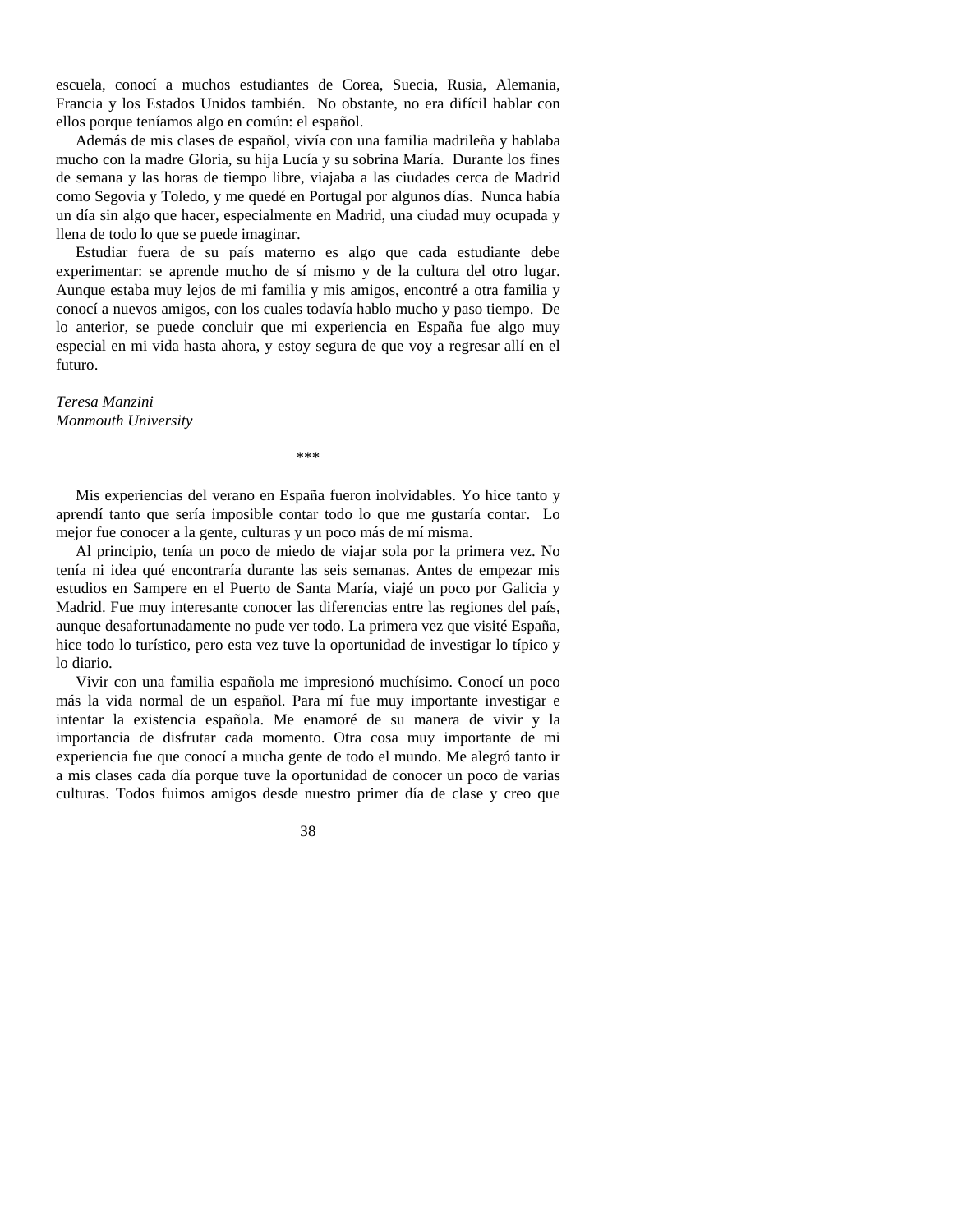todos aprendimos del otro.

 Al final de mi viaje, no quería regresar a los Estados Unidos porque encontré una familia española y una familia global. Fue muy difícil dejar todo lo que descubrí durante mi verano en España, pero voy a llevar todas mis experiencias conmigo a cualquier lugar que yo vaya.

*Emily Schmidt Rockhurst University* 

\*\*\*

 La arena está caliente cuando mis pies la tocan. Arriba, puedo ver una montaña extraordinaria y exquisita porque hay un castillo de la España medieval encima de ella. Francés, catalán, alemán, inglés y otros idiomas se oyen en el centro o en la playa aunque obviamente el castellano es la lengua más común en esta ciudad de quinientos mil habitantes. Los tomates y las piñas tienen que ser algunos de los más ricos del mundo. La ciudad es tan ruidosa con muchas motos, autobuses, y autos por todos lados durante la noche y el día y especialmente mientras estoy caminando a la escuela donde he estudiado por casi un mes. La diversidad en el aula me ha interesado mucho. Hay tres estudiantes coreanos, dos de Inglaterra, dos chicas estadounidenses, una estudiante de Suiza, otros alemanes y canadienses, y yo soy el único chico de los Estados Unidos por dos de las cuatro semanas que he estudiado aquí. La filosofía de las profesoras me ha ayudado mucho. Significa menos tarea para hacer y más experiencia afuera de la clase para que tenga más oportunidad para pasar el tiempo con la gente de la comunidad y usar mi español todo el tiempo. Es interesante cuando algunos de mis amigos y yo solamente podemos comunicarnos en español porque ellos no saben hablar el inglés. Y para otros, el español es la cuarta o quinta lengua. Este hecho, me hace sentir más humilde con respeto a la adquisición de los idiomas. Es algo que tenemos que mejorar en las instituciones educativas de los Estados Unidos. España me ha mostrado muchas cosas: la belleza de la naturaleza, un país influido por las tres religiones mundiales que se reflejan en la arquitectura y cultura y además en una perspectiva diferente de algunos problemas del mundo. He crecido mucho de esta oportunidad y ya tengo ganas de regresar un día si no para vivir, por lo menos para explorar el resto del país.

*Preston Sneed Carson-Newman College*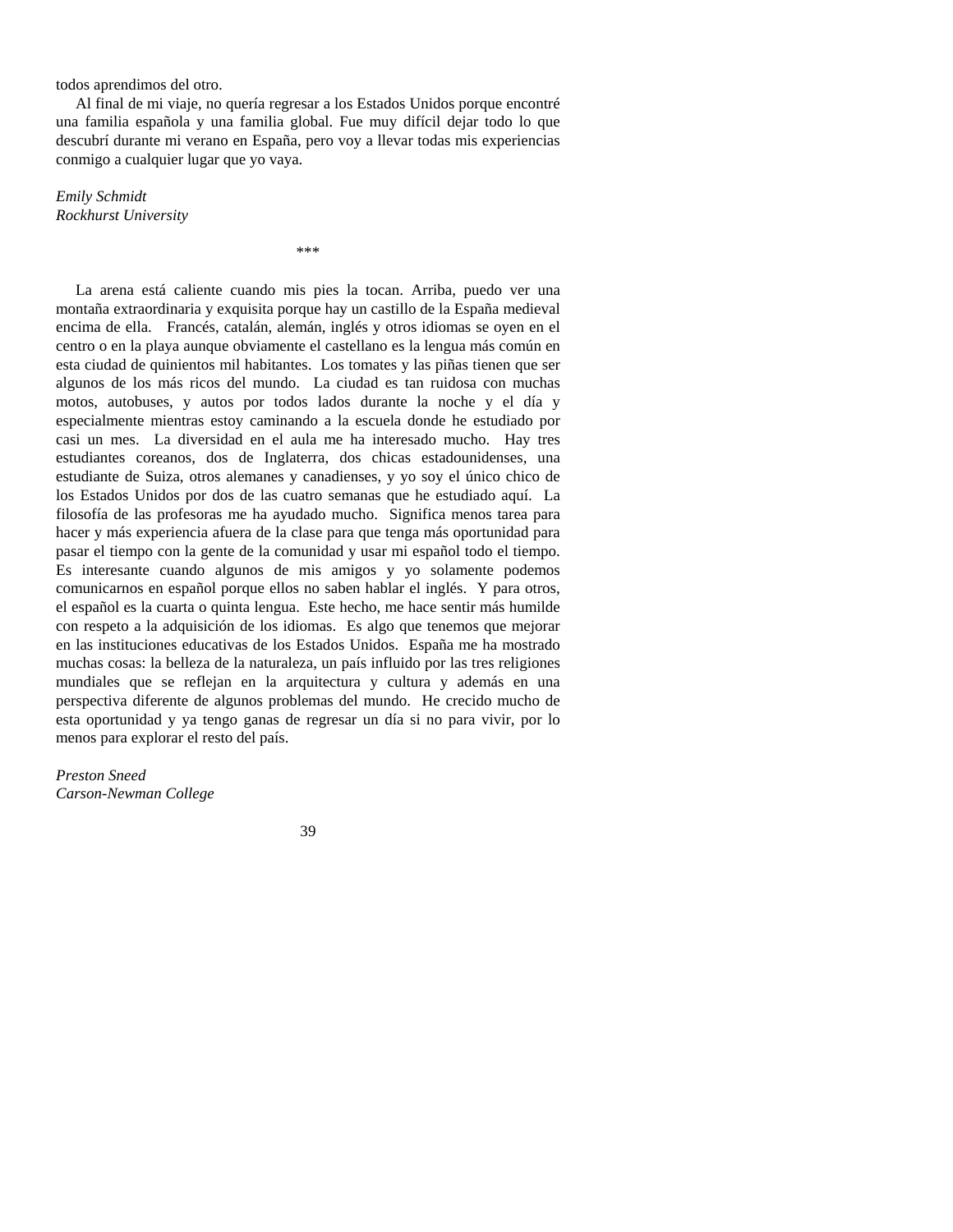Pasé un mes increíble en Madrid, España, donde estudié en Estudio Sampere. Ya había pasado bastante tiempo en Madrid —estudié alli por un cuatrimestre hace dos años— pero durante esta estancia más corta, creo que aprendí más.

 Viví con una familia ambas veces. La diferencia esta segunda vez fue que realmente hablé con ellos, y cuando me sugirieron actividades para hacer y tiendas para ir de compras, yo sí fui a estos lugares. Por ejemplo, para aliviarme del calor que hacía, la señora con la que vivía me sugirió ir a la piscina pública a un kilómetro de casa. Al principio, tenia nervios —quizás las piscinas en España tienen normas distintas de las que hay en los EEUUU— pero me fui y lo pasé genial, y regresé varias veces para nadar, tomar el sol, y leer tranquilamente. Otra cosa nueva para mí fue un mercado de comida congelada. Puesto que no cocino bien —y que la señora de la casa dice que tampoco cocina bien —decidí probar varios tipos de comida española y ahora tengo ganas de aprender a cocinar chiles rellenos de bacalao.

 Aunque parezca que lo único que hice allí fue ir sola a lugares nuevos para mí, en realidad, hablé más español que jamás antes. En Sampere, tuve el privilegio de estar en una clase de sólo dos alumnas. Pasamos cada clase hablando de la cultura, asuntos políticos, la historia y la enseñanza. El último tema me interesó mucho. Tenía una profesora que llevaba años enseñando en Arizona State University. Ella me ayudó a explicar conceptos gramaticales y linguísticos de distintas maneras; apunté esta información para usar como referencia cuando yo enseño. Además, conocí a alguien que ha llegado a ser muy importante en mi vida. Pasé todos los días creciendo en términos de la lengua y cultura, pero también me creció un poco más mi concepto de quién soy.

 Pienso en Madrid cada día, y claro que quiero regresar. Pero hasta entonces, voy a disfrutar de soñar en español y oír a los estudiantes que se reían de mi nuevo acento.

*Cassandra Tuszka Marquette University* 

\*\*\*

 Acabo de tener la gran oportunidad de estudiar español en la "cuna del español", Castilla y León, España. Viví en Salamanca por seis semanas, estudiando español, conociendo la ciudad (y la universidad) y acercándome a la cultura española. Lo que me impresionó más de la ciudad fue la relación tan íntima que existía entre la historia y la arquitectura. Desde las catedrales viejas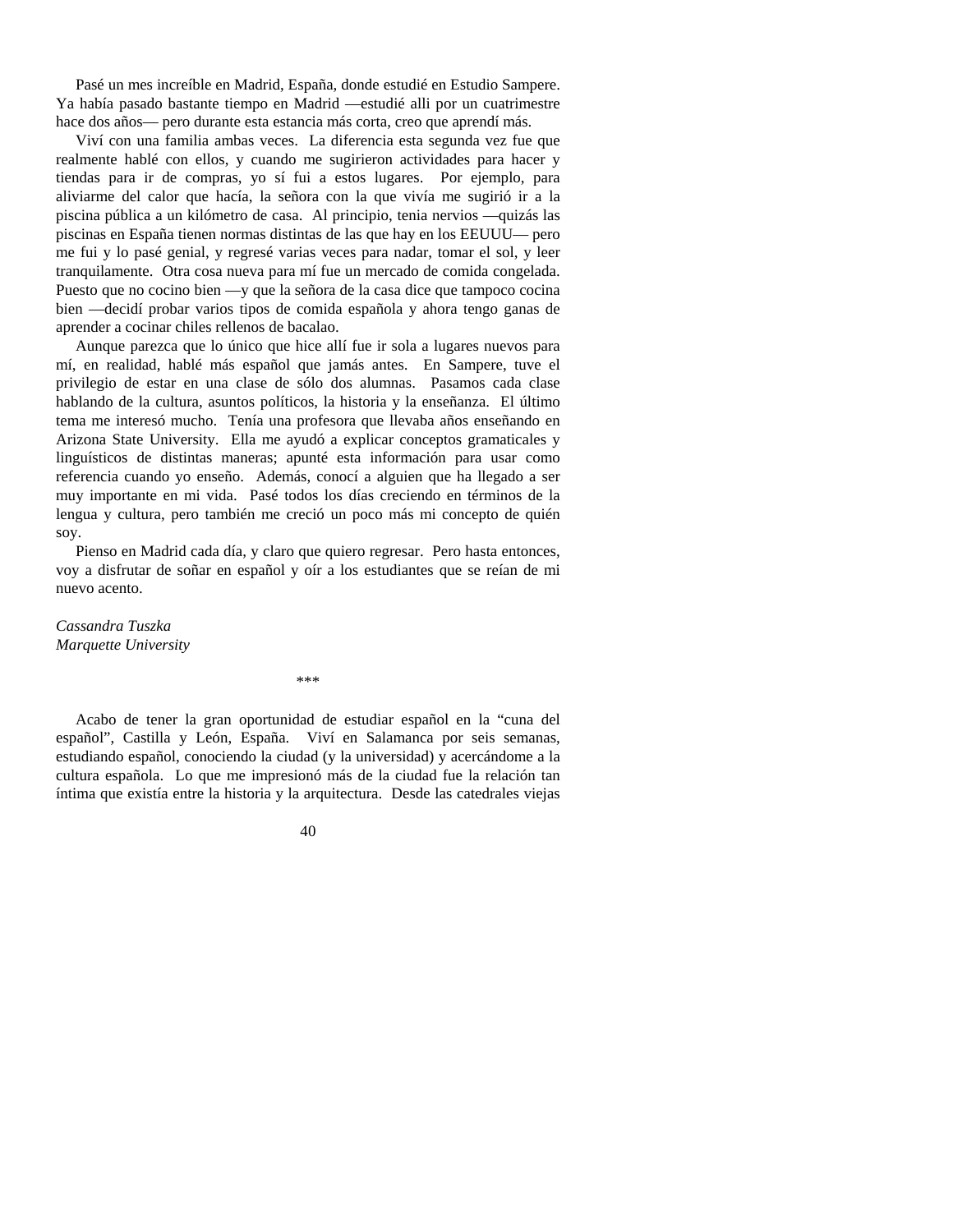y nuevas hasta la Plaza Mayor, cada sitio de Salamanca contaba cierta historia, la cual era evidente por la fachada (La universidad), el estilo de construcción (la Casa de las Conchas), o el edificio mismo (El Convento de San Esteban). Recuerdo mi primera visita al río Tormes. Al cruzar el puente románico, vi el toro de *El Lazarillo de Tormes* y sentí que estaba viviendo los acontecimientos de aquel libro.

 Durante seis semanas, estudiaba en el Instituto Sampere, una escuela dedicada a la enseñanza del idioma español. Aunque me gustaban mucho las profesoras y la materia que enseñaban, sentía que ya sabía la información que me presentaban. Siento que la escuela es muy buena para los alumnos que tienen poca experiencia con el idioma español, pero no ayuda mucho a los alumnos que ya han estudiado y aprendido español.

*Jared White Bringham Young University* 

\*\*\*

#### **México (Cuernavaca)**

 Tuve mucha suerte cuando gané la beca de Sigma Delta Pi para estudiar en Cuernavaca, México, por cuatro semanas este verano. Ya había estudiado en Guadalajara, México, por un semestre pero nunca tuve la oportunidad de viajar a otras partes de este país especial.

 Todos los aspectos de mi vida en Cuernavaca eran muy agradables, desde mi casa/familia mexicana hasta la Universidad Internacional y su profesorado. Viví con una señora lindísima y tres chicas más de los Estados Unidos. La casa era grande y limpia y no tuve que compartir mi cuarto. Siempre teníamos bastante comida rica y la señora nos ayudó con cualquier cosa que necesitábamos. A diferencia de mi experiencia en Guadalajara, donde vivía a solas con una familia mexicana, las otras chicas hablaron inglés frecuentemente y tuve que separarme de ellas para practicar mi español.

 Tuve el mismo problema en Uninter de vez en cuando por tantos gringos en el campus. Fuera de los salones muchos estudiantes hablaron inglés entre ellos. Aparte de eso, me gustó la universidad mucho. Ya que no necesitaba créditos específicos, podía disfrutar mis clases y el proceso de aprender sin la presión de calificaciones. Pasé mis días tomando una clase de gramática y dos clases de conversación con temas diversos. Mi favorita era una clase de expresiones idiomáticas. Cada día aprendimos cinco frases nuevas y las practicamos en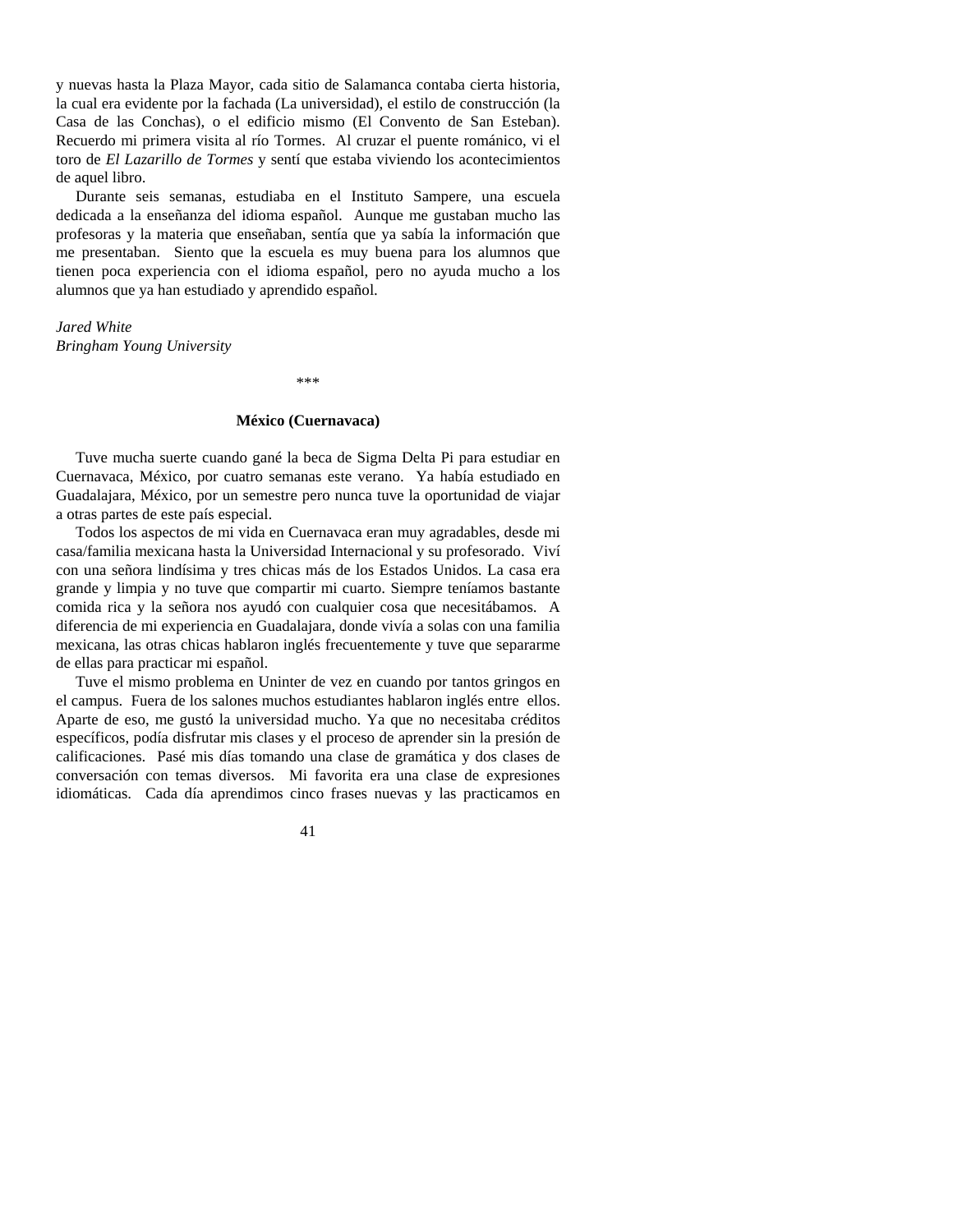grupos en voz alta. El idioma español está lleno de modismos y por eso esta clase era más útil para mí.

 Me aproveché de la ubicación central de Cuernavaca para viajar a muchos lugares en mi tiempo libre. Fui con otros amigos extranjeros a varios museos, sitios arqueológicos, otros pueblos, e incluso a dos estados vecinos, Guerrero y Puebla. Todavía estoy en contacto con los amigos que conocí allá. Tuve una experiencia inolvidable y mi única queja es que no podía quedarme más tiempo. A todos los miembros del comité les doy mi sincero agradecimiento por esta maravillosa oportunidad

*Caitlin Clark Transylvania University* 

\*\*\*

 Al pasar la iglesia, vi que había mucha gente congregada en la entrada. Me acerqué a la gente y una mujer me invitó a entrar. Así, asistí a mi primera misa de réquiem. Había estado en México tres horas.

 Estaba en México para estudiar español en la Uninter de Cuernavaca. La experiencia en Uninter fue maravillosa: el campus fue muy bonito, las clases, muy instructivas, y los profesores, incomparables. Sin embargo, no hay ninguna aula que puede enseñar la cultura mexicana como las calles de Cuernavaca.

 Un día, encontré en el zócalo un club de la tercera edad que estaba bailando el "Danzón". Estaba fascinada por los pasos, y cuando un caballero me pidió que bailara con él, no pude resistir. Después, una de las mujeres se me presentó y me invitó a reunirme con ellos en el salón del Danzón en el centro de la comunidad. En las semanas siguientes, pasé muchas horas felices con mis nuevos amigos, aprendiendo y bailando uno de los bailes más bellos en Latinoamérica. ¡Qué experiencia!

 La experiencia de quedarme con una familia mexicana también fue inestimable. Vivía con Marga y sus padres enfermos. Cada noche, Marga y yo íbamos al cuarto de sus padres para ver la televisión. Una noche estaba muy sorprendida cuando Marga me pidió que hablara con su papá en inglés. Supe que durante la segunda guerra mundial, el gobierno de los Estados Unidos mandó un tren a México para recoger a trabajadores mexicanos porque no había hombres suficientes para trabajar en los ferrocarriles. El padre, Juan, viajó por tres semanas en tren para trabajar en Pennsylvania. Se quedó dos años, hasta el fin de la guerra, y cuando los hombres norteamericanos regresaron a sus trabajos, Juan regresó a México. Escuché asombrada al hombre que estaba en su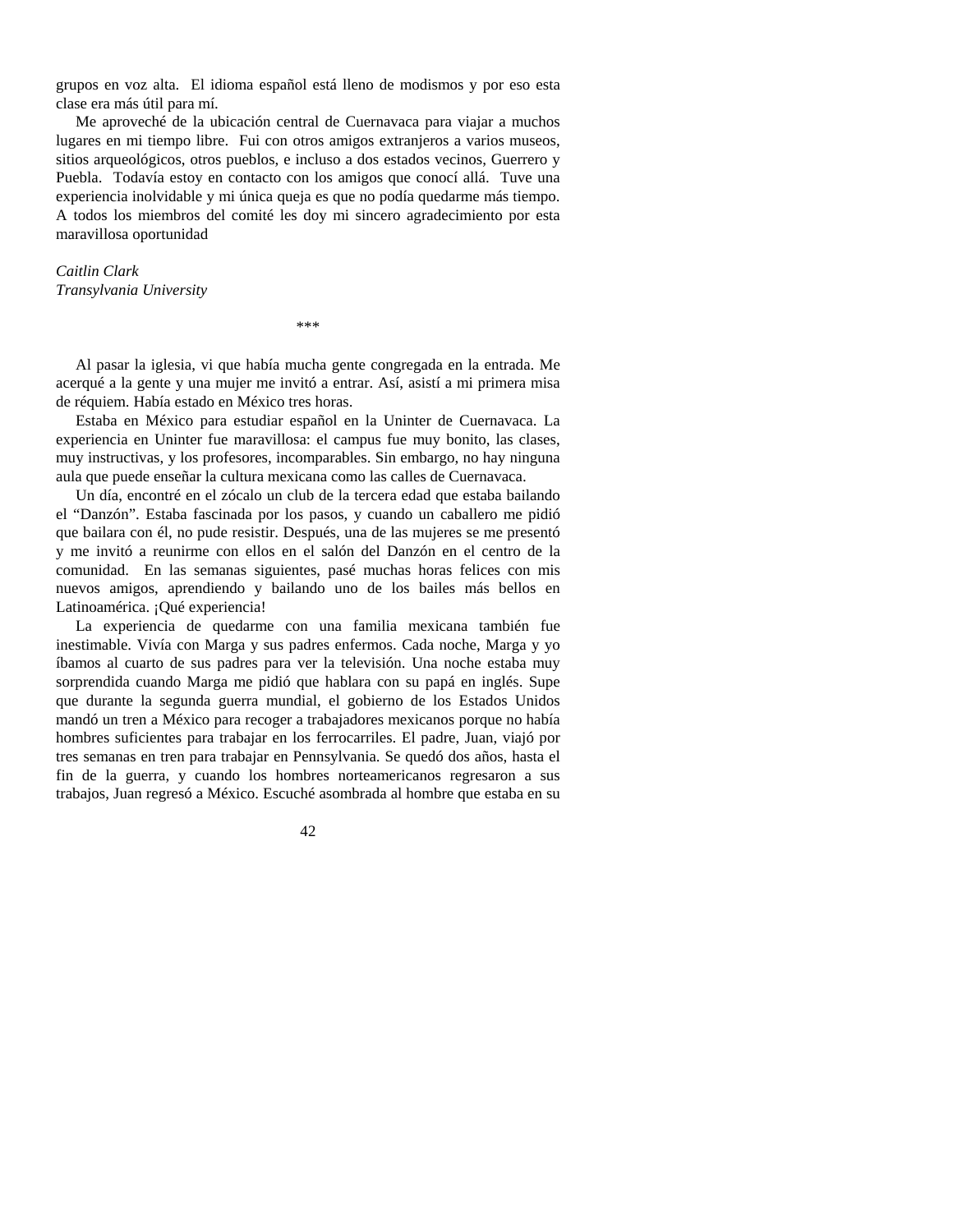cama, llevando un pañal, con sus dientes al lado de él, hablando en inglés simple con el mismo acento que tengo yo—y pensaba que él era bonito.

\*\*\*

Gracias, Sigma Delta Pi. Ha cambiado cómo miro el mundo.

*Laura A. Collins University of Akron*

 Mi nombre es Enrique Salas Durazo y tuve la oportunidad de estudiar literatura hispanoamericana y teatro en la ciudad de Cuernavaca, en México, gracias a la beca que me otorgó Sigma Delta Pi. La experiencia de conocer nuevos lugares es siempre agradable, pero la ciudad de Cuernavaca ofrece algo especial. Llamada "la ciudad de la eterna primavera" por su excelente clima, ofrece un paisaje espectacular y una exuberante vegetación. Está ubicada a sólo 45 minutos de la Ciudad de México, lo que facilita ir los fines de semana a conocer esta interesantísima metrópolis. El centro de Cuernavaca presenta una gran variedad de museos y construcciones históricas que permiten apreciar la historia de México en sus diversas etapas. Las pirámides de Teopanzolco, cercanas al centro de la ciudad, nos muestran la grandeza de la sociedad prehispánica. La catedral y el Palacio de Cortés, lugar en el que vivió realmente el conquistador español, nos transporta a la época colonial, mientras que lugares como el Jardín Borda nos remiten a la ocupación francesa en México. Por supuesto, también se cuenta con modernos centros comerciales y mercados que son la delicia de los turistas. La gente es cálida y agradable mientras que la ciudad es segura y tranquila. La escuela ofrece una gran variedad de cursos que van desde el aprendizaje del español básico hasta el análisis literario de grandes obras de escritores latinoamericanos. Adicionalmente, hay actividades fuera de clase tales como cursos de cocina mexicana auténtica ofrecidos en la casa de una madre mexicana o clases de baile folklórico. En las noches, los alumnos extranjeros tienen algunos puntos de reunión en el centro histórico en donde se divierten bailando y conviviendo con jóvenes mexicanos. Algunos días, diversos centros nocturnos y clubes ofrecen descuentos para ellos. La escuela ofrece además excursiones semanales a lugares como Acapulco o Taxco. La experiencia de estar en Cuernavaca por un mes fue inolvidable. Realmente recomiendo a los estudiantes de español que estudien en este lugar pues ofrece una visión real de lo que es México, sus tradiciones y cultura.

*Enrique Durazo Whittier College*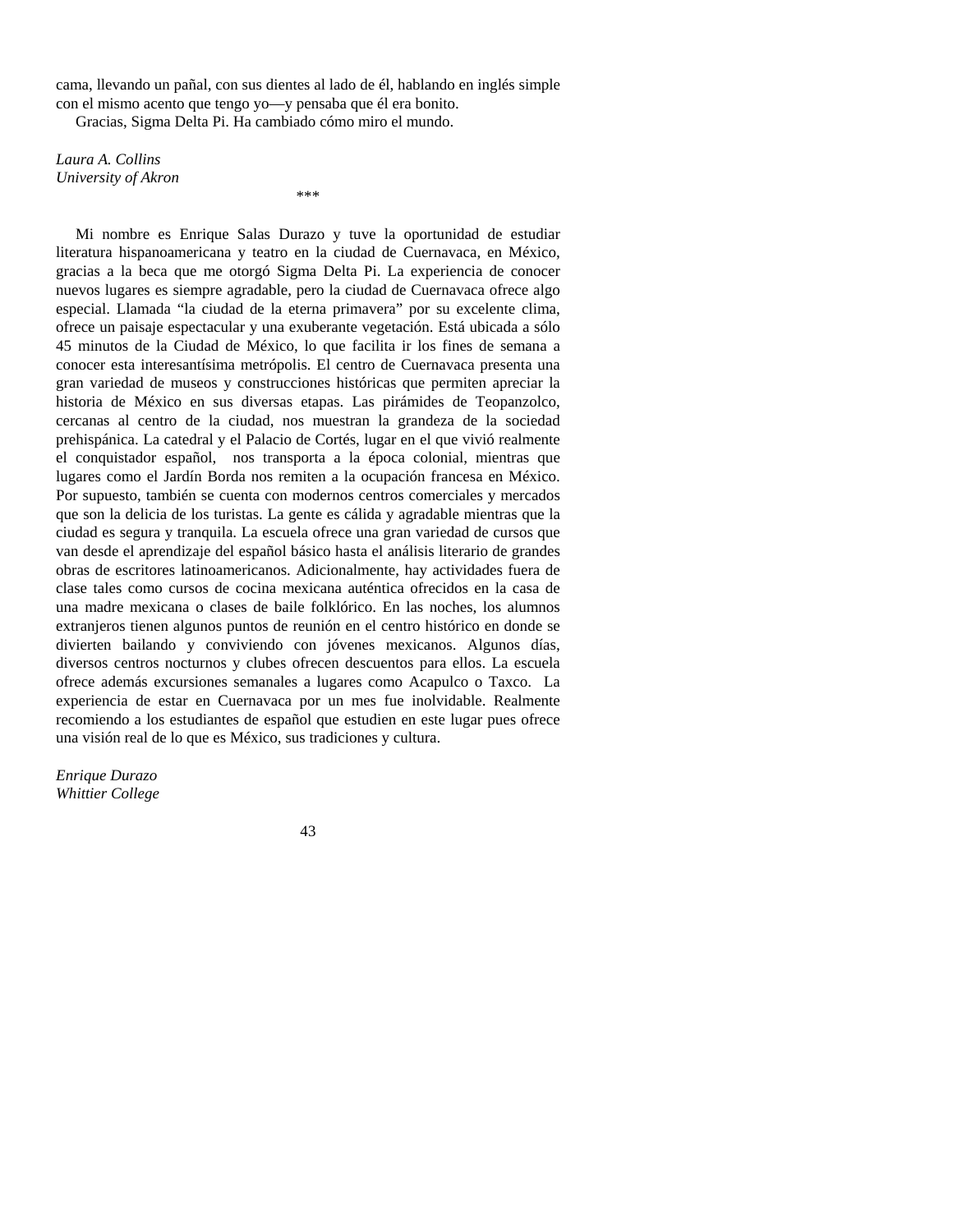Mi experiencia en Cuernavaca me sorprendió. Con la ayuda de mis profesores empecé a ver parte de la realidad de la vida de muchas personas en México. Hablé con gente indígena en el centro de la ciudad y aprendí un poco de su historia y de las injusticias cometidas contra ellas. Hay mucho de la sociedad mexicana que no se ve al principio pero con la investigación, el estudio y mayormente por medio de amistades se empieza a ver un poco más de la realidad.

 Tenía una pasión antes por la cultura y la gente de este país pero ahora tengo otra pasión por otras razones. Ya no veo la cultura como perfecta ni ideal como la veía antes, pero como algo bonita, dolorida y con esperanza como todas las culturas. Lo que quiero hacer es aprender y entender más de la persona detrás de la máscara que frecuentemente aceptamos. Mis profesores y yo hablábamos de la política y de la psicología de los grupos que constituyen los mexicanos y ahora sigo estudiando aunque no estoy en México. Fue difícil tener que romper los ideales que tenía de México, pero la realidad es mejor aunque nos cueste mucho.

*Erica Geary Azusa Pacific University* 

\*\*\*

 Se dice que la ciudad de Cuernavaca, México es la ciudad de la primavera eterna; yo pienso que Cuernavaca es la cuidad de esperanza y alegría. Yo pasé cuatro semanas en esa ciudad y ahora yo entiendo por qué la gente me dijo que iba a pasar toda su vida allá. Cuernavaca fue un lugar maravilloso y lleno de gente bien amable. Yo salía todos los días y hablaba con esta gente y ellos me explicaron y me mostraron la magia que es Cuernavaca. Esta magia es las personas que venden sus frutas y sus verduras en el mercado, los niños que juegan en las calles y la sensación que se va a ver al hombre y su burro caminando por la calle.

 Cada día yo iba a UNINTER para mis clases y fue el lugar más bonito en donde he estudiado en toda mi vida. Aprendí cosas de México, su política, su historia, su cultura y su lengua, pero sobre todo, encontré a unos amigos y una vida de amistad. Cada día después de la clase, regresé a mi casa y a una familia tan especial como la que tengo aquí en los Estados Unidos. Mi familia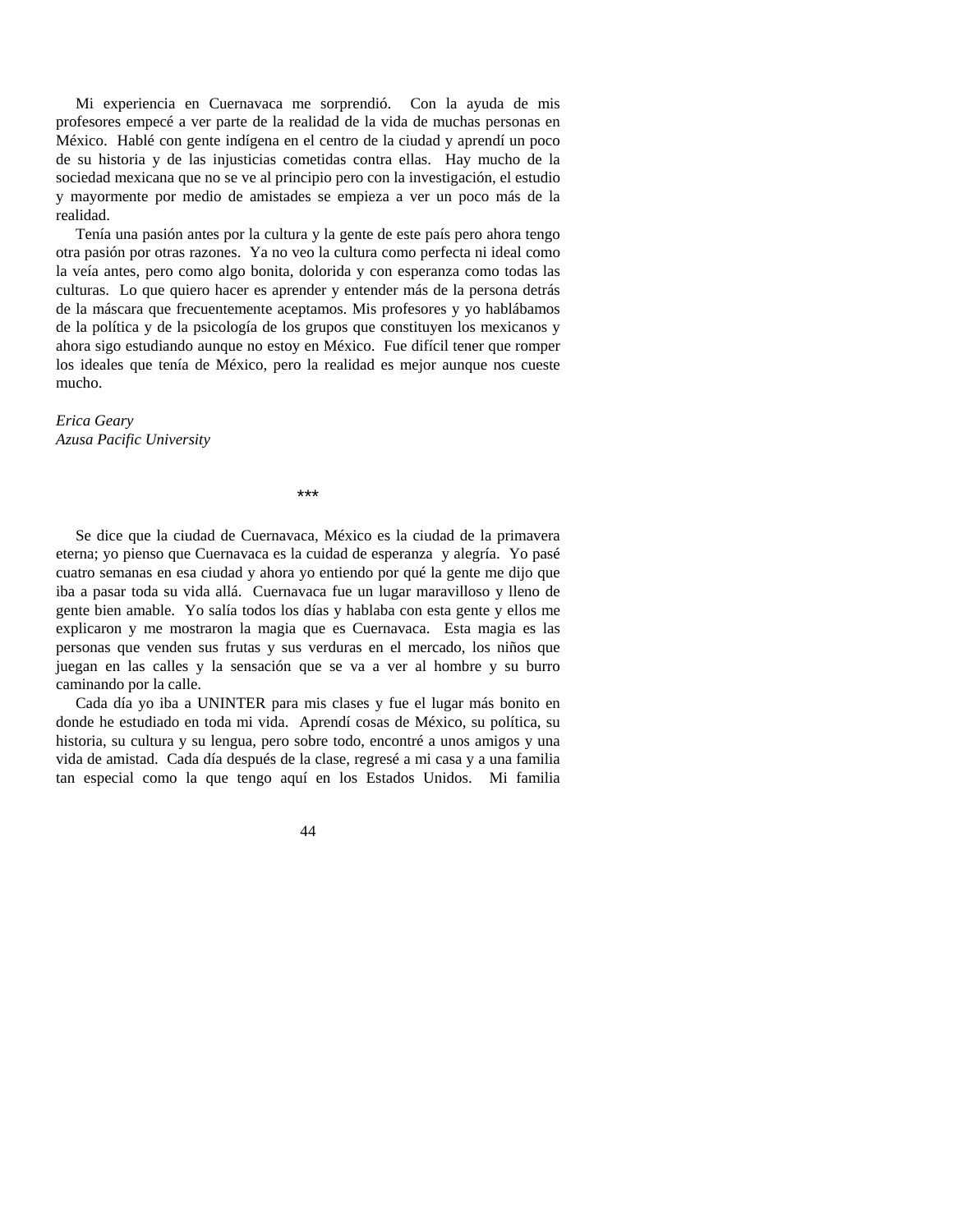mexicana me enseñó que está bien cometer errores en español, también que el café instantárieo no es tan malo, de verdad. Después de cuatro semanas, yo salí de Cuernavaca con el conocimiento de bailar salsa, unos amigos muy especiales, unos viajes fantásticos y un corazón más ligero y doloroso. Después de todo, estoy segura de que la ciudad de Cuernavaca siempre va a tener un espacio para mí en la Ruta número tres y en un banco en el Zócalo. Gracias, Sigma Delta Pi, mil gracias por una oportunidad única.

*Rebecca Johnson Minnesota State University Moorehead* 

 Este verano pasado tuve la oportunidad de estudiar en Cuernavaca, la ciudad de eterna primavera, gracias a la beca que me concedió Sigma Delta Pi. En realidad fue una experiencia maravillosa e impresionante. Asistí a la Universidad Internacional donde pude mejorar mi gramática. También pude disfrutar la belleza de esta región por medio de las excursiones y por un poco de exploración que yo hice por mi propia cuenta. Además viví con una familia muy hospitalaria y que me brindó mucho cariño.

\*\*\*

 Lo mejor del programa de español en Uninter fueron las clases de historia y cultura mexicanas que tomé. Aprendí mucho y a la vez me divertí. Me encantó aprender de las civilizaciones precolombinas y lo que es la cultura mexicana hoy en día. Las conferencias me ayudaron a saber un poco más sobre las culturas indígenas, sus creencias y costumbres antes de tomar parte en las excursiones a las zonas arqueológicas que Uninter ofreció. Estas conferencias me hicieron apreciar mejor las ruinas de Teotihuacán, Xochicalco, Tepotzteco y Teopanzolco, todos lugares bellos. En Teotihuacán y Xochicalco subí a varios templos y vi murales que aún perduran en la actualidad.

 Asimismo, pude mejorar mi español debido al curso intensivo de español avanzado. Esta clase no sólo me ayudó a repasar la gramática escrita y oral sino también me impulsó a considerar una carrera de maestría. Aunque un mes parece ser poco tiempo, siento que mi español mejoró mucho porque constantemente estaba hablando el idioma. En otro sentido mejoré mi español un poco más con la familia que me hospedó. Mi mamá mexicana siempre hablaba con mis compañeras de cuarto y conmigo para hacernos practicar el idioma.

 Un punto que quiero añadir es que al ser una persona tímida siempre he tenido dificultad de hablar en clase, pero en esta escuela realmente tuve la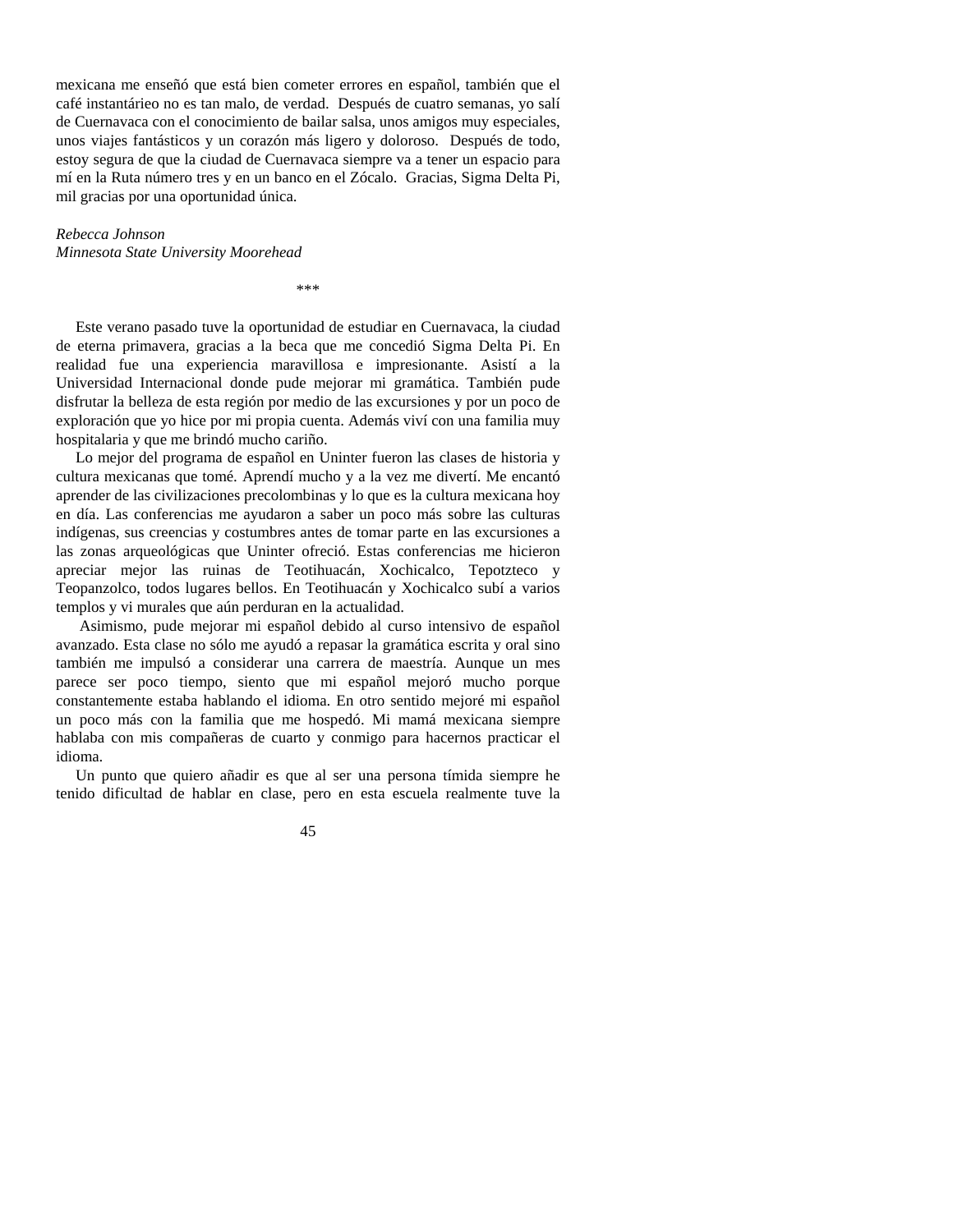valentía de hacer preguntas y compartir mis ideas. Pienso que esto fue debido al material, lo encontré fascinante, y también porque los profesores hicieron el curso interesante e interactivo, y eso me hizo sentir cómoda para participar en clase.

 La ciudad tenía mucho que ofrecerme en cuanto a hacerme sentir cómoda y no echar de menos mi hogar en Los Ángeles. Me fascinó el clima, el cual siempre estaba muy agradable. Me gustaba escuchar la lluvia caer por las noches. Era una escena muy relajante. Hubo unas veces que hacía bastante calor, pero como a mí me gusta el calor no me molestó en lo más mínimo y lo tomé como algo bueno. La gente mexicana es gente muy amable. Nunca me perdí en Cuernavaca cuando tomaba las rutas, autobuses, porque siempre había alguien que estaba dispuesto a ayudarme a encontrar mi camino por toda la ciudad. Me gustaba mucho tomar la ruta para el Zócalo que está en el centro, y cada domingo tenía un ambiente animado. Esa gentileza también estaba presente en mi mamá mexicana que siempre hablaba conmigo, pero también fue una ternura por su parte cuando una vez tuve un dolor de estómago y ella me hizo un té para que me sintiera mejor. Le doy gracias de nuevo a Sigma Delta Pi por haberme ayudado a realizar una de mis metas académicas, que era estudiar en el extranjero.

*Xenia Martinez California State University, Long Beach* 

 Leer sobre una cultura nos puede inspirar; investigar las costumbres de unas personas nos puede ayudar a comprender mejor sus maneras especiales; pero para amar una cultura, hay que conocerla. Eso es lo que hice este verano.

\*\*\*

 Si pudiera hacer una ensalada de mis experiencias en México, sería así: "¡Está padrísimo!" El olor de maracuyá cada mañana en el camino a la universidad. El mango con chile que me sorprendió. La plata de Taxco. Las enchiladas verdes*.* Caminando por la casa de Frida Kahlo y Diego Rivera. Dando vueltas en las clases de salsa. Mis profesores muy amables. LAS GRUTAS (¡para ver un concierto allá!). El desayuno, el "lonch", la "comida" y la cena. "¿Qué onda, güey?". El agua fría y clara de Las Estacas. Las "tortas" de aguacate, frijoles, jamón y chile que nos hacía mi madre mexicana "para el camino". "La academia," el "American Idol" mexicano. Las palomitas de caramelo en el cine. Los mensajes del gobierno en los anuncios de la televisión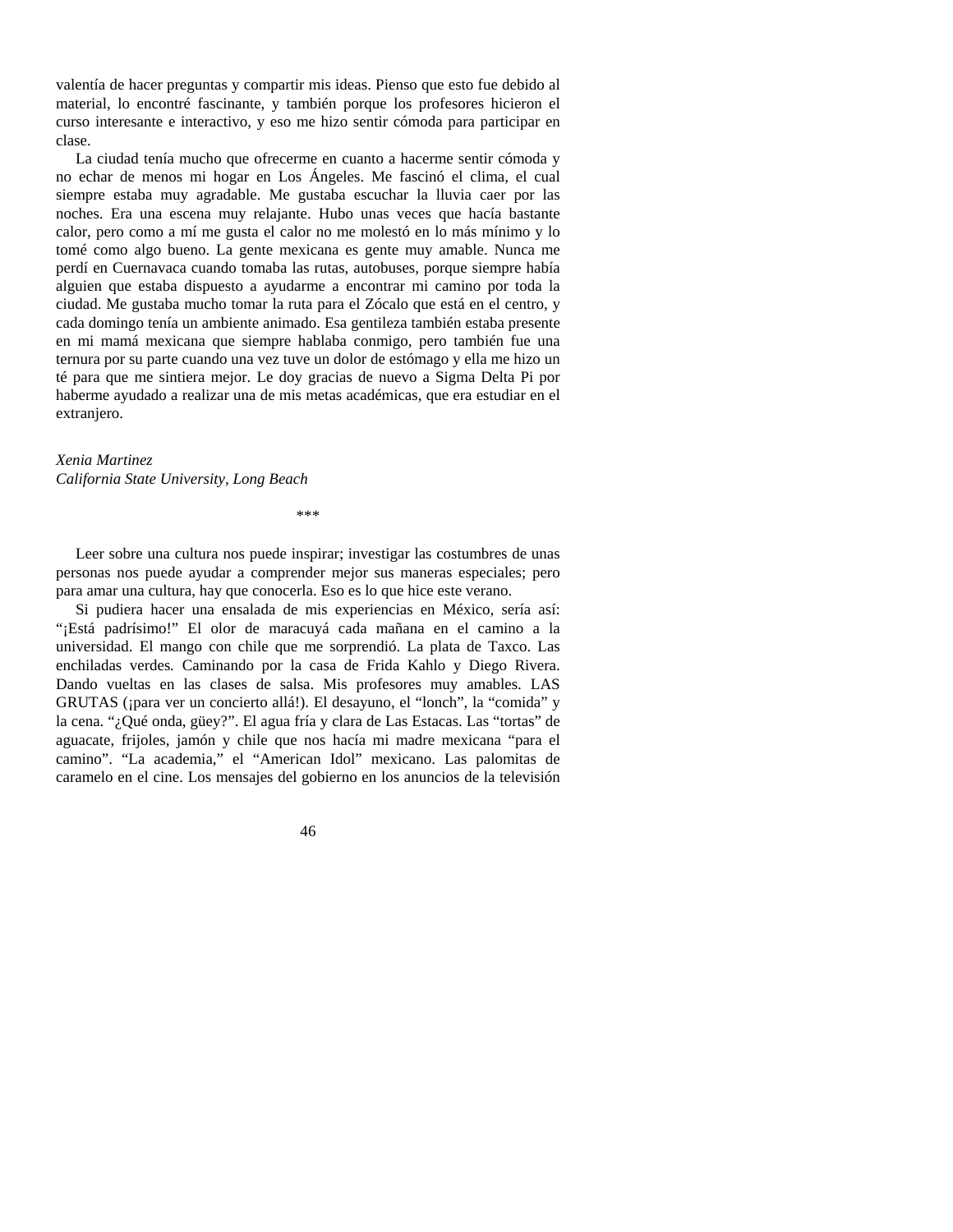siempre abajo, que me daban risa: "Salud es belleza"; "Muévete"; "Haz ejercicios". La maravilla de las ruinas aztecas de Xochicalco.

 Pero pasé mis mejores momentos en "Kids", el programa de la universidad para niños mexicanos y extranjeros, para enseñarles o el español o el inglés. Aprendí mucho de los mexicanitos, y por una semana enseñé una clase de inglés. Fue una experiencia inolvidable, y doy muchas gracias a Sigma Delta Pi por eso.

\*\*\*

*Amanda Mazuca The College of New Jersery* 

 Este verano yo pasé cuatro semanas en México, desde el 12 de mayo hasta el 12 de junio. La experiencia cambió mi vida. Abordar el avión fue la cosa más difícil que he hecho durante mi vida, pero también fue la cosa más importante para mejorar el español. Al principio, tenía mucho miedo de vivir con una familia, especialmente porque no tenía una compañera de cuarto. Sin embargo, la familia Aguilar Vásquez era muy amable. Yo tenía dos "hermanos" y dos "hermanas". Mientras estaba en su casa, yo hablaba mucho con ellos y también pasaba tiempo con los hermanos. Nosotros mirábamos unas películas y jugábamos videojuegos. (¡Mi hermano menor me enseñó jugar al Playstation!) Mi mamá era una cocinera excelente, y yo siempre probaba sus comidas diferentes y nuevas, como mole. A mí me gustaba mucho la familia y nunca voy a olvidar mi experiencia con ellos.

 La experiencia mía con la Universidad Internacional también fue buenísima. Las clases fueron divertidas y yo conocí a mucha gente interesante y amable. Aprendí mucho de la historia y de la cultura del país. La mejor cosa de mi viaje fue el hecho de que pude viajar mientras estaba allá. Mi grupo viajó a muchos lugares fascinantes, como Taxco, la Ciudad de México, Teotihuacán, y Acapulco, donde pasamos un día al lado del océano. Yo vi lugares y conocí a personas e hice actividades que nunca podría haber hecho sin la beca de Sigma Delta Pi. Por eso, quiero decir gracias a toda la gente que me otorgó esta beca. A causa de esta beca, he visto parte del mundo y he tenido muchas experiencias inolvidables. ¡Muchísimas gracias!

*Amy Meindl Minnesota State University*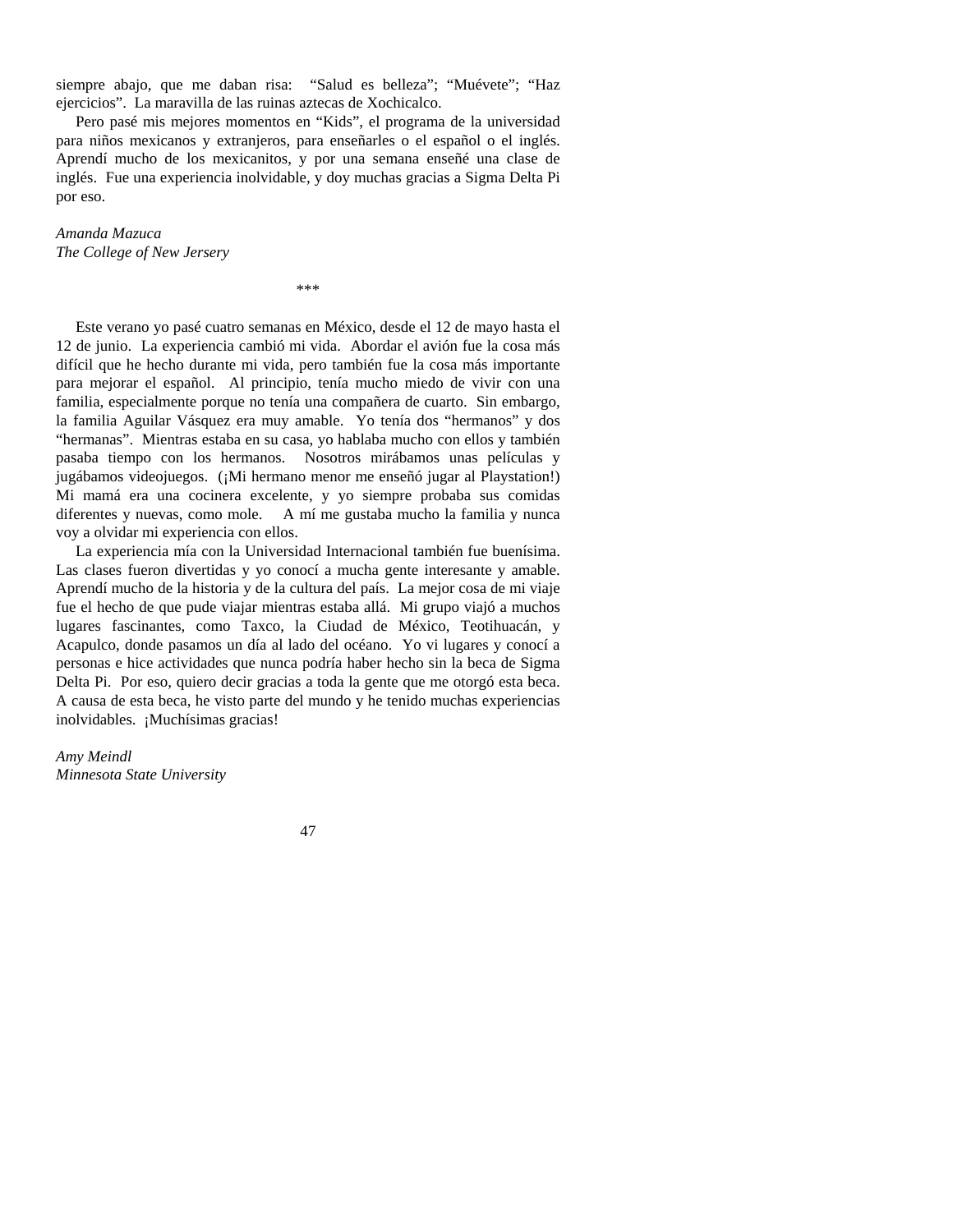El aspecto más importante que aprendí durante el tiempo que estudié en México fue el concepto de la familia. Para los mexicanos, la familia es más que los padres que dieron luz a unos hijos; la familia es el corazón de sus vidas y de su mundo. La familia incluye a los padres, los abuelos, los hijos, los tíos, los primos y los sobrinos, los padrinos, los vecinos, los maestros y profesores de la familia, la gente de la iglesia, y toda la gente que entró a la casa.

 Directamente cuando llegué a la casa de mi familia mexicana, recibí abrazos y besos de mi mamá mexicana, papá, su nieta, y su hija. Más tarde por la noche, estuve invitada a una fiesta del esposo de la nieta donde conocí a más gente de la familia. En los días siguientes, fui aceptada como parte de la familia. Fui al cine con ellos, jugué juegos cada noche con la familia, fuimos al centro, y cuando yo no estaba en la escuela, pasé la mayoría de mi tiempo con la familia. Posé este tiempo con ellos no porque no tenía otros amigos aparte de la familia, sino porque me sentía más cómoda y en un hogar con la familia.

 La familia me enseñó de la cultura, la comida, tradiciones, expresiones, la lengua, y la mayoría de México, más de lo que yo aprendí en las salas de la escuela.

 Había lágrimas cuando regresé a los Estados Unidos, pero a causa de mi experiencia con mi familia, decidí regresar a México a trabajar en octubre, y lo más importante, para estar con mi familia.

*Margie N. Muir Westminster College* 

\*\*\*

 Antes de llegar a México, ya tenía una idea de lo que pasaría: iría a unos museos, haría unas excursiones, mejoraría mi español. Hice todo eso como esperaba y aprendí mucho, pero hay otro aspecto de mi viaje que vale más que cualquier museo. Un día, durante un descanso de clases, estaba hablando con mi profesora, Susana, sobre la religión. Después de unos quince minutos de hablar, ella me dijo: "Sabes, Lydia, que nunca en mi vida había conocido a otra persona que compartiera mi entendimiento de la religión hasta que te encontré a ti". Yo tampoco había conocido a una persona así. Esta conversación todavía me fascina porque Susana y yo somos de dos culturas enormemente diferentes pero esa conversación me convence que aún entre dos culturas tan distintas, siempre hay elementos comunes. A diferencia de Susana, mi familia mexicana y yo no compartimos ninguna idea en común, ni de la religión, ni de la política, ni de conceptos sociales, pero me enamoré de ellos de todas maneras. Ellos me dieron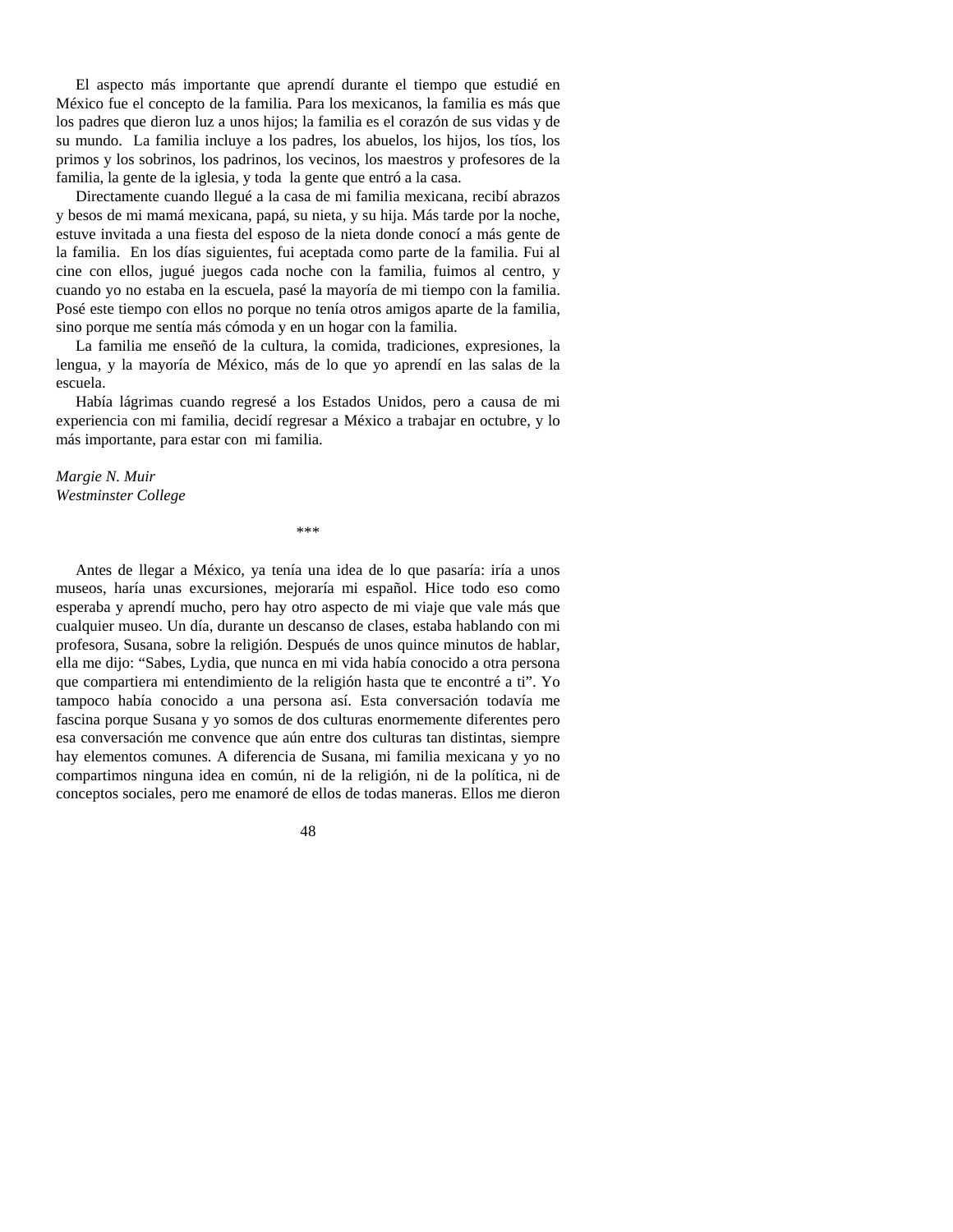más que práctica con mi español –me dieron lecciones en el amor, la humildad y el respeto mutuo. Al compartir algo de mí con la gente, y al recibir algo de ellos, una conexión se formó y por eso digo que todavía me quedo en México.

*Lydia Otey Oklahoma State University* 

\*\*\*

 Cuando llegué a Cuernavaca por la segunda vez en mi vida estaba lloviendo a cántaros, lo cual es normal porque era la época de lluvia, el verano. Al bajar del autobús en la estación Pulman de Morelos, yo estaba consumida por mis emociones. Por fin, regresé a Cuernavaca, como me había prometido hace dos años. Regresé sabiendo que esta vez sería distinta. No quería recrear mi primera experiencia, eso hubiera sido imposible. Por otro lado, tenía la meta de aumentar mi conocimiento de la lengua española y la rica cultura mexicana.

 Tener la oportunidad de aprender un idioma por ser asimilada en una cultura es una experiencia increíble. Durante los dos veranos que pasé en Cuernavaca aprendí más que en mi vida entera como estudiante de español. Los maestros de la UNINTER son amables, pacientes y apasionados sobre la materia que están enseñando. Se lo juro que aún hacen la gramática divertida para aprender. Este hecho merece un premio. Además, creo que el tamaño pequeño de la clase y el énfasis en la conversación, hablando con la fluidez de un hispanohablante nativo, fueron factores importantes que contribuyeron significativamente a mi erudición acelerada.

 Durante los fines de las semanas, participé en varias excursiones con mis amigos mexicanos. Fuimos a Taxco (a comprar plata, ver la iglesia de Santa Prisca, y comer comida corrida), a Xochicalco (a ver las ruinas, especialmente el observatorio solar y la pirámide donde el dios Quetzalcoatl se apareció en forma humana por la primera vez, según la leyenda), a las Lagunas de Zempoala (a montar caballos en la lluvia y tomar el café mas rico del mundo, servido en vasos de barro), al pueblo de Tres Marias (famoso por los tacos, donde comí tacos de sesos y sopa de medula… ¡Que rico!), al balneario azufrito, Agua Hedionda, en Cuatla (donde me hice una máscara de minerales del fondo, un secreto de belleza de la gente local). Normalmente fuimos en las excursiones por las mañanas y siempre regresé con mucha energía y entusiasmo para explorar la ciudad de Cuernavaca. La última vez que vine a México, viajé lejos de Cuernavaca cada fin de semana y desafortunadamente no tuve la oportunidad de conocer "la ciudad de la eterna primavera" como me hubiera gustado. Por lo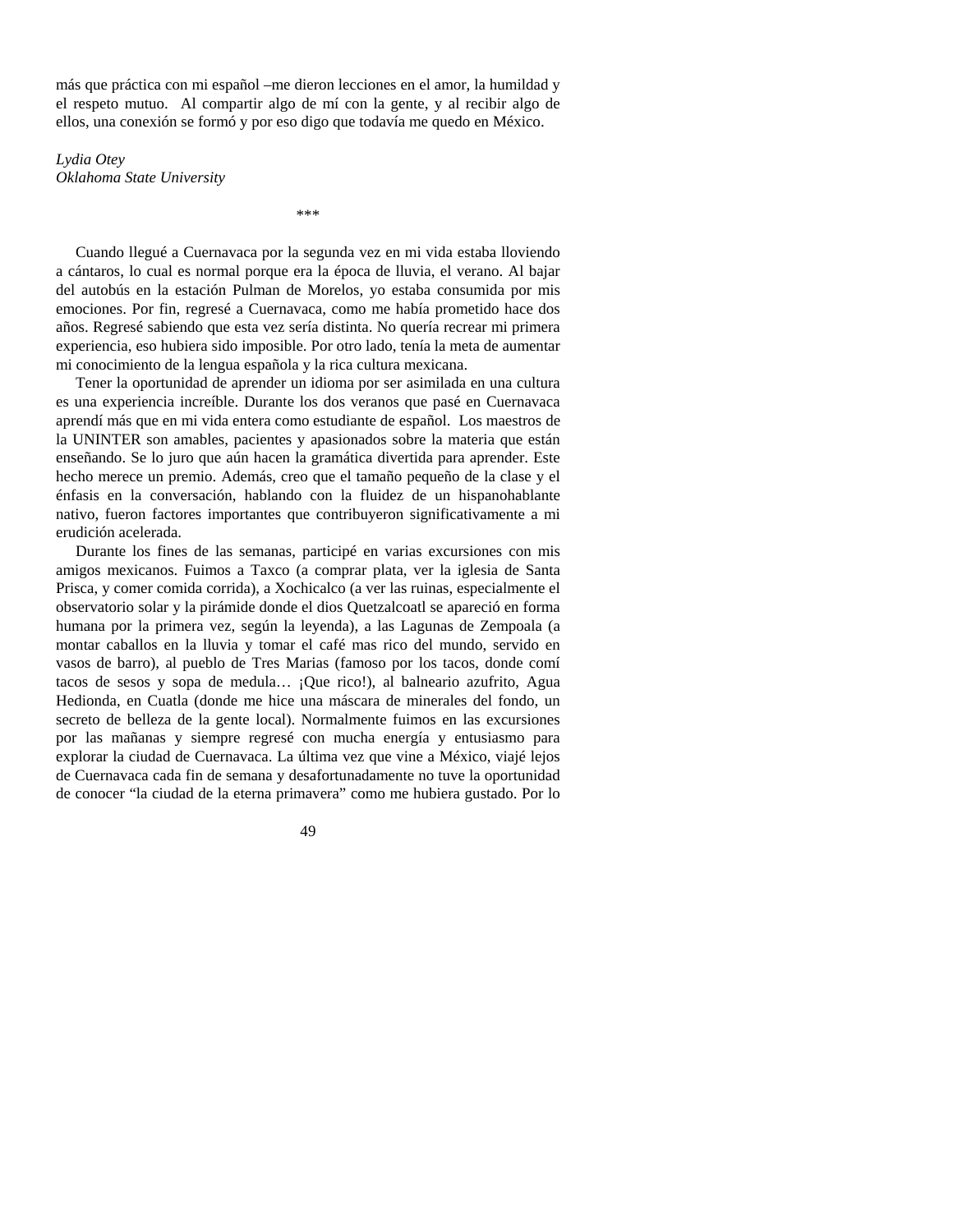tanto, esta vez, estaba decidida a ir a todos los lugares recomendados por mi "guía de México" y me alegra decir que tuve mucho éxito en mis aventuras pequeñitas alrededor de la cuidad. Por las noches, estaba feliz como una lombriz, bailando salsa en Los Arcos, un bar al aire libre, con los maestros de baile que conocí la primera vez que llegué a México. Me dijeron que mi español y mi estilo de bailar habían mejorado en los últimos dos años. Para mí, ese elogio fue lo más grande de mi verano. Me sentí satisfecha. Además, recibí una oferta para trabajar como una maestra de inglés y otra como maestra de matemáticas y biología. No sé todavía si un día voy a aceptar las ofertas pero sé que voy a seguir regresando a Cuernavaca.

 De verdad, yo puedo escribir un libro entero sobre las experiencias que tuve este verano pasado. Por fin, quiero expresarles las gracias desde el fondo de mi corazón por darme esta beca, por mandarme a estudiar en Cuernavaca. Me siento muy afortunada por haberla recibido. Creo que además de aprender más español este verano, me convertí en una mejor persona. Mi viaje a Cuernavaca definitivamente enriqueció mi vida, dándome un sentido de orgullo por haber sido parte de esa cultura hermosa.

Mil gracias.

*Tamara Elena Spence Furman University* 

 Cuando oí de las becas que ofrece Sigma Delta Pi, estaba muy emocionada. ¡Estudiar en otro país es la manera perfecta de estudiar una lengua! He estudiado la lengua española hace muchos años y siempre tuve un poco de miedo al hablar ya que mi gramática no es perfecta. La Universidad Internacional es un lugar ideal para estudiar, no importa su nivel, porque las clases de lengua son muy pequeñas. También se pueden tener otras clases de conversación y clases suplementarias de una parte de gramática específica. No voy a decir que ahora hablo perfectamente bien, pero después de estudiar con UNINTER, entiendo mejor la gramática y la sintaxis y puedo decir que no tengo tanto miedo al hablar.

\*\*\*

 Estoy segura que todos los programas de Sigma Delta Pi son muy buenos, pero creo que estudiar en UNINTER es una experiencia única. La ciudad de Cuernavaca es pequeña pero llena de historia. Se llama "la ciudad de la eterna primavera" con buena razón; todo el año, hay buen clima. Además, la gente es amable y el campus de UNINTER es maravilloso; ¡parece un paraíso tropical!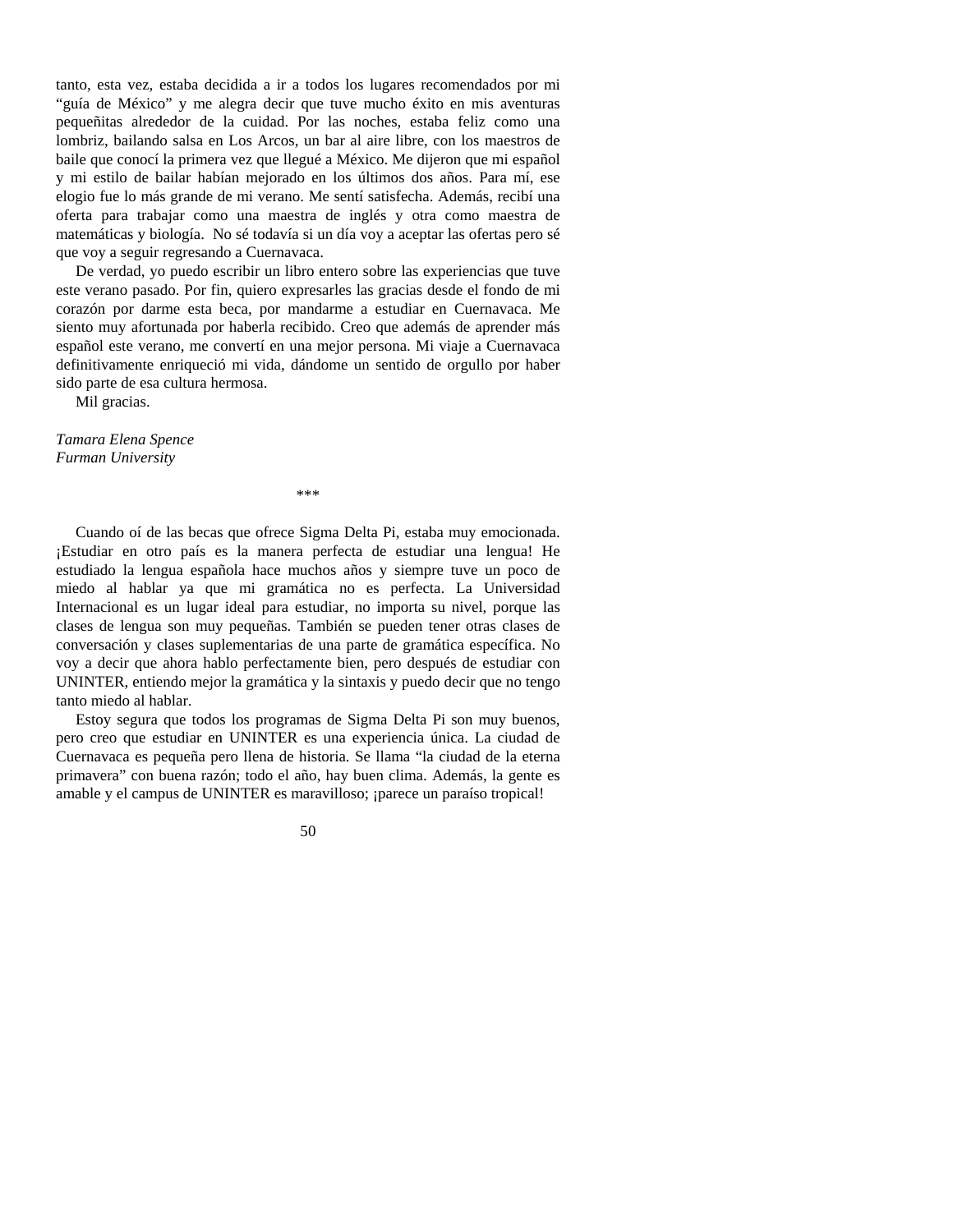Estoy muy agradecida a Sigma Delta Pi por la oportunidad de estudiar en UNINTER. Me ha transformado y yo lo haría de nuevo si pudiera. ¡Fue una experiencia inolvidable!

*Lori Tyler Loyola University* 

\*\*\*

 Cuando recibí la noticia que tendría la oportunidad de estudiar en México, por una beca de Sigma Delta Pi, estaba en Chiapas, México con un grupo universitario estudiando la política y la historia. Creo que los efectos de mi experiencia anterior en México me causaban sentirme un poco incómoda en el ambiente social e internacional afuera de la Universidad Internacional al principio de mi tiempo en Cuernavaca. Me sentía incómoda hasta que encontré un balance —uno en que todavía salía por las tardes o las noches a bailar con amigos, pero, también, uno en que tenía un espacio y un grupo para conversar sobre los temas de la justicia social que encontré en el viaje anterior.

 Después de leer un libro bien grande sobre la política nacional de México desde la Revolución (*La historia del PRI hasta 2000*), fue una gran oportunidad estar en México tan pronto después de la elección presidencial y participar en las conversaciones sobre las noticias controversiales. Mi familia mexicana del programa de la Universidad es maravillosa (la familia Cué), y lo pasé muy bien en la casa Cué con los otros estudiantes estadounidenses (¡y una era otra estudiante de Sigma Delta Pi!).

 En Cuernavaca, aprendí mexicanismos que salen y escapan en mis conversaciones en español aquí en los EEUU, anoté recetas de platos riquísimos que compartiré con mi familia y amigos, y conocí a gente que me inspiraba a seguir mis sueños de trabajar en una capacidad filantrópica en el futuro inmediato.

 Mi tiempo en Cuernavaca fue un tiempo de descubrimiento, una aventura a veces sorprendente, difícil y divertida —todo a la vez, y una experiencia inolvidable. Estoy muy agradecida al comité de Sigma Delta Pi que me escogió para disfrutar esa oportunidad. Gracias.

*Tia Vice Furman University* 

\*\*\*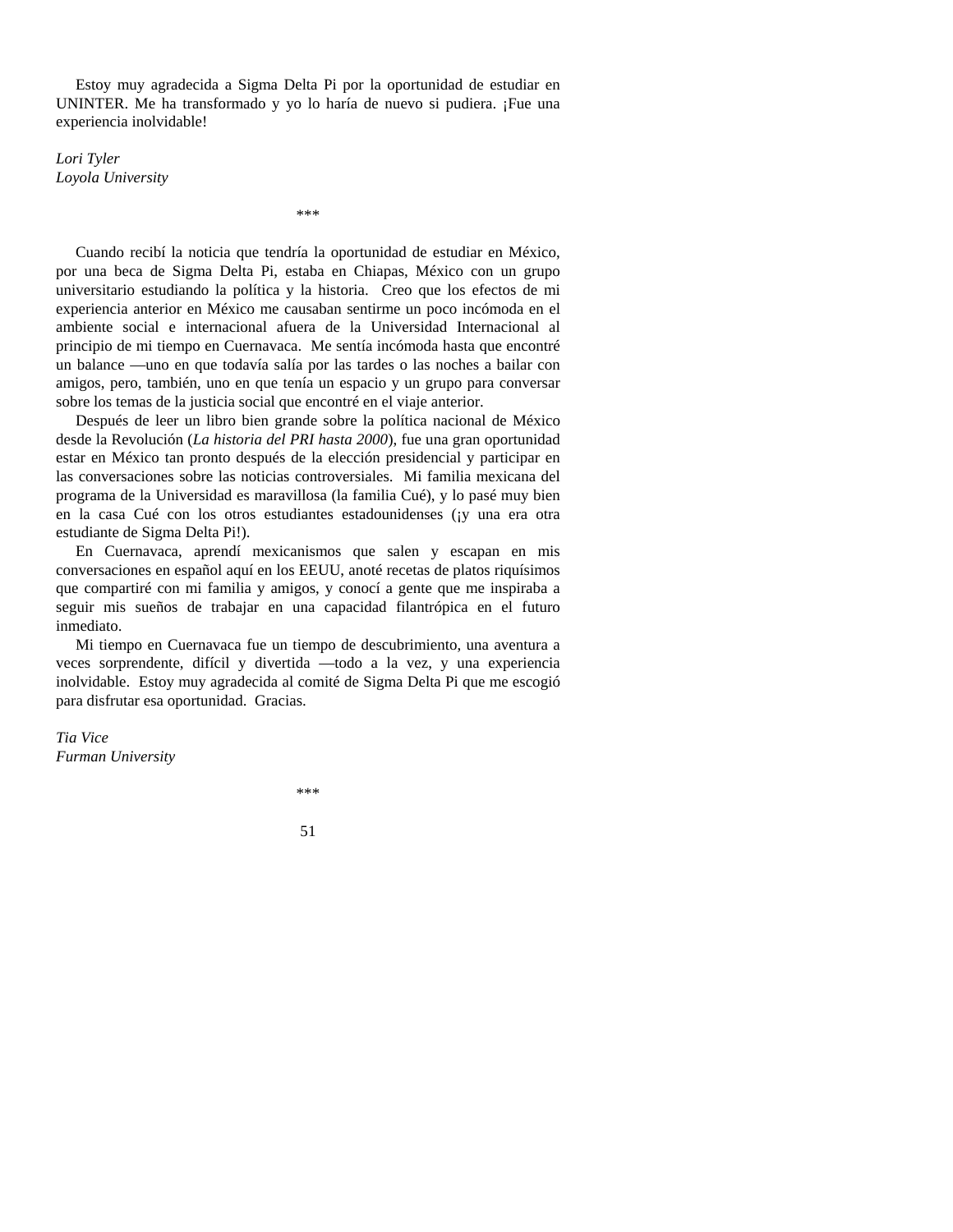#### **Perú (Cusco)**

 He estado estudiando en Cusco, Perú, durante un mes (junio-julio del 2007) con el generoso apoyo de Sigma Delta Pi. La experiencia de vivir y estudiar en esta ciudad ha sido muy hermosa y muy educativa para mí. He estado tomando clases de literatura latinoamericana y de historia peruana. He aprendido mucho, tanto de mis profesoras como de mis compañeros de clase; y tanto dentro del aula como en los viajes que hemos hecho mis compañeros y yo alrededor de Cusco. Con mi profesora de historia hemos ido a Pisac, una fortaleza Inca, y ella nos contó la historia del lugar. Con mis compañeros hemos viajado por todo el Valle Sagrado y a Machu Picchu, el lugar probablemente más asombroso e impresionante que haya visto nunca en mi vida. Hemos subido a pie a Machu Picchu y nunca olvidaré la impresión que me causó, cuando al parecer estábamos llegando hasta las nubes, andando.

 Cusco es un lugar singular para vivir y para estudiar, porque tiene memoria de la historia antigua incaica y de la violencia reciente del Sendero Luminoso, y es una mezcla entre lo local y lo global, reflejada por ejemplo en espectacular vida nocturna de clubes donde los jóvenes locales van juntos con los extranjeros de todas partes del mundo. La Academia Latinoamericana, por su parte, ofrece una experiencia muy positiva de estudio teórico en la clase y observación práctica en las excursiones.

 Quedo muy agradecida a Sigma Delta Pi por haberme ofrecido esta oportunidad.

*Irina Feldman Georgetown Unversity* 

*\*\*\**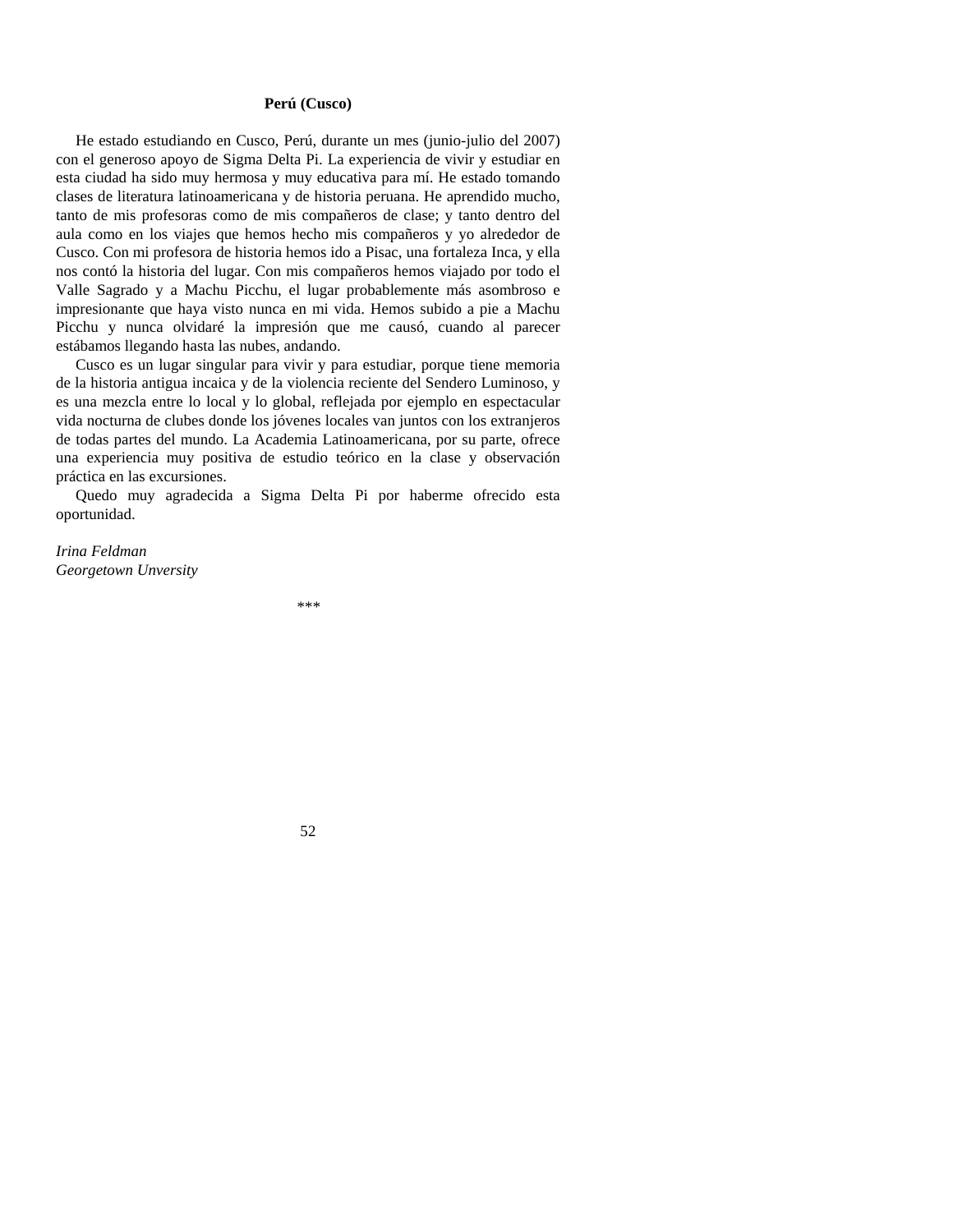# La Orden de Don Quijote 2006

*(Visite www.sigmadeltapi.org para obtener una lista con años anteriores)* 

Marcial Prado California State University, Fullerton 7 de diciembre de 2006

 $\ast$ 

Gonzalo Navajas Univesity of California, Irving 17 de mayo de 2006

\*

Thomas A. Lathrop University of Delaware 28 de abril de 2006

\*

Donald L. Shaw Kentucky Foreign Language Conference (University of Kentucky) 21 de abril de 2006

\*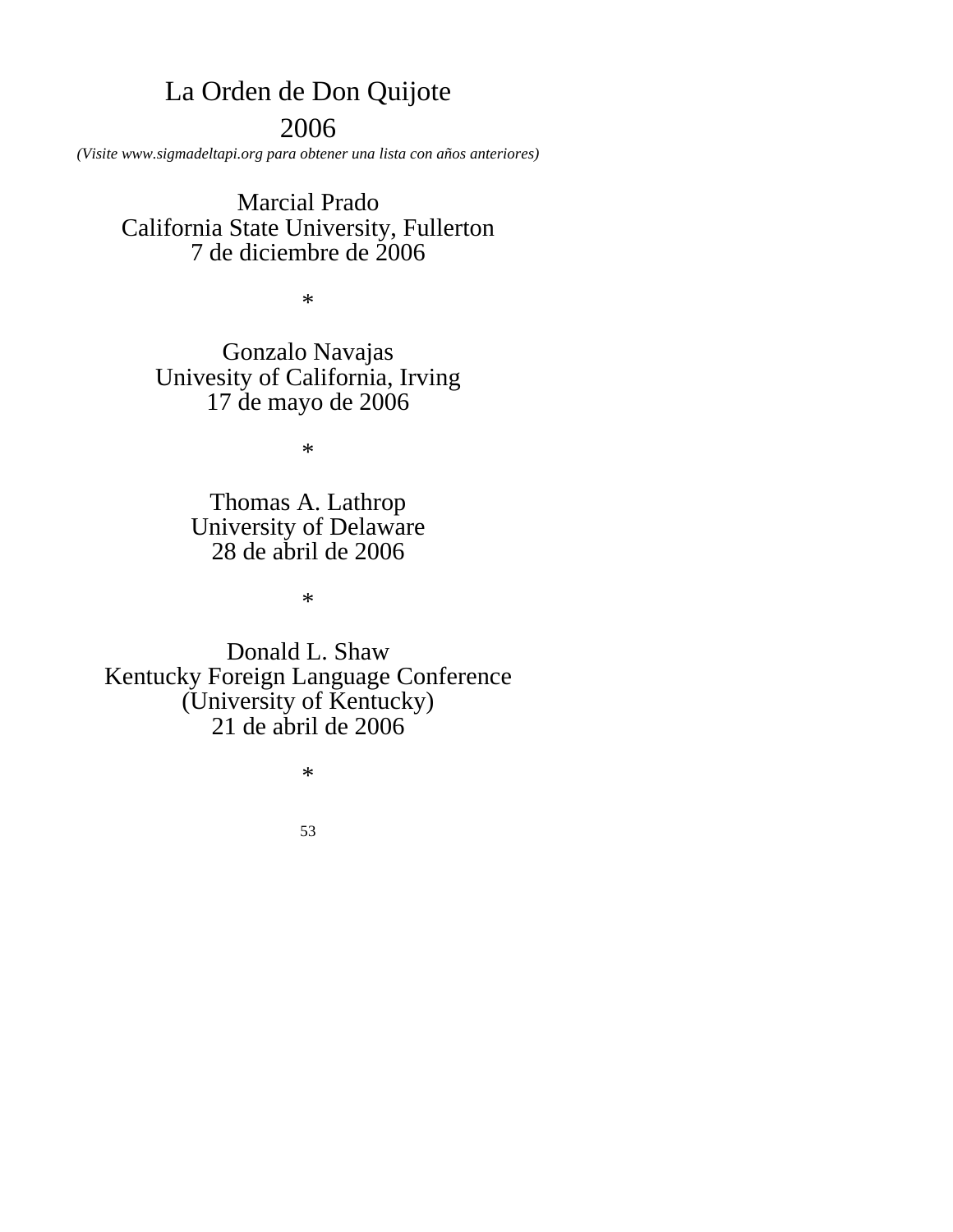# La Orden de los Descubridores 2006

*(Visite www.sigmadeltapi.org para obtener una lista con años anteriores)* 

Margot L. Benardo California State University, Fullerton 7 de diciembre de 2006

\*

Antonio Porpetta St. John's University 26 de abril de 2006

\*

Lauren A. Gates Mississippi State University 24 de abril de 2006

\*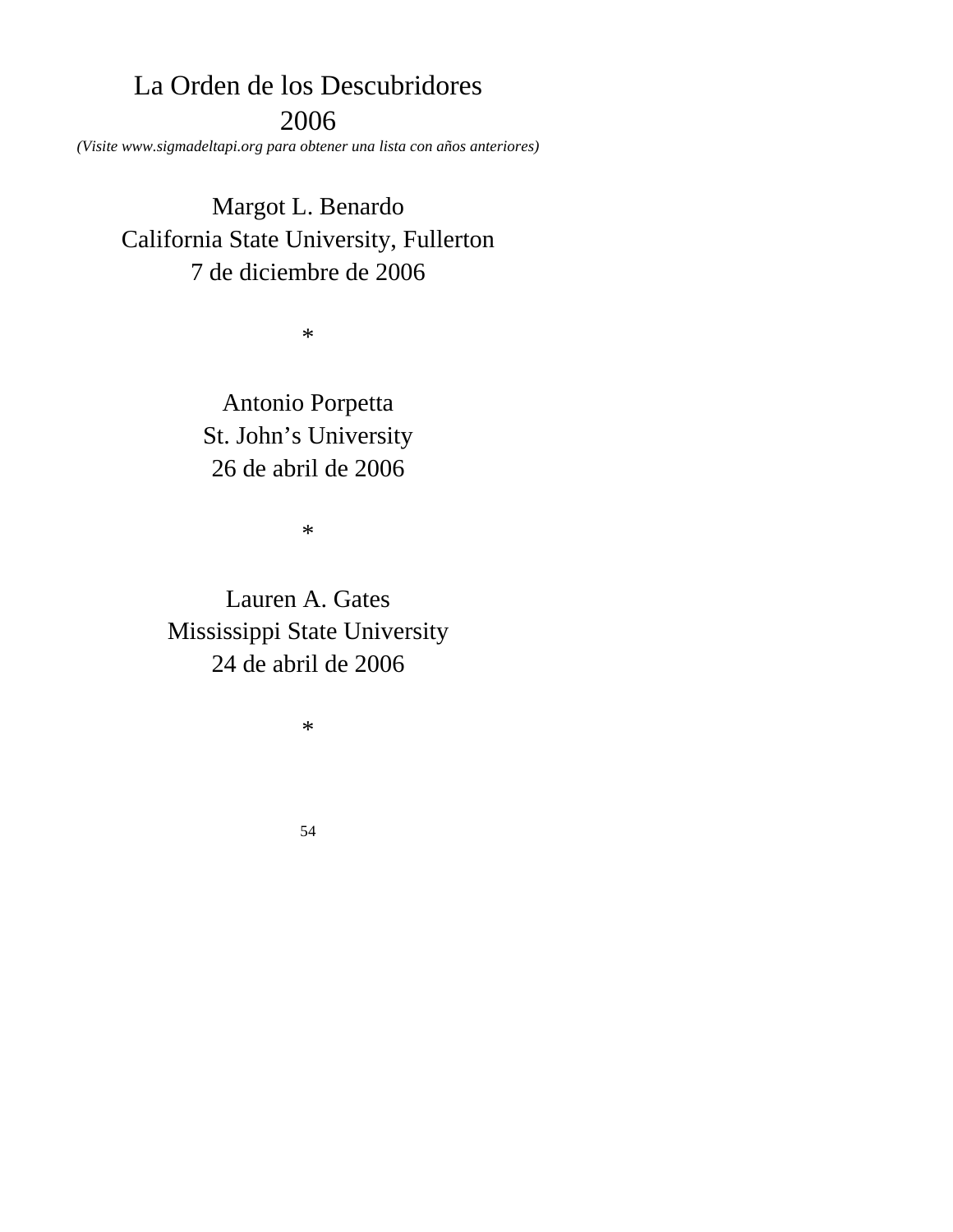# Informe financiero

### ΣΔΠ: Statement of Cash Receipts and Disbursements and Changes in Market Value of Investments

|                              | Year Ended 8/31/06      | Year Ended 8/31/05 |
|------------------------------|-------------------------|--------------------|
| <b>CASH RECEIVED</b>         |                         |                    |
| <b>Initiation Fees</b>       | \$<br>99,112            | \$<br>99,534       |
| <b>Interest Earned</b>       | 18,409                  | 11,284             |
| <b>Mutual Fund Dividends</b> | 26,767                  | 20,567             |
| <b>Charter Fees</b>          | 825                     | 720                |
| Postage                      | 2,837                   | 2,590              |
| Orders of Disc. & DQ         | 340                     | 520                |
| Miscellaneous                | 1,903                   | 607                |
|                              | \$150,193               | \$135,822          |
| <b>CASH DISBURSED</b>        |                         |                    |
| Postage & Mailing            | \$<br>2,803             | \$<br>2,580        |
| Printing & Office Exp.       | 10,163                  | 10,832             |
| Comp. & Related Exp.         | 27,616                  | 25,200             |
| Travel                       | 3,147                   | 2,821              |
| Accounting                   | 1,725                   | 2,215              |
| <b>Payroll Taxes</b>         | 1,219                   | 1,851              |
| <b>Membership Dues</b>       | 697                     |                    |
| Scholarship Awards           | 33,006                  | 32,706             |
| Insurance                    | 5,365                   | 4,958              |
| Miscellaneous                |                         | 484                |
|                              | <sup>\$</sup><br>85,741 | 83,647<br>\$       |
|                              |                         |                    |
| Increase (Decrease) in Cash  | \$<br>64,452            | \$<br>52,175       |
| Increase (Decrease) in       | (14,078)                | 8,226              |
| Market Value: Invest.        |                         |                    |
| Increase in Cash &           | \$<br>50,374            | 60,401<br>\$       |
| Market Value of Invest.      |                         |                    |
| Beg. Cash & Invest.          | <u>842,311</u>          | <u>781,910</u>     |
| Ending Cash & Invest.        | <u>\$892,685</u>        | <u>\$842,311</u>   |